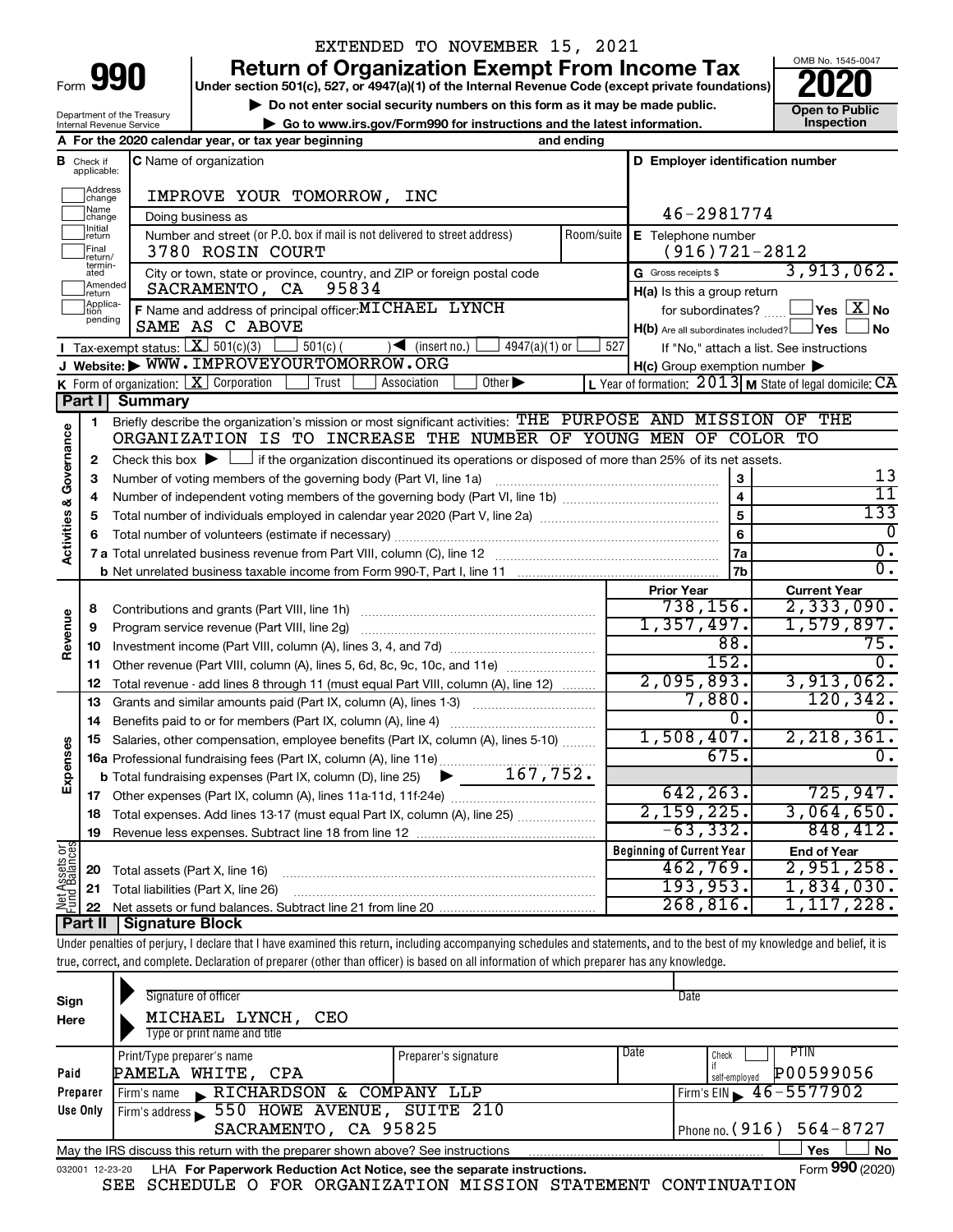|    | 46-2981774<br>IMPROVE YOUR TOMORROW, INC<br>Page 2<br>Form 990 (2020)<br>Part III   Statement of Program Service Accomplishments                                                        |
|----|-----------------------------------------------------------------------------------------------------------------------------------------------------------------------------------------|
|    |                                                                                                                                                                                         |
| 1. | Briefly describe the organization's mission:                                                                                                                                            |
|    | THE PURPOSE AND MISSION OF THE ORGANIZATION IS TO INCREASE THE NUMBER                                                                                                                   |
|    | OF YOUNG MEN OF COLOR TO ATTEND AND GRADUATE FROM 4-YEAR COLLEGES AND<br>UNIVERSITIES.                                                                                                  |
|    |                                                                                                                                                                                         |
| 2  | Did the organization undertake any significant program services during the year which were not listed on the                                                                            |
|    | $\Box$ Yes $[\overline{\mathrm{X}}]$ No<br>prior Form 990 or 990-EZ?                                                                                                                    |
|    | If "Yes," describe these new services on Schedule O.                                                                                                                                    |
| 3  | $\exists$ Yes $\boxed{\text{X}}$ No<br>Did the organization cease conducting, or make significant changes in how it conducts, any program services?                                     |
| 4  | If "Yes," describe these changes on Schedule O.<br>Describe the organization's program service accomplishments for each of its three largest program services, as measured by expenses. |
|    | Section 501(c)(3) and 501(c)(4) organizations are required to report the amount of grants and allocations to others, the total expenses, and                                            |
|    | revenue, if any, for each program service reported.                                                                                                                                     |
| 4a | $120, 342.$ ) (Revenue \$<br>1,579,972.<br>$2,410,135$ $\cdot$ including grants of \$<br>) (Expenses \$<br>(Code:                                                                       |
|    | MENTORSHIP, MEMBER DEVELOPMENT, PARENT ENGAGEMENT, INTERNSHIP PROGRAMS,                                                                                                                 |
|    | COLLEGE TOURS AND TUTORING AT PARTNER SCHOOL SITES TO SERVE NEARLY<br>2,000 YOUNG MEN OF COLOR IN SACRAMENTO COUNTY, YOLO COUNTY AND SAN                                                |
|    | JOAQUIN COUNTY OF CALIFORNIA.                                                                                                                                                           |
|    |                                                                                                                                                                                         |
|    |                                                                                                                                                                                         |
|    |                                                                                                                                                                                         |
|    |                                                                                                                                                                                         |
|    |                                                                                                                                                                                         |
|    |                                                                                                                                                                                         |
|    |                                                                                                                                                                                         |
|    | 4b (Code: ) (Expenses \$<br>including grants of \$                                                                                                                                      |
|    |                                                                                                                                                                                         |
|    |                                                                                                                                                                                         |
|    |                                                                                                                                                                                         |
|    |                                                                                                                                                                                         |
|    |                                                                                                                                                                                         |
|    |                                                                                                                                                                                         |
|    |                                                                                                                                                                                         |
|    |                                                                                                                                                                                         |
|    |                                                                                                                                                                                         |
|    |                                                                                                                                                                                         |
|    |                                                                                                                                                                                         |
| 4c | $\left(\text{Code:} \right)$ $\left(\text{Expenses $}\right)$<br>including grants of \$<br>) (Revenue \$                                                                                |
|    |                                                                                                                                                                                         |
|    |                                                                                                                                                                                         |
|    |                                                                                                                                                                                         |
|    |                                                                                                                                                                                         |
|    |                                                                                                                                                                                         |
|    |                                                                                                                                                                                         |
|    |                                                                                                                                                                                         |
|    |                                                                                                                                                                                         |
|    |                                                                                                                                                                                         |
|    |                                                                                                                                                                                         |
|    |                                                                                                                                                                                         |
|    |                                                                                                                                                                                         |
|    | 4d Other program services (Describe on Schedule O.)                                                                                                                                     |
|    | (Expenses \$<br>Revenue \$<br>including grants of \$                                                                                                                                    |
|    | 2,410,135.<br><b>4e</b> Total program service expenses $\blacktriangleright$<br>Form 990 (2020)                                                                                         |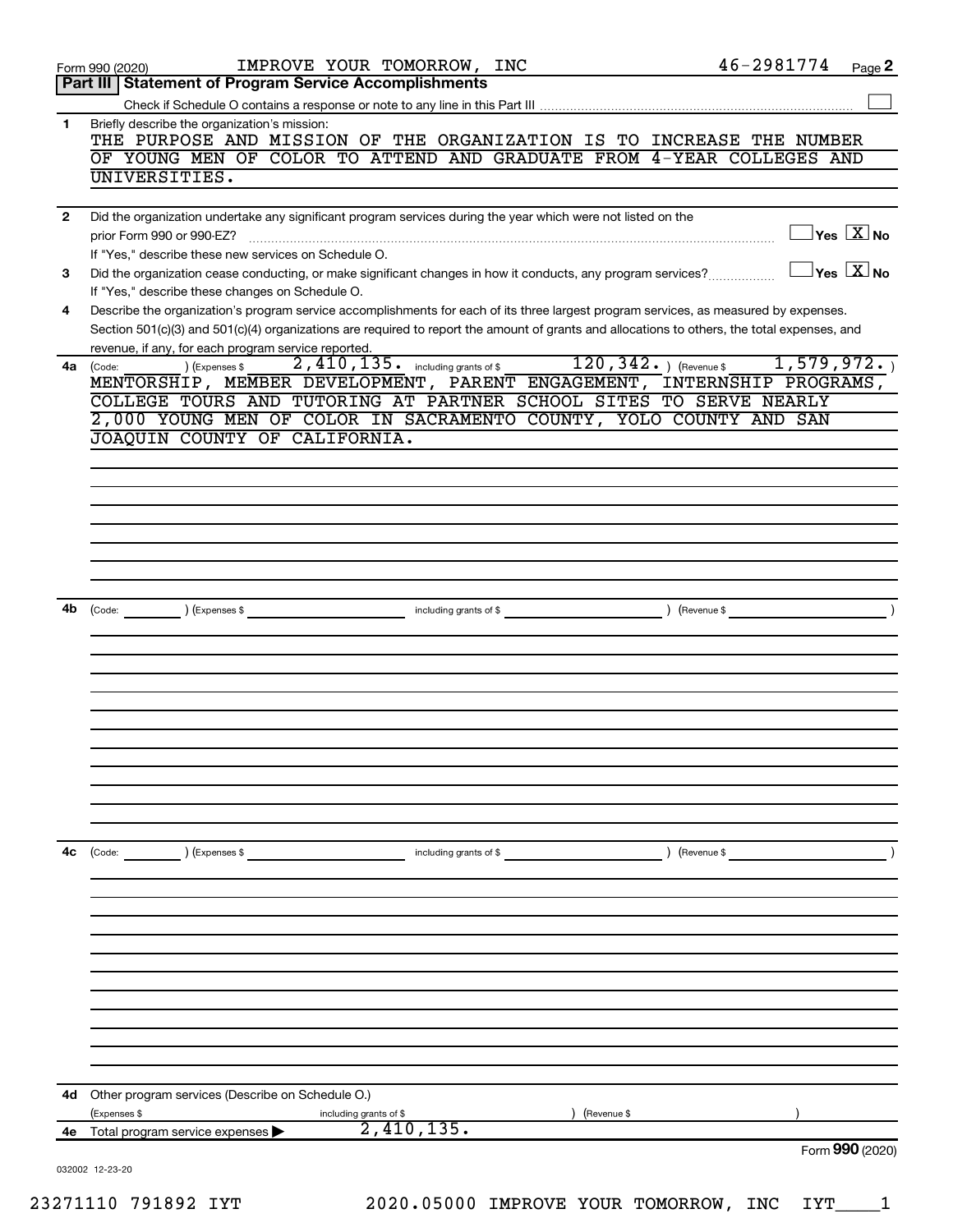|  | Form 990 (2020) |
|--|-----------------|

**Part IV Checklist of Required Schedules**

Form 990 (2020) Page IMPROVE YOUR TOMORROW, INC 46-2981774

|     |                                                                                                                                       |                 | Yes | No.                     |
|-----|---------------------------------------------------------------------------------------------------------------------------------------|-----------------|-----|-------------------------|
| 1.  | Is the organization described in section 501(c)(3) or 4947(a)(1) (other than a private foundation)?                                   |                 |     |                         |
|     | If "Yes," complete Schedule A                                                                                                         | 1               | х   |                         |
| 2   |                                                                                                                                       | $\mathbf{2}$    | X   |                         |
| З   | Did the organization engage in direct or indirect political campaign activities on behalf of or in opposition to candidates for       |                 |     |                         |
|     |                                                                                                                                       | 3               |     | x                       |
| 4   | Section 501(c)(3) organizations. Did the organization engage in lobbying activities, or have a section 501(h) election in effect      |                 |     |                         |
|     |                                                                                                                                       | 4               |     | х                       |
| 5   | Is the organization a section 501(c)(4), 501(c)(5), or 501(c)(6) organization that receives membership dues, assessments, or          |                 |     |                         |
|     |                                                                                                                                       | 5               |     | X                       |
| 6   | Did the organization maintain any donor advised funds or any similar funds or accounts for which donors have the right to             |                 |     |                         |
|     | provide advice on the distribution or investment of amounts in such funds or accounts? If "Yes," complete Schedule D, Part I          | 6               |     | X                       |
| 7   | Did the organization receive or hold a conservation easement, including easements to preserve open space,                             |                 |     | х                       |
|     |                                                                                                                                       | $\overline{7}$  |     |                         |
| 8   | Did the organization maintain collections of works of art, historical treasures, or other similar assets? If "Yes," complete          |                 |     | х                       |
|     | Schedule D, Part III <b>Westerman Communication</b> Contract and Technical Communications and Technical Communications                | 8               |     |                         |
| 9   | Did the organization report an amount in Part X, line 21, for escrow or custodial account liability, serve as a custodian for         |                 |     |                         |
|     | amounts not listed in Part X; or provide credit counseling, debt management, credit repair, or debt negotiation services?             | 9               |     | х                       |
| 10  | Did the organization, directly or through a related organization, hold assets in donor-restricted endowments                          |                 |     |                         |
|     |                                                                                                                                       | 10              |     | x                       |
| 11  | If the organization's answer to any of the following questions is "Yes," then complete Schedule D, Parts VI, VII, VIII, IX, or X      |                 |     |                         |
|     | as applicable.                                                                                                                        |                 |     |                         |
|     | a Did the organization report an amount for land, buildings, and equipment in Part X, line 10? If "Yes," complete Schedule D,         |                 |     |                         |
|     |                                                                                                                                       | 11a             | х   |                         |
|     | <b>b</b> Did the organization report an amount for investments - other securities in Part X, line 12, that is 5% or more of its total |                 |     |                         |
|     |                                                                                                                                       | 11 <sub>b</sub> |     | х                       |
|     | c Did the organization report an amount for investments - program related in Part X, line 13, that is 5% or more of its total         |                 |     |                         |
|     |                                                                                                                                       | 11c             |     | х                       |
|     | d Did the organization report an amount for other assets in Part X, line 15, that is 5% or more of its total assets reported in       |                 |     |                         |
|     |                                                                                                                                       | 11d             |     | х                       |
|     |                                                                                                                                       | 11e             | X   |                         |
| f   | Did the organization's separate or consolidated financial statements for the tax year include a footnote that addresses               |                 |     |                         |
|     | the organization's liability for uncertain tax positions under FIN 48 (ASC 740)? If "Yes," complete Schedule D, Part X                | 11f             |     | x                       |
|     | 12a Did the organization obtain separate, independent audited financial statements for the tax year? If "Yes," complete               |                 |     |                         |
|     |                                                                                                                                       | 12a             |     | x                       |
|     | <b>b</b> Was the organization included in consolidated, independent audited financial statements for the tax year?                    |                 |     |                         |
|     | If "Yes," and if the organization answered "No" to line 12a, then completing Schedule D, Parts XI and XII is optional                 | 12 <sub>b</sub> |     | х                       |
| 13  |                                                                                                                                       | 13              |     | $\overline{\textbf{x}}$ |
| 14a |                                                                                                                                       | 14a             |     | x                       |
|     | <b>b</b> Did the organization have aggregate revenues or expenses of more than \$10,000 from grantmaking, fundraising, business,      |                 |     |                         |
|     | investment, and program service activities outside the United States, or aggregate foreign investments valued at \$100,000            |                 |     | х                       |
|     | Did the organization report on Part IX, column (A), line 3, more than \$5,000 of grants or other assistance to or for any             | 14b             |     |                         |
| 15  |                                                                                                                                       |                 |     | x                       |
|     | Did the organization report on Part IX, column (A), line 3, more than \$5,000 of aggregate grants or other assistance to              | 15              |     |                         |
| 16  |                                                                                                                                       | 16              |     | x                       |
| 17  | Did the organization report a total of more than \$15,000 of expenses for professional fundraising services on Part IX,               |                 |     |                         |
|     |                                                                                                                                       | 17              |     | x                       |
| 18  | Did the organization report more than \$15,000 total of fundraising event gross income and contributions on Part VIII, lines          |                 |     |                         |
|     |                                                                                                                                       | 18              |     | x                       |
| 19  | Did the organization report more than \$15,000 of gross income from gaming activities on Part VIII, line 9a? If "Yes,"                |                 |     |                         |
|     |                                                                                                                                       | 19              |     | х                       |
|     |                                                                                                                                       | 20a             |     | $\overline{\text{X}}$   |
|     |                                                                                                                                       | 20 <sub>b</sub> |     |                         |
| 21  | Did the organization report more than \$5,000 of grants or other assistance to any domestic organization or                           |                 |     |                         |
|     |                                                                                                                                       | 21              |     | x                       |
|     | 032003 12-23-20                                                                                                                       |                 |     | Form 990 (2020)         |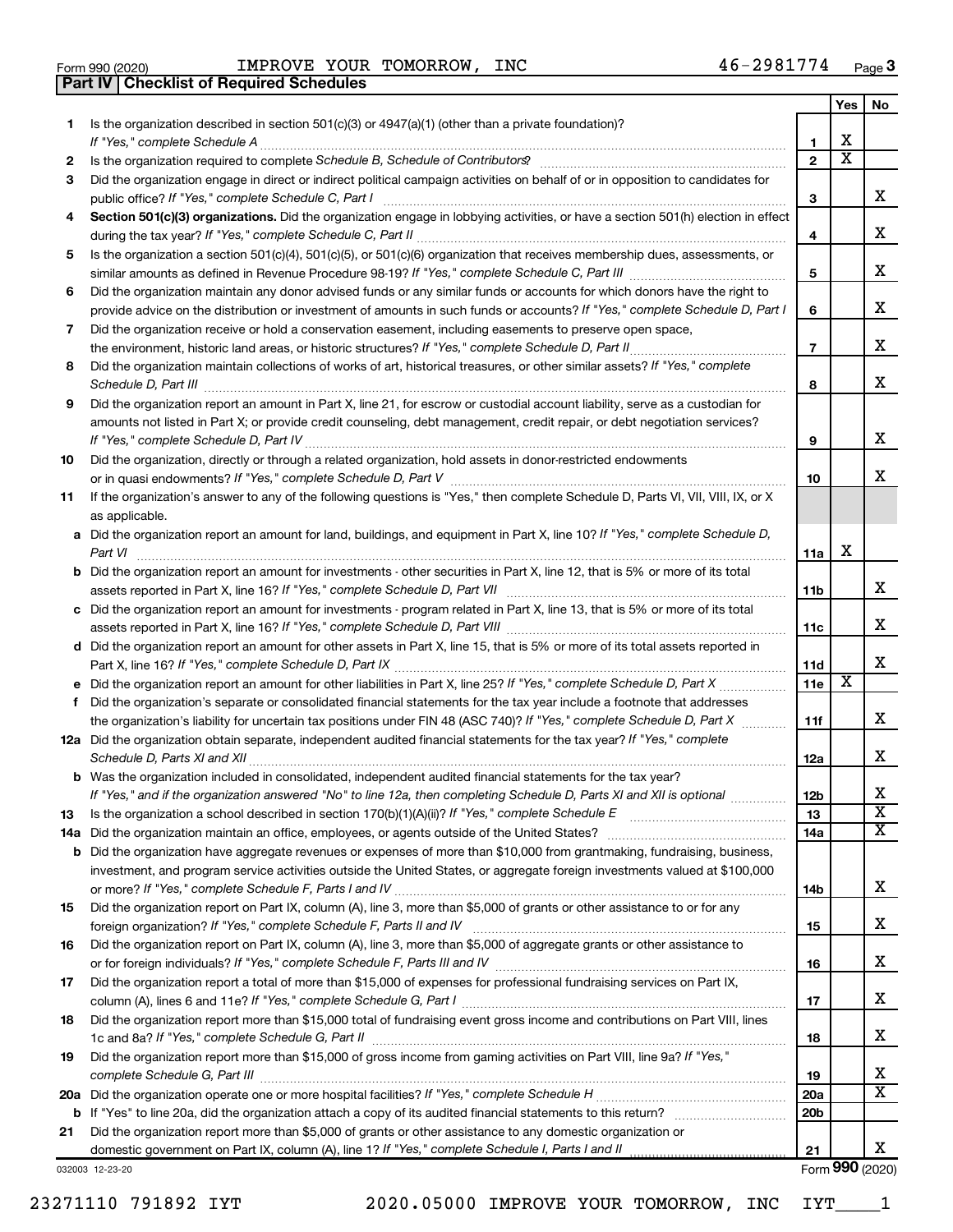|  | Form 990 (2020) |
|--|-----------------|
|  |                 |

**Part IV Checklist of Required Schedules**

*(continued)*

|               |                                                                                                                                                                                 |                 | Yes             | No.                          |
|---------------|---------------------------------------------------------------------------------------------------------------------------------------------------------------------------------|-----------------|-----------------|------------------------------|
| 22            | Did the organization report more than \$5,000 of grants or other assistance to or for domestic individuals on                                                                   |                 |                 |                              |
|               |                                                                                                                                                                                 | 22              | X               |                              |
| 23            | Did the organization answer "Yes" to Part VII, Section A, line 3, 4, or 5 about compensation of the organization's current                                                      |                 |                 |                              |
|               | and former officers, directors, trustees, key employees, and highest compensated employees? If "Yes," complete                                                                  |                 |                 |                              |
|               | Schedule J                                                                                                                                                                      | 23              |                 | x                            |
|               | 24a Did the organization have a tax-exempt bond issue with an outstanding principal amount of more than \$100,000 as of the                                                     |                 |                 |                              |
|               | last day of the year, that was issued after December 31, 2002? If "Yes," answer lines 24b through 24d and complete                                                              |                 |                 |                              |
|               |                                                                                                                                                                                 | 24a             |                 | x                            |
|               |                                                                                                                                                                                 | 24 <sub>b</sub> |                 |                              |
|               | c Did the organization maintain an escrow account other than a refunding escrow at any time during the year to defease                                                          |                 |                 |                              |
|               |                                                                                                                                                                                 | 24c             |                 |                              |
|               |                                                                                                                                                                                 | 24d             |                 |                              |
|               | 25a Section 501(c)(3), 501(c)(4), and 501(c)(29) organizations. Did the organization engage in an excess benefit                                                                |                 |                 |                              |
|               |                                                                                                                                                                                 | 25a             |                 | X.                           |
|               | b Is the organization aware that it engaged in an excess benefit transaction with a disqualified person in a prior year, and                                                    |                 |                 |                              |
|               | that the transaction has not been reported on any of the organization's prior Forms 990 or 990-EZ? If "Yes," complete                                                           |                 |                 |                              |
|               | Schedule L, Part I                                                                                                                                                              | 25b             |                 | х                            |
| 26            | Did the organization report any amount on Part X, line 5 or 22, for receivables from or payables to any current                                                                 |                 |                 |                              |
|               | or former officer, director, trustee, key employee, creator or founder, substantial contributor, or 35%                                                                         |                 |                 | x                            |
|               | controlled entity or family member of any of these persons? If "Yes," complete Schedule L, Part II                                                                              | 26              |                 |                              |
| 27            | Did the organization provide a grant or other assistance to any current or former officer, director, trustee, key employee,                                                     |                 |                 |                              |
|               | creator or founder, substantial contributor or employee thereof, a grant selection committee member, or to a 35% controlled                                                     |                 |                 |                              |
|               | entity (including an employee thereof) or family member of any of these persons? If "Yes," complete Schedule L, Part III                                                        | 27              |                 | х                            |
| 28            | Was the organization a party to a business transaction with one of the following parties (see Schedule L, Part IV                                                               |                 |                 |                              |
|               | instructions, for applicable filing thresholds, conditions, and exceptions):                                                                                                    |                 |                 |                              |
|               | a A current or former officer, director, trustee, key employee, creator or founder, or substantial contributor? If                                                              |                 |                 |                              |
|               |                                                                                                                                                                                 | 28a             |                 | x<br>$\overline{\textbf{x}}$ |
|               |                                                                                                                                                                                 | 28b             |                 |                              |
|               | c A 35% controlled entity of one or more individuals and/or organizations described in lines 28a or 28b?/f                                                                      |                 |                 |                              |
|               |                                                                                                                                                                                 | 28c             |                 | х<br>$\overline{\texttt{x}}$ |
| 29            |                                                                                                                                                                                 | 29              |                 |                              |
| 30            | Did the organization receive contributions of art, historical treasures, or other similar assets, or qualified conservation                                                     |                 |                 |                              |
|               |                                                                                                                                                                                 | 30              |                 | х<br>$\overline{\mathbf{X}}$ |
| 31            | Did the organization liquidate, terminate, or dissolve and cease operations? If "Yes," complete Schedule N, Part I                                                              | 31              |                 |                              |
| 32            | Did the organization sell, exchange, dispose of, or transfer more than 25% of its net assets? If "Yes," complete                                                                |                 |                 |                              |
|               | Schedule N, Part II                                                                                                                                                             | 32              |                 | х                            |
| 33            | Did the organization own 100% of an entity disregarded as separate from the organization under Regulations                                                                      |                 |                 |                              |
|               | sections 301.7701-2 and 301.7701-3? If "Yes," complete Schedule R, Part I                                                                                                       | 33              |                 | х                            |
| 34            | Was the organization related to any tax-exempt or taxable entity? If "Yes," complete Schedule R, Part II, III, or IV, and                                                       |                 |                 |                              |
|               | Part V, line 1                                                                                                                                                                  | 34              |                 | x<br>$\overline{\mathbf{X}}$ |
|               | 35a Did the organization have a controlled entity within the meaning of section 512(b)(13)?                                                                                     | 35a             |                 |                              |
|               | <b>b</b> If "Yes" to line 35a, did the organization receive any payment from or engage in any transaction with a controlled entity                                              |                 |                 |                              |
|               |                                                                                                                                                                                 | 35b             |                 |                              |
| 36            | Section 501(c)(3) organizations. Did the organization make any transfers to an exempt non-charitable related organization?                                                      |                 |                 | х                            |
|               |                                                                                                                                                                                 | 36              |                 |                              |
| 37            | Did the organization conduct more than 5% of its activities through an entity that is not a related organization                                                                |                 |                 | х                            |
|               |                                                                                                                                                                                 | 37              |                 |                              |
| 38            | Did the organization complete Schedule O and provide explanations in Schedule O for Part VI, lines 11b and 19?<br>Note: All Form 990 filers are required to complete Schedule O | 38              | Х               |                              |
| <b>Part V</b> | <b>Statements Regarding Other IRS Filings and Tax Compliance</b>                                                                                                                |                 |                 |                              |
|               | Check if Schedule O contains a response or note to any line in this Part V [11] [11] Check if Schedule O contains a response or note to any line in this Part V                 |                 |                 |                              |
|               |                                                                                                                                                                                 |                 | Yes             | No                           |
|               | 17                                                                                                                                                                              |                 |                 |                              |
|               | 1a<br>n<br>1b                                                                                                                                                                   |                 |                 |                              |
|               | c Did the organization comply with backup withholding rules for reportable payments to vendors and reportable gaming                                                            |                 |                 |                              |
|               |                                                                                                                                                                                 | 1c              | Х               |                              |
|               | 032004 12-23-20                                                                                                                                                                 |                 | Form 990 (2020) |                              |
|               |                                                                                                                                                                                 |                 |                 |                              |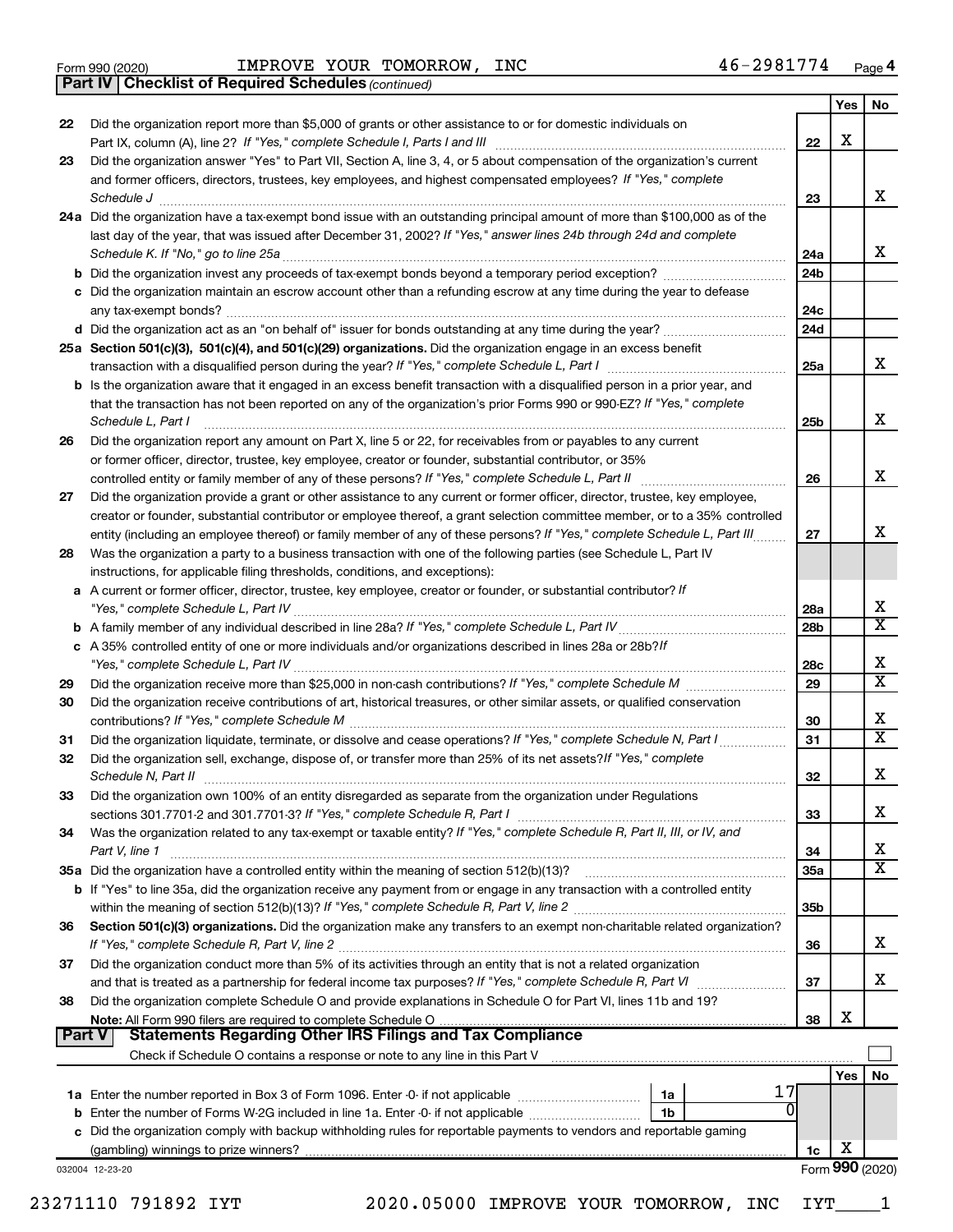|  | Form 990 (2020) |
|--|-----------------|
|  |                 |

**Part V** Statements Regarding Other IRS Filings and Tax Compliance (continued)

|         |                                                                                                                                                                               |                | Yes | No                      |
|---------|-------------------------------------------------------------------------------------------------------------------------------------------------------------------------------|----------------|-----|-------------------------|
|         | 2a Enter the number of employees reported on Form W-3, Transmittal of Wage and Tax Statements,                                                                                |                |     |                         |
|         | 133<br>filed for the calendar year ending with or within the year covered by this return <i>manumanomanoman</i><br>2a                                                         |                |     |                         |
| b       |                                                                                                                                                                               | 2b             | х   |                         |
|         |                                                                                                                                                                               |                |     |                         |
|         | 3a Did the organization have unrelated business gross income of \$1,000 or more during the year?                                                                              | За             |     | х                       |
| b       | If "Yes," has it filed a Form 990-T for this year? If "No" to line 3b, provide an explanation on Schedule O                                                                   | 3 <sub>b</sub> |     |                         |
|         | 4a At any time during the calendar year, did the organization have an interest in, or a signature or other authority over, a                                                  |                |     |                         |
|         | financial account in a foreign country (such as a bank account, securities account, or other financial account)?                                                              | 4a             |     | x                       |
|         | <b>b</b> If "Yes," enter the name of the foreign country $\blacktriangleright$                                                                                                |                |     |                         |
|         | See instructions for filing requirements for FinCEN Form 114, Report of Foreign Bank and Financial Accounts (FBAR).                                                           |                |     | х                       |
| 5а      |                                                                                                                                                                               | 5a<br>5b       |     | $\overline{\mathbf{X}}$ |
| b       |                                                                                                                                                                               | 5с             |     |                         |
| с       | 6a Does the organization have annual gross receipts that are normally greater than \$100,000, and did the organization solicit                                                |                |     |                         |
|         | any contributions that were not tax deductible as charitable contributions?                                                                                                   | 6a             |     | x                       |
|         | <b>b</b> If "Yes," did the organization include with every solicitation an express statement that such contributions or gifts                                                 |                |     |                         |
|         | were not tax deductible?                                                                                                                                                      | 6b             |     |                         |
| 7       | Organizations that may receive deductible contributions under section 170(c).                                                                                                 |                |     |                         |
| а       | Did the organization receive a payment in excess of \$75 made partly as a contribution and partly for goods and services provided to the payor?                               | 7a             |     | x                       |
| b       | If "Yes," did the organization notify the donor of the value of the goods or services provided?                                                                               | 7b             |     |                         |
| с       | Did the organization sell, exchange, or otherwise dispose of tangible personal property for which it was required                                                             |                |     |                         |
|         |                                                                                                                                                                               | 7c             |     | х                       |
| d       | 7d                                                                                                                                                                            |                |     |                         |
| е       | Did the organization receive any funds, directly or indirectly, to pay premiums on a personal benefit contract?                                                               | 7e             |     |                         |
| f       | Did the organization, during the year, pay premiums, directly or indirectly, on a personal benefit contract?                                                                  | 7f             |     |                         |
| g       | If the organization received a contribution of qualified intellectual property, did the organization file Form 8899 as required?                                              | 7g             |     |                         |
| h       | If the organization received a contribution of cars, boats, airplanes, or other vehicles, did the organization file a Form 1098-C?                                            | 7h             |     |                         |
| 8       | Sponsoring organizations maintaining donor advised funds. Did a donor advised fund maintained by the                                                                          |                |     |                         |
|         | sponsoring organization have excess business holdings at any time during the year?                                                                                            | 8              |     |                         |
| 9       | Sponsoring organizations maintaining donor advised funds.                                                                                                                     |                |     |                         |
| a       | Did the sponsoring organization make any taxable distributions under section 4966?                                                                                            | 9а             |     |                         |
| b<br>10 | Section 501(c)(7) organizations. Enter:                                                                                                                                       | 9b             |     |                         |
| а       | 10a                                                                                                                                                                           |                |     |                         |
|         | 10 <sub>b</sub><br>b Gross receipts, included on Form 990, Part VIII, line 12, for public use of club facilities                                                              |                |     |                         |
| 11      | Section 501(c)(12) organizations. Enter:                                                                                                                                      |                |     |                         |
|         | 11a<br><b>a</b> Gross income from members or shareholders                                                                                                                     |                |     |                         |
|         | <b>b</b> Gross income from other sources (Do not net amounts due or paid to other sources against                                                                             |                |     |                         |
|         | 11b                                                                                                                                                                           |                |     |                         |
|         | 12a Section 4947(a)(1) non-exempt charitable trusts. Is the organization filing Form 990 in lieu of Form 1041?                                                                | 12a            |     |                         |
|         | <b>b</b> If "Yes," enter the amount of tax-exempt interest received or accrued during the year<br>  12b                                                                       |                |     |                         |
| 13      | Section 501(c)(29) qualified nonprofit health insurance issuers.                                                                                                              |                |     |                         |
|         |                                                                                                                                                                               | 13a            |     |                         |
|         | Note: See the instructions for additional information the organization must report on Schedule O.                                                                             |                |     |                         |
|         | <b>b</b> Enter the amount of reserves the organization is required to maintain by the states in which the                                                                     |                |     |                         |
|         | 13 <sub>b</sub>                                                                                                                                                               |                |     |                         |
|         | 13с                                                                                                                                                                           |                |     |                         |
|         | 14a Did the organization receive any payments for indoor tanning services during the tax year?                                                                                | 14a            |     | x                       |
|         | <b>b</b> If "Yes," has it filed a Form 720 to report these payments? If "No," provide an explanation on Schedule O<br><u> 1986 - John Barbara, martin a</u>                   | 14b            |     |                         |
| 15      | Is the organization subject to the section 4960 tax on payment(s) of more than \$1,000,000 in remuneration or                                                                 |                |     | х                       |
|         | excess parachute payment(s) during the year?                                                                                                                                  | 15             |     |                         |
| 16      | If "Yes," see instructions and file Form 4720, Schedule N.<br>Is the organization an educational institution subject to the section 4968 excise tax on net investment income? | 16             |     | х                       |
|         | If "Yes," complete Form 4720, Schedule O.                                                                                                                                     |                |     |                         |
|         |                                                                                                                                                                               |                |     |                         |

Form (2020) **990**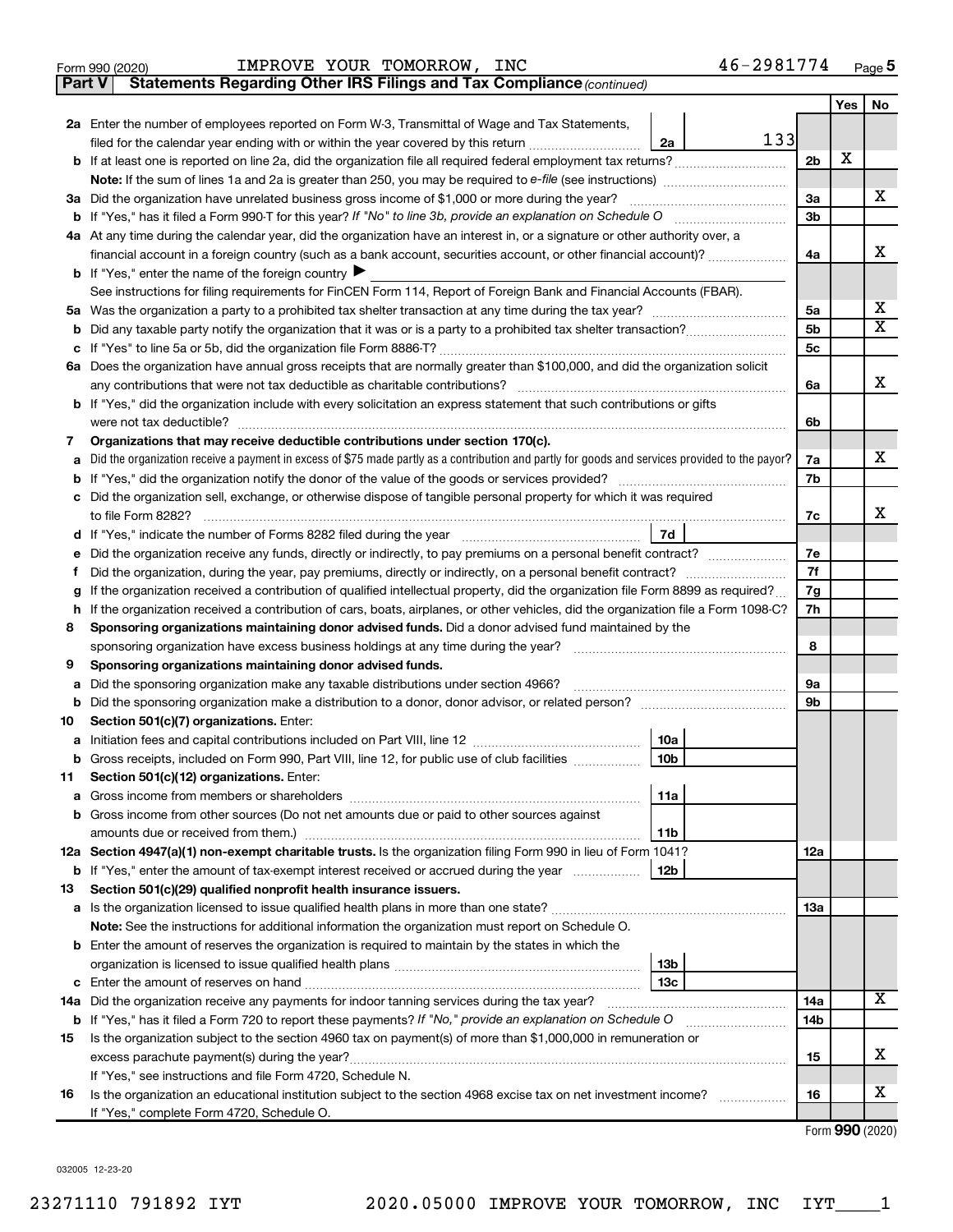| Form 990 (2020) |  |
|-----------------|--|
|-----------------|--|

Form 990 (2020) Page IMPROVE YOUR TOMORROW, INC 46-2981774

**Part VI** Governance, Management, and Disclosure For each "Yes" response to lines 2 through 7b below, and for a "No" response *to line 8a, 8b, or 10b below, describe the circumstances, processes, or changes on Schedule O. See instructions.*

|     | Check if Schedule O contains a response or note to any line in this Part VI [11] [12] [12] Check if Schedule O contains a response or note to any line in this Part VI |    |    |                 |                       | $\overline{\text{X}}$   |
|-----|------------------------------------------------------------------------------------------------------------------------------------------------------------------------|----|----|-----------------|-----------------------|-------------------------|
|     | <b>Section A. Governing Body and Management</b>                                                                                                                        |    |    |                 |                       |                         |
|     |                                                                                                                                                                        |    |    |                 | Yes                   | No                      |
|     | 1a Enter the number of voting members of the governing body at the end of the tax year                                                                                 | 1a | 13 |                 |                       |                         |
|     | If there are material differences in voting rights among members of the governing body, or if the governing                                                            |    |    |                 |                       |                         |
|     | body delegated broad authority to an executive committee or similar committee, explain on Schedule O.                                                                  |    |    |                 |                       |                         |
| b   | Enter the number of voting members included on line 1a, above, who are independent                                                                                     | 1b | 11 |                 |                       |                         |
| 2   | Did any officer, director, trustee, or key employee have a family relationship or a business relationship with any other                                               |    |    |                 |                       |                         |
|     | officer, director, trustee, or key employee?                                                                                                                           |    | .  | $\mathbf{2}$    |                       | x                       |
| 3   | Did the organization delegate control over management duties customarily performed by or under the direct supervision                                                  |    |    |                 |                       |                         |
|     |                                                                                                                                                                        |    |    | 3               |                       | x                       |
| 4   | Did the organization make any significant changes to its governing documents since the prior Form 990 was filed?                                                       |    |    | $\overline{4}$  |                       | $\overline{\mathbf{x}}$ |
| 5   |                                                                                                                                                                        |    |    | 5               |                       | $\overline{\mathbf{x}}$ |
| 6   |                                                                                                                                                                        |    |    | 6               |                       | $\overline{\textbf{x}}$ |
| 7a  | Did the organization have members, stockholders, or other persons who had the power to elect or appoint one or                                                         |    |    |                 |                       |                         |
|     |                                                                                                                                                                        |    |    | 7a              |                       | x                       |
|     | <b>b</b> Are any governance decisions of the organization reserved to (or subject to approval by) members, stockholders, or                                            |    |    |                 |                       |                         |
|     | persons other than the governing body?                                                                                                                                 |    |    | 7b              |                       | x                       |
| 8   | Did the organization contemporaneously document the meetings held or written actions undertaken during the year by the following:                                      |    |    |                 |                       |                         |
| a   |                                                                                                                                                                        |    |    | 8а              | х                     |                         |
| b   |                                                                                                                                                                        |    |    | 8b              | $\overline{\text{x}}$ |                         |
| 9   | Is there any officer, director, trustee, or key employee listed in Part VII, Section A, who cannot be reached at the                                                   |    |    |                 |                       |                         |
|     |                                                                                                                                                                        |    |    | 9               |                       | x                       |
|     | Section B. Policies (This Section B requests information about policies not required by the Internal Revenue Code.)                                                    |    |    |                 |                       |                         |
|     |                                                                                                                                                                        |    |    |                 | Yes                   | No                      |
|     |                                                                                                                                                                        |    |    | <b>10a</b>      |                       | $\overline{\mathbf{X}}$ |
|     | b If "Yes," did the organization have written policies and procedures governing the activities of such chapters, affiliates,                                           |    |    |                 |                       |                         |
|     |                                                                                                                                                                        |    |    | 10b             |                       | $\overline{\mathbf{X}}$ |
|     | 11a Has the organization provided a complete copy of this Form 990 to all members of its governing body before filing the form?                                        |    |    | 11a             |                       |                         |
| b   | Describe in Schedule O the process, if any, used by the organization to review this Form 990.                                                                          |    |    |                 |                       | x                       |
| 12a |                                                                                                                                                                        |    |    | 12a             |                       |                         |
| b   |                                                                                                                                                                        |    |    | 12 <sub>b</sub> |                       |                         |
| с   | Did the organization regularly and consistently monitor and enforce compliance with the policy? If "Yes," describe                                                     |    |    |                 |                       |                         |
| 13  | in Schedule O how this was done manufactured and continuum and contact the was done manufactured and contact t                                                         |    |    | 12c<br>13       |                       | X                       |
| 14  | Did the organization have a written document retention and destruction policy? [11] manufaction manufaction in                                                         |    |    | 14              |                       | $\overline{\mathtt{x}}$ |
| 15  | Did the process for determining compensation of the following persons include a review and approval by independent                                                     |    |    |                 |                       |                         |
|     | persons, comparability data, and contemporaneous substantiation of the deliberation and decision?                                                                      |    |    |                 |                       |                         |
| а   |                                                                                                                                                                        |    |    | 15a             |                       | X                       |
|     |                                                                                                                                                                        |    |    | 15b             |                       | $\overline{\text{x}}$   |
|     | If "Yes" to line 15a or 15b, describe the process in Schedule O (see instructions).                                                                                    |    |    |                 |                       |                         |
|     | 16a Did the organization invest in, contribute assets to, or participate in a joint venture or similar arrangement with a                                              |    |    |                 |                       |                         |
|     | taxable entity during the year?                                                                                                                                        |    |    | 16a             |                       | х                       |
|     | b If "Yes," did the organization follow a written policy or procedure requiring the organization to evaluate its participation                                         |    |    |                 |                       |                         |
|     | in joint venture arrangements under applicable federal tax law, and take steps to safeguard the organization's                                                         |    |    |                 |                       |                         |
|     | exempt status with respect to such arrangements?                                                                                                                       |    |    | 16b             |                       |                         |
|     | <b>Section C. Disclosure</b>                                                                                                                                           |    |    |                 |                       |                         |
| 17  | List the states with which a copy of this Form 990 is required to be filed $\blacktriangleright$ CA                                                                    |    |    |                 |                       |                         |
| 18  | Section 6104 requires an organization to make its Forms 1023 (1024 or 1024-A, if applicable), 990, and 990-T (Section 501(c)(3)s only) available                       |    |    |                 |                       |                         |
|     | for public inspection. Indicate how you made these available. Check all that apply.                                                                                    |    |    |                 |                       |                         |
|     | $ \underline{X} $ Upon request<br>Another's website<br>Other (explain on Schedule O)<br>Own website                                                                    |    |    |                 |                       |                         |
| 19  | Describe on Schedule O whether (and if so, how) the organization made its governing documents, conflict of interest policy, and financial                              |    |    |                 |                       |                         |
|     | statements available to the public during the tax year.                                                                                                                |    |    |                 |                       |                         |
| 20  | State the name, address, and telephone number of the person who possesses the organization's books and records                                                         |    |    |                 |                       |                         |
|     | DAVID BRACAMONTES - (916)721-2812                                                                                                                                      |    |    |                 |                       |                         |
|     | 3780 ROSIN COURT, SUITE 240, SACRAMENTO,<br>95834<br>CA                                                                                                                |    |    |                 |                       |                         |
|     | 032006 12-23-20                                                                                                                                                        |    |    |                 |                       | Form 990 (2020)         |

23271110 791892 IYT 2020.05000 IMPROVE YOUR TOMORROW, INC IYT\_\_\_\_1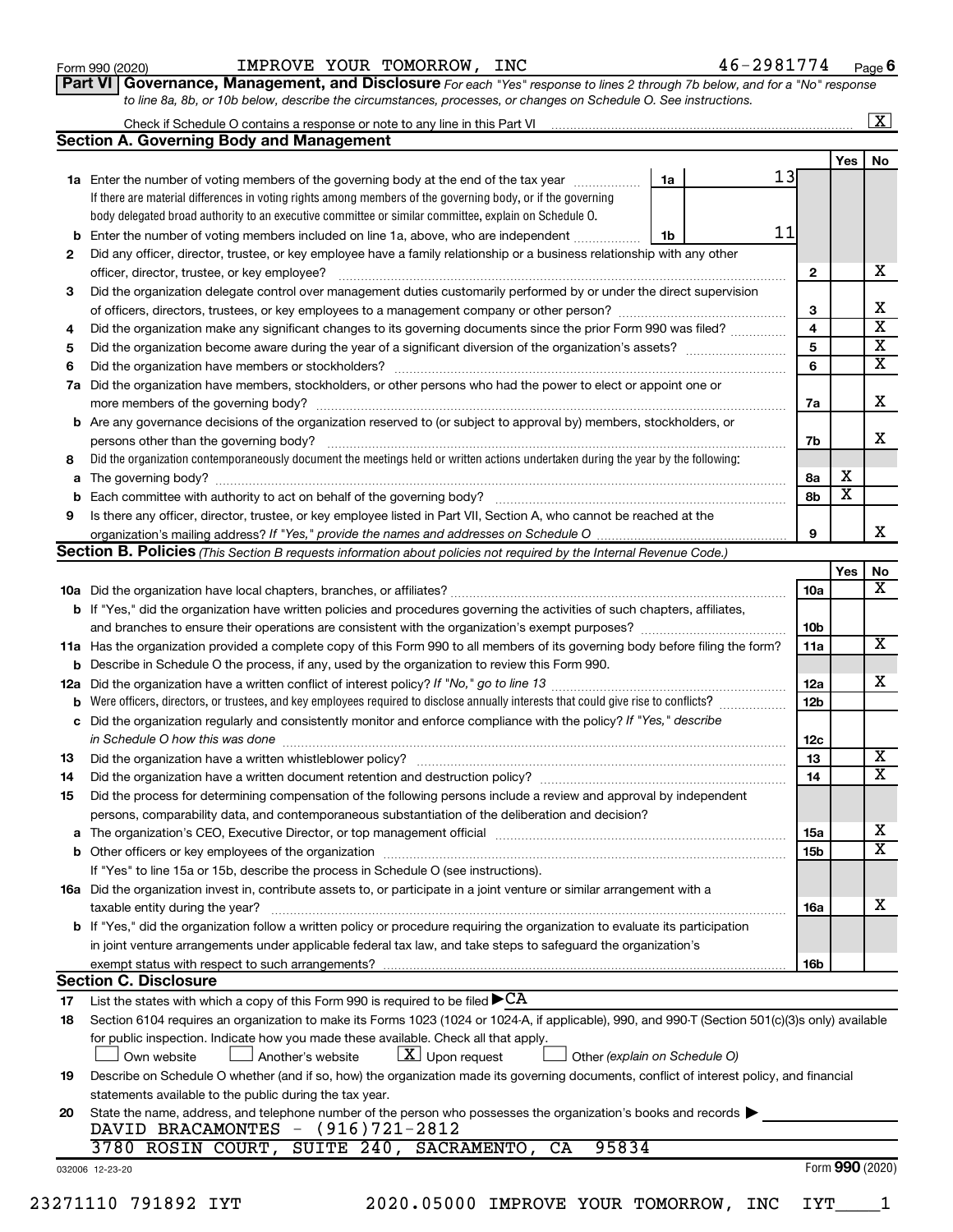$\mathcal{L}^{\text{eff}}$ 

| Part VII Compensation of Officers, Directors, Trustees, Key Employees, Highest Compensated |
|--------------------------------------------------------------------------------------------|
| <b>Employees, and Independent Contractors</b>                                              |

Check if Schedule O contains a response or note to any line in this Part VII

**Section A. Officers, Directors, Trustees, Key Employees, and Highest Compensated Employees**

**1a**  Complete this table for all persons required to be listed. Report compensation for the calendar year ending with or within the organization's tax year.  $\bullet$  List all of the organization's current officers, directors, trustees (whether individuals or organizations), regardless of amount of compensation.

Enter -0- in columns (D), (E), and (F) if no compensation was paid.

**•** List all of the organization's current key employees, if any. See instructions for definition of "key employee."

• List the organization's five *current* highest compensated employees (other than an officer, director, trustee, or key employee) who received reportable compensation (Box 5 of Form W-2 and/or Box 7 of Form 1099-MISC) of more than \$100,000 from the organization and any related organizations.

 $\bullet$  List all of the organization's former officers, key employees, and highest compensated employees who received more than \$100,000 of reportable compensation from the organization and any related organizations.

**•** List all of the organization's former directors or trustees that received, in the capacity as a former director or trustee of the organization, more than \$10,000 of reportable compensation from the organization and any related organizations.

See instructions for the order in which to list the persons above.

Check this box if neither the organization nor any related organization compensated any current officer, director, or trustee.  $\mathcal{L}^{\text{eff}}$ 

| (A)                         | (B)                    |                                |                                                                  | (C)         |              |                                   |        | (D)             | (E)             | (F)                          |
|-----------------------------|------------------------|--------------------------------|------------------------------------------------------------------|-------------|--------------|-----------------------------------|--------|-----------------|-----------------|------------------------------|
| Name and title              | Average                |                                | (do not check more than one                                      |             | Position     |                                   |        | Reportable      | Reportable      | Estimated                    |
|                             | hours per              |                                | box, unless person is both an<br>officer and a director/trustee) |             |              |                                   |        | compensation    | compensation    | amount of                    |
|                             | week                   |                                |                                                                  |             |              |                                   |        | from            | from related    | other                        |
|                             | (list any              |                                |                                                                  |             |              |                                   |        | the             | organizations   | compensation                 |
|                             | hours for              |                                |                                                                  |             |              |                                   |        | organization    | (W-2/1099-MISC) | from the                     |
|                             | related                |                                |                                                                  |             |              |                                   |        | (W-2/1099-MISC) |                 | organization                 |
|                             | organizations<br>below |                                |                                                                  |             |              |                                   |        |                 |                 | and related<br>organizations |
|                             | line)                  | Individual trustee or director | Institutional trustee                                            | Officer     | Key employee | Highest compensated<br>  employee | Former |                 |                 |                              |
| (1)<br>MICHAEL LYNCH        | 40.00                  |                                |                                                                  |             |              |                                   |        |                 |                 |                              |
| CEO                         |                        |                                |                                                                  | $\mathbf x$ |              |                                   |        | 117,298.        | $\mathbf 0$ .   | $\mathbf 0$ .                |
| (2)<br>MICHAEL CASPER       | 40.00                  |                                |                                                                  |             |              |                                   |        |                 |                 |                              |
| COO                         |                        |                                |                                                                  | $\mathbf X$ |              |                                   |        | 104,706.        | $\mathbf 0$ .   | $\mathbf 0$ .                |
| SUSAN WHEELER<br>(3)        | 2.00                   |                                |                                                                  |             |              |                                   |        |                 |                 |                              |
| SECRETARY                   |                        | $\mathbf X$                    |                                                                  | $\mathbf X$ |              |                                   |        | 0.              | $\mathbf 0$ .   | $\mathbf 0$ .                |
| GREG ORTIZ<br>(4)           | 2.00                   |                                |                                                                  |             |              |                                   |        |                 |                 |                              |
| <b>BOARD MEMBER</b>         |                        | X                              |                                                                  |             |              |                                   |        | 0.              | $\mathbf 0$ .   | $\mathbf 0$ .                |
| (5)<br>DR. HAROLD JACKSON   | 2.00                   |                                |                                                                  |             |              |                                   |        |                 |                 |                              |
| VICE CHAIR                  |                        | $\mathbf X$                    |                                                                  | $\mathbf X$ |              |                                   |        | 0.              | $\mathbf 0$ .   | $\mathbf 0$ .                |
| LISA CARDOZA<br>(6)         | 2.00                   |                                |                                                                  |             |              |                                   |        |                 |                 |                              |
| BOARD MEMBER                |                        | $\mathbf X$                    |                                                                  |             |              |                                   |        | $\mathbf 0$ .   | $\mathbf 0$ .   | $\mathbf 0$ .                |
| <b>JAY JEFFERSON</b><br>(7) | 10.00                  |                                |                                                                  |             |              |                                   |        |                 |                 |                              |
| <b>TREASURER</b>            |                        | $\mathbf X$                    |                                                                  | $\mathbf X$ |              |                                   |        | 0.              | $\mathbf 0$ .   | $\mathbf 0$ .                |
| MONICA ROBERTS<br>(8)       | 2.00                   |                                |                                                                  |             |              |                                   |        |                 |                 |                              |
| <b>CHAIR</b>                |                        | $\mathbf X$                    |                                                                  | $\mathbf X$ |              |                                   |        | 0.              | $\mathbf 0$ .   | $\mathbf 0$ .                |
| CHE SALINAS<br>(9)          | 2.00                   |                                |                                                                  |             |              |                                   |        |                 |                 |                              |
| <b>BOARD MEMBER</b>         |                        | $\mathbf x$                    |                                                                  |             |              |                                   |        | 0.              | $\mathbf 0$ .   | $\mathbf 0$ .                |
| (10) DENEVA SHELTON         | 2.00                   |                                |                                                                  |             |              |                                   |        |                 |                 |                              |
| <b>BOARD MEMBER</b>         |                        | $\mathbf X$                    |                                                                  |             |              |                                   |        | $\mathbf 0$ .   | $\mathbf 0$ .   | $\mathbf 0$ .                |
| (11) ASHA KING              | 2.00                   |                                |                                                                  |             |              |                                   |        |                 |                 |                              |
| <b>BOARD MEMBER</b>         |                        | $\mathbf X$                    |                                                                  |             |              |                                   |        | 0.              | $\mathbf 0$ .   | $\mathbf 0$ .                |
| (12) DON SHALVEY            | 2.00                   |                                |                                                                  |             |              |                                   |        |                 |                 |                              |
| <b>BOARD MEMBER</b>         |                        | $\mathbf X$                    |                                                                  |             |              |                                   |        | 0.              | $\mathbf 0$ .   | $\mathbf 0$ .                |
| (13) ED BUSH                | 2.00                   |                                |                                                                  |             |              |                                   |        |                 |                 |                              |
| BOARD MEMBER                |                        | $\mathbf X$                    |                                                                  |             |              |                                   |        | 0.              | $\mathbf 0$ .   | $\mathbf 0$ .                |
| (14) RICK MARTINEZ          | 2.00                   |                                |                                                                  |             |              |                                   |        |                 |                 |                              |
| <b>BOARD MEMBER</b>         |                        | $\mathbf X$                    |                                                                  |             |              |                                   |        | $\mathbf 0$ .   | $\mathbf 0$ .   | 0.                           |
|                             |                        |                                |                                                                  |             |              |                                   |        |                 |                 |                              |
|                             |                        |                                |                                                                  |             |              |                                   |        |                 |                 |                              |
|                             |                        |                                |                                                                  |             |              |                                   |        |                 |                 |                              |
|                             |                        |                                |                                                                  |             |              |                                   |        |                 |                 |                              |
|                             |                        |                                |                                                                  |             |              |                                   |        |                 |                 |                              |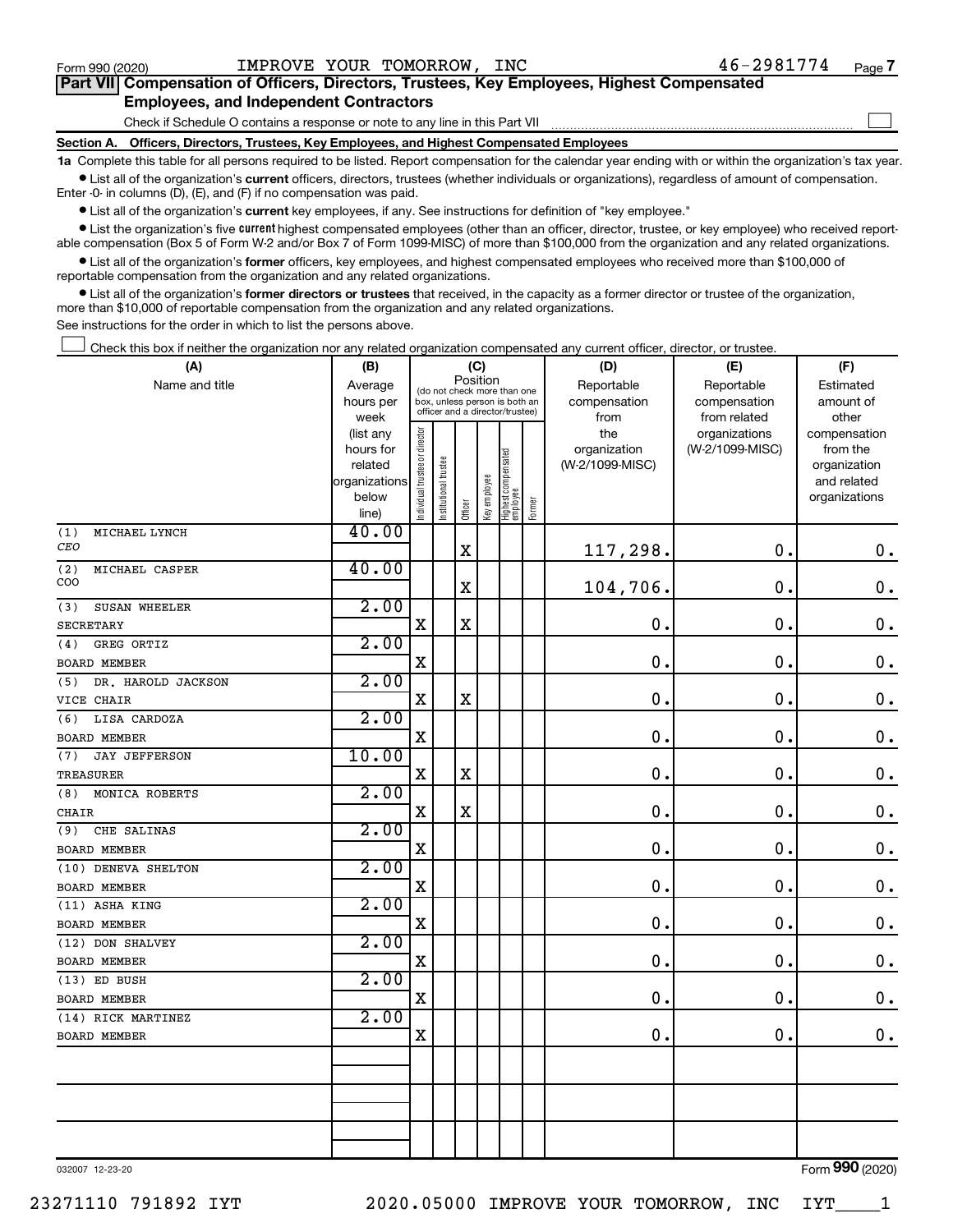|   | IMPROVE YOUR TOMORROW, INC<br>Form 990 (2020)                                                                                        |                                                                                                                                                                                                                                                                           |  |             |         |                                 |   |                                                                                     |                                                                                       | 46-2981774 |                                                                                                   |                     | Page 8                      |
|---|--------------------------------------------------------------------------------------------------------------------------------------|---------------------------------------------------------------------------------------------------------------------------------------------------------------------------------------------------------------------------------------------------------------------------|--|-------------|---------|---------------------------------|---|-------------------------------------------------------------------------------------|---------------------------------------------------------------------------------------|------------|---------------------------------------------------------------------------------------------------|---------------------|-----------------------------|
|   | <b>Part VII</b><br>Section A. Officers, Directors, Trustees, Key Employees, and Highest Compensated Employees (continued)            |                                                                                                                                                                                                                                                                           |  |             |         |                                 |   |                                                                                     |                                                                                       |            |                                                                                                   |                     |                             |
|   | (A)<br>Name and title                                                                                                                | (B)<br>(C)<br>Position<br>Average<br>(do not check more than one<br>hours per<br>box, unless person is both an<br>officer and a director/trustee)<br>week<br>(list any<br>ndividual trustee or director<br>hours for<br>Institutional trustee<br>related<br>organizations |  |             |         | Highest compensated<br>employee |   | (D)<br>Reportable<br>compensation<br>from<br>the<br>organization<br>(W-2/1099-MISC) | (E)<br>Reportable<br>compensation<br>from related<br>organizations<br>(W-2/1099-MISC) |            | (F)<br>Estimated<br>amount of<br>other<br>compensation<br>from the<br>organization<br>and related |                     |                             |
|   |                                                                                                                                      | below<br>line)                                                                                                                                                                                                                                                            |  |             | Officer | Key employee                    |   | Former                                                                              |                                                                                       |            |                                                                                                   | organizations       |                             |
|   |                                                                                                                                      |                                                                                                                                                                                                                                                                           |  |             |         |                                 |   |                                                                                     |                                                                                       |            |                                                                                                   |                     |                             |
|   |                                                                                                                                      |                                                                                                                                                                                                                                                                           |  |             |         |                                 |   |                                                                                     |                                                                                       |            |                                                                                                   |                     |                             |
|   |                                                                                                                                      |                                                                                                                                                                                                                                                                           |  |             |         |                                 |   |                                                                                     |                                                                                       |            |                                                                                                   |                     |                             |
|   |                                                                                                                                      |                                                                                                                                                                                                                                                                           |  |             |         |                                 |   |                                                                                     |                                                                                       |            |                                                                                                   |                     |                             |
|   |                                                                                                                                      |                                                                                                                                                                                                                                                                           |  |             |         |                                 |   |                                                                                     |                                                                                       |            |                                                                                                   |                     |                             |
|   |                                                                                                                                      |                                                                                                                                                                                                                                                                           |  |             |         |                                 |   |                                                                                     |                                                                                       |            |                                                                                                   |                     |                             |
|   |                                                                                                                                      |                                                                                                                                                                                                                                                                           |  |             |         |                                 |   |                                                                                     |                                                                                       |            |                                                                                                   |                     |                             |
|   |                                                                                                                                      |                                                                                                                                                                                                                                                                           |  |             |         |                                 |   |                                                                                     |                                                                                       |            |                                                                                                   |                     |                             |
|   |                                                                                                                                      |                                                                                                                                                                                                                                                                           |  |             |         |                                 |   |                                                                                     |                                                                                       |            |                                                                                                   |                     |                             |
|   |                                                                                                                                      |                                                                                                                                                                                                                                                                           |  |             |         |                                 |   |                                                                                     |                                                                                       |            |                                                                                                   |                     |                             |
|   |                                                                                                                                      |                                                                                                                                                                                                                                                                           |  |             |         |                                 |   |                                                                                     |                                                                                       |            |                                                                                                   |                     |                             |
|   |                                                                                                                                      |                                                                                                                                                                                                                                                                           |  |             |         |                                 |   |                                                                                     |                                                                                       |            |                                                                                                   |                     |                             |
|   | 1b Subtotal                                                                                                                          |                                                                                                                                                                                                                                                                           |  |             |         |                                 |   |                                                                                     | 222,004.                                                                              |            | Ο.                                                                                                |                     | $\overline{0}$ .            |
|   | c Total from continuation sheets to Part VII, Section A manuscreen continuum                                                         |                                                                                                                                                                                                                                                                           |  |             |         |                                 |   |                                                                                     | $\Omega$ .                                                                            |            | $\overline{0}$ .                                                                                  |                     | $\overline{0}$ .            |
|   | Total number of individuals (including but not limited to those listed above) who received more than \$100,000 of reportable         |                                                                                                                                                                                                                                                                           |  |             |         |                                 |   |                                                                                     | 222,004.                                                                              |            | о.                                                                                                |                     | $\overline{\mathfrak{o}}$ . |
| 2 | compensation from the organization                                                                                                   |                                                                                                                                                                                                                                                                           |  |             |         |                                 |   |                                                                                     |                                                                                       |            |                                                                                                   |                     | 2                           |
|   |                                                                                                                                      |                                                                                                                                                                                                                                                                           |  |             |         |                                 |   |                                                                                     |                                                                                       |            |                                                                                                   | Yes                 | No                          |
| 3 | Did the organization list any former officer, director, trustee, key employee, or highest compensated employee on                    |                                                                                                                                                                                                                                                                           |  |             |         |                                 |   |                                                                                     |                                                                                       |            |                                                                                                   |                     | X                           |
|   | For any individual listed on line 1a, is the sum of reportable compensation and other compensation from the organization             |                                                                                                                                                                                                                                                                           |  |             |         |                                 |   |                                                                                     |                                                                                       |            | 3                                                                                                 |                     |                             |
|   | and related organizations greater than \$150,000? If "Yes," complete Schedule J for such individual                                  |                                                                                                                                                                                                                                                                           |  |             |         |                                 |   |                                                                                     |                                                                                       |            | 4                                                                                                 |                     | х                           |
| 5 | Did any person listed on line 1a receive or accrue compensation from any unrelated organization or individual for services           |                                                                                                                                                                                                                                                                           |  |             |         |                                 |   |                                                                                     |                                                                                       |            |                                                                                                   |                     | х                           |
|   | rendered to the organization? If "Yes," complete Schedule J for such person<br><b>Section B. Independent Contractors</b>             |                                                                                                                                                                                                                                                                           |  |             |         |                                 |   |                                                                                     |                                                                                       |            | 5                                                                                                 |                     |                             |
| 1 | Complete this table for your five highest compensated independent contractors that received more than \$100,000 of compensation from |                                                                                                                                                                                                                                                                           |  |             |         |                                 |   |                                                                                     |                                                                                       |            |                                                                                                   |                     |                             |
|   | the organization. Report compensation for the calendar year ending with or within the organization's tax year.                       |                                                                                                                                                                                                                                                                           |  |             |         |                                 |   |                                                                                     |                                                                                       |            |                                                                                                   |                     |                             |
|   | (A)<br>Name and business address                                                                                                     |                                                                                                                                                                                                                                                                           |  | <b>NONE</b> |         |                                 |   |                                                                                     | (B)<br>Description of services                                                        |            |                                                                                                   | (C)<br>Compensation |                             |
|   |                                                                                                                                      |                                                                                                                                                                                                                                                                           |  |             |         |                                 |   |                                                                                     |                                                                                       |            |                                                                                                   |                     |                             |
|   |                                                                                                                                      |                                                                                                                                                                                                                                                                           |  |             |         |                                 |   |                                                                                     |                                                                                       |            |                                                                                                   |                     |                             |
|   |                                                                                                                                      |                                                                                                                                                                                                                                                                           |  |             |         |                                 |   |                                                                                     |                                                                                       |            |                                                                                                   |                     |                             |
|   |                                                                                                                                      |                                                                                                                                                                                                                                                                           |  |             |         |                                 |   |                                                                                     |                                                                                       |            |                                                                                                   |                     |                             |
|   |                                                                                                                                      |                                                                                                                                                                                                                                                                           |  |             |         |                                 |   |                                                                                     |                                                                                       |            |                                                                                                   |                     |                             |
|   |                                                                                                                                      |                                                                                                                                                                                                                                                                           |  |             |         |                                 |   |                                                                                     |                                                                                       |            |                                                                                                   |                     |                             |
|   |                                                                                                                                      |                                                                                                                                                                                                                                                                           |  |             |         |                                 |   |                                                                                     |                                                                                       |            |                                                                                                   |                     |                             |
| 2 | Total number of independent contractors (including but not limited to those listed above) who received more than                     |                                                                                                                                                                                                                                                                           |  |             |         |                                 |   |                                                                                     |                                                                                       |            |                                                                                                   |                     |                             |
|   | \$100,000 of compensation from the organization                                                                                      |                                                                                                                                                                                                                                                                           |  |             |         |                                 | 0 |                                                                                     |                                                                                       |            |                                                                                                   |                     |                             |
|   |                                                                                                                                      |                                                                                                                                                                                                                                                                           |  |             |         |                                 |   |                                                                                     |                                                                                       |            |                                                                                                   | Form 990 (2020)     |                             |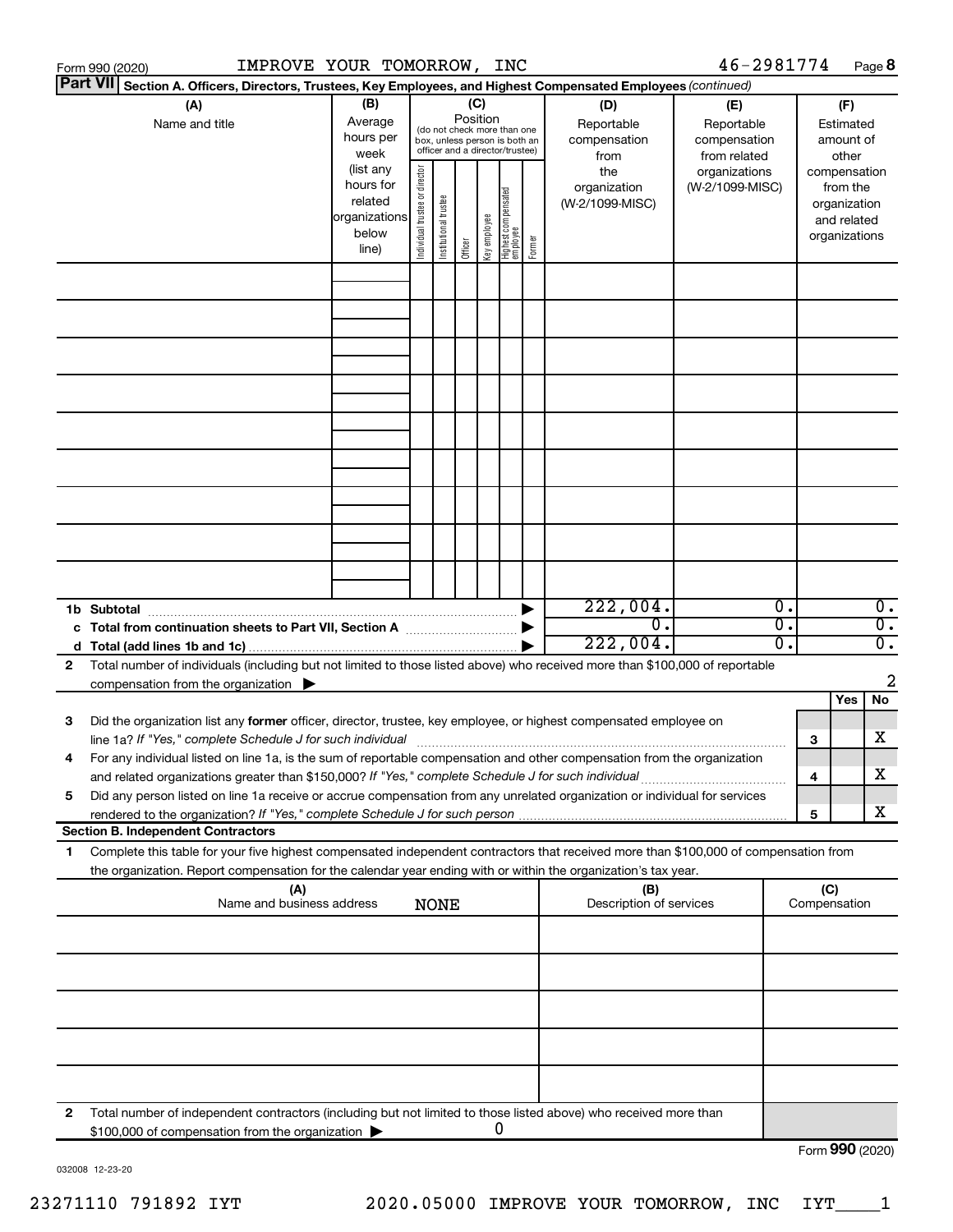|                                                                                         |                  |                  | IMPROVE YOUR TOMORROW, INC<br>Form 990 (2020)                                                                                                                                                                                                                                                                                                                                                                                                                                                                |                                   |                                  |                      |                                                               | 46-2981774                  | Page 9                                                          |
|-----------------------------------------------------------------------------------------|------------------|------------------|--------------------------------------------------------------------------------------------------------------------------------------------------------------------------------------------------------------------------------------------------------------------------------------------------------------------------------------------------------------------------------------------------------------------------------------------------------------------------------------------------------------|-----------------------------------|----------------------------------|----------------------|---------------------------------------------------------------|-----------------------------|-----------------------------------------------------------------|
|                                                                                         | <b>Part VIII</b> |                  | <b>Statement of Revenue</b>                                                                                                                                                                                                                                                                                                                                                                                                                                                                                  |                                   |                                  |                      |                                                               |                             |                                                                 |
|                                                                                         |                  |                  |                                                                                                                                                                                                                                                                                                                                                                                                                                                                                                              |                                   |                                  |                      |                                                               |                             |                                                                 |
|                                                                                         |                  |                  |                                                                                                                                                                                                                                                                                                                                                                                                                                                                                                              |                                   |                                  | (A)<br>Total revenue | (B)<br>Related or exempt<br>function revenue business revenue | $\overline{C}$<br>Unrelated | (D)<br>Revenue excluded<br>from tax under<br>sections 512 - 514 |
| Contributions, Gifts, Grants<br>and Other Similar Amounts<br>Program Service<br>Revenue | 2a               | d<br>g<br>b<br>c | 1a<br>1 a Federated campaigns<br>1 <sub>b</sub><br><b>b</b> Membership dues<br>$\ldots \ldots \ldots \ldots \ldots$<br>1 <sub>c</sub><br>c Fundraising events<br>1 <sub>d</sub><br>Related organizations<br>1e<br>Government grants (contributions)<br>f All other contributions, gifts, grants, and<br>similar amounts not included above<br>1f<br>$ 1g $ \$<br>Noncash contributions included in lines 1a-1f<br>SERVICE FEES<br>the control of the control of the control of the control of the control of | 1,351,480.                        | 981,610.<br><b>Business Code</b> | $\rceil$ 2,333,090.  | $611710$ $1,579,897.1,579,897.$                               |                             |                                                                 |
|                                                                                         |                  | d<br>е<br>f<br>g | the control of the control of the control of the control of the control of                                                                                                                                                                                                                                                                                                                                                                                                                                   |                                   | $\overline{\bullet}$             | 1,579,897.           |                                                               |                             |                                                                 |
|                                                                                         | 3<br>4           |                  | Investment income (including dividends, interest, and<br>Income from investment of tax-exempt bond proceeds                                                                                                                                                                                                                                                                                                                                                                                                  |                                   |                                  | 75.                  | 75.                                                           |                             |                                                                 |
|                                                                                         | 5<br>6а          | b<br>c<br>d      | $(i)$ Real<br>6a<br>Gross rents<br>$\overline{\phantom{a}}$<br>6 <sub>b</sub><br>Less: rental expenses<br>Rental income or (loss)<br>6с<br>Net rental income or (loss)<br>(i) Securities<br>7 a Gross amount from sales of                                                                                                                                                                                                                                                                                   |                                   | (ii) Personal<br>(ii) Other      |                      |                                                               |                             |                                                                 |
| evenue                                                                                  |                  |                  | assets other than inventory<br>7a<br><b>b</b> Less: cost or other basis<br>and sales expenses<br>7b<br>7c<br>c Gain or (loss)                                                                                                                                                                                                                                                                                                                                                                                |                                   |                                  |                      |                                                               |                             |                                                                 |
| Other R                                                                                 |                  |                  | 8 a Gross income from fundraising events (not<br>including \$<br>of<br>contributions reported on line 1c). See                                                                                                                                                                                                                                                                                                                                                                                               | 8a<br>8b                          |                                  |                      |                                                               |                             |                                                                 |
|                                                                                         |                  |                  | c Net income or (loss) from fundraising events<br>9 a Gross income from gaming activities. See                                                                                                                                                                                                                                                                                                                                                                                                               | 9a                                |                                  |                      |                                                               |                             |                                                                 |
|                                                                                         |                  |                  | c Net income or (loss) from gaming activities<br>10 a Gross sales of inventory, less returns<br><b>b</b> Less: cost of goods sold                                                                                                                                                                                                                                                                                                                                                                            | 9 <sub>b</sub><br>10 <sub>b</sub> |                                  |                      |                                                               |                             |                                                                 |
|                                                                                         |                  |                  | c Net income or (loss) from sales of inventory                                                                                                                                                                                                                                                                                                                                                                                                                                                               |                                   | <b>Business Code</b>             |                      |                                                               |                             |                                                                 |
| Miscellaneous<br>Revenue                                                                | 11a              | b<br>c<br>d      |                                                                                                                                                                                                                                                                                                                                                                                                                                                                                                              |                                   |                                  |                      |                                                               |                             |                                                                 |
|                                                                                         |                  |                  |                                                                                                                                                                                                                                                                                                                                                                                                                                                                                                              |                                   |                                  |                      |                                                               |                             |                                                                 |
|                                                                                         | 12               |                  |                                                                                                                                                                                                                                                                                                                                                                                                                                                                                                              |                                   |                                  |                      | $\overline{)3,913,062.1,579,972.}$                            | 0.                          | ο.                                                              |
| 032009 12-23-20                                                                         |                  |                  |                                                                                                                                                                                                                                                                                                                                                                                                                                                                                                              |                                   |                                  |                      |                                                               |                             | Form 990 (2020)                                                 |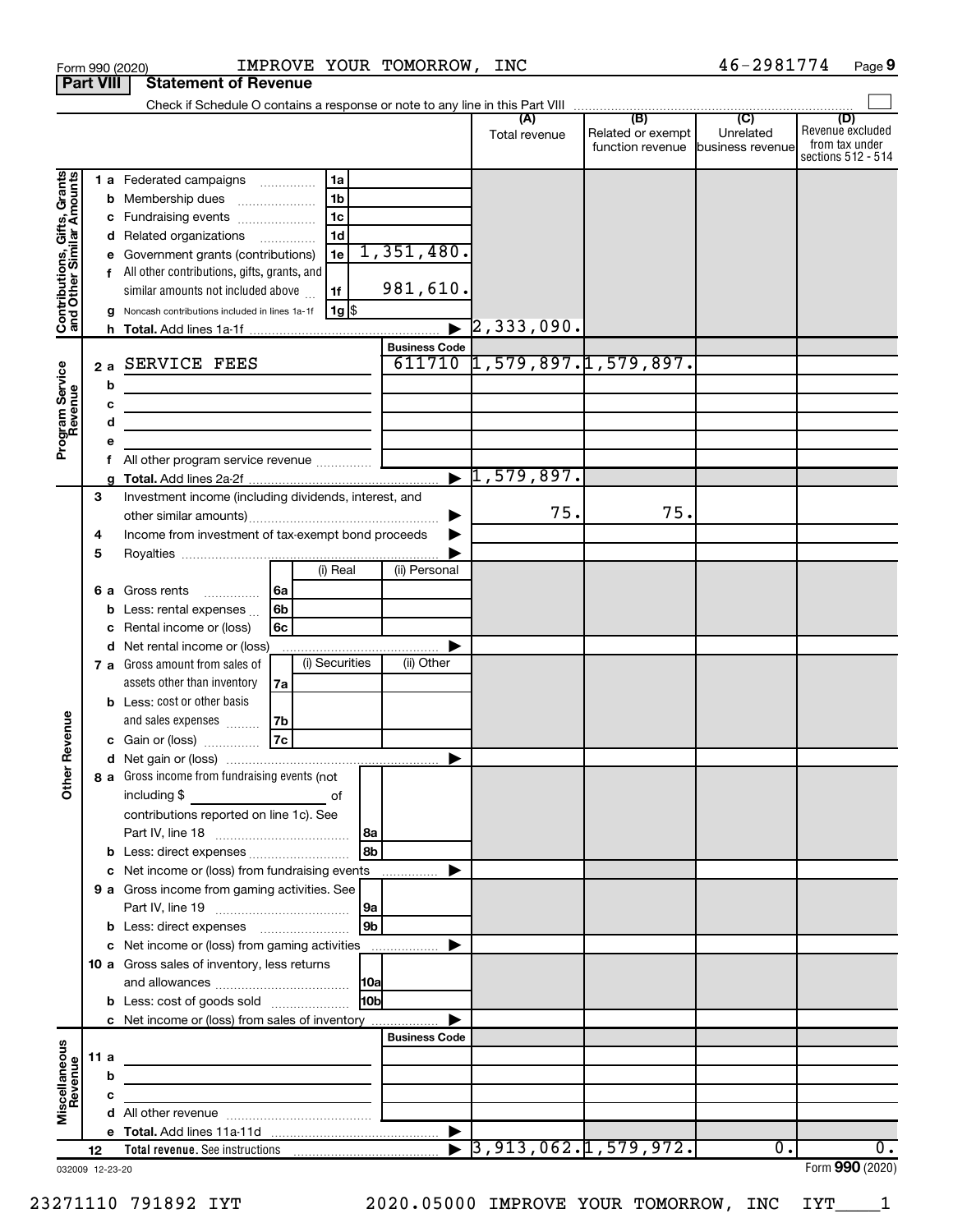Form 990 (2020) **IMPROVE YOUR TOMORROW, INC**  $46-2981774$   $_{\text{Page}}$ 

**Part IX Statement of Functional Expenses**

|              | Check if Schedule O contains a response or note to any line in this Part IX                              |                |                             |                                    |                         |  |  |  |  |  |
|--------------|----------------------------------------------------------------------------------------------------------|----------------|-----------------------------|------------------------------------|-------------------------|--|--|--|--|--|
|              | Do not include amounts reported on lines 6b,                                                             | (A)            | (B)                         | (C)                                | (D)                     |  |  |  |  |  |
|              | 7b, 8b, 9b, and 10b of Part VIII.                                                                        | Total expenses | Program service<br>expenses | Management and<br>general expenses | Fundraising<br>expenses |  |  |  |  |  |
| 1.           | Grants and other assistance to domestic organizations                                                    |                |                             |                                    |                         |  |  |  |  |  |
|              | and domestic governments. See Part IV, line 21                                                           |                |                             |                                    |                         |  |  |  |  |  |
| $\mathbf{2}$ | Grants and other assistance to domestic                                                                  |                |                             |                                    |                         |  |  |  |  |  |
|              | individuals. See Part IV, line 22                                                                        | 120,342.       | 120,342.                    |                                    |                         |  |  |  |  |  |
| 3            | Grants and other assistance to foreign                                                                   |                |                             |                                    |                         |  |  |  |  |  |
|              | organizations, foreign governments, and foreign                                                          |                |                             |                                    |                         |  |  |  |  |  |
|              | individuals. See Part IV, lines 15 and 16                                                                |                |                             |                                    |                         |  |  |  |  |  |
| 4            | Benefits paid to or for members                                                                          |                |                             |                                    |                         |  |  |  |  |  |
| 5            | Compensation of current officers, directors,                                                             |                |                             |                                    |                         |  |  |  |  |  |
|              | trustees, and key employees                                                                              |                |                             |                                    |                         |  |  |  |  |  |
| 6            | Compensation not included above to disqualified                                                          |                |                             |                                    |                         |  |  |  |  |  |
|              | persons (as defined under section 4958(f)(1)) and                                                        |                |                             |                                    |                         |  |  |  |  |  |
|              | persons described in section 4958(c)(3)(B)                                                               |                |                             |                                    |                         |  |  |  |  |  |
| 7            |                                                                                                          | 1,945,647.     | 1,544,272.                  | 283,932.                           | 117,443.                |  |  |  |  |  |
| 8            | Pension plan accruals and contributions (include                                                         |                |                             |                                    |                         |  |  |  |  |  |
|              | section 401(k) and 403(b) employer contributions)                                                        | 6,944.         | 3,603.                      | 2,851.                             | 490.                    |  |  |  |  |  |
| 9            |                                                                                                          | 76,961.        | 73, 130.                    | 1,561.                             | 2,270.                  |  |  |  |  |  |
| 10           |                                                                                                          | 188,809.       | 137,914.                    | 41,794.                            | 9,101.                  |  |  |  |  |  |
| 11           | Fees for services (nonemployees):                                                                        |                |                             |                                    |                         |  |  |  |  |  |
|              |                                                                                                          | 21,413.        |                             |                                    | 21,413.                 |  |  |  |  |  |
| b            |                                                                                                          | 55,465.        | 47,541.                     | 7,090.                             | 834.                    |  |  |  |  |  |
| С            |                                                                                                          |                |                             |                                    |                         |  |  |  |  |  |
| d            |                                                                                                          |                |                             |                                    |                         |  |  |  |  |  |
| е            | Professional fundraising services. See Part IV, line 17                                                  |                |                             |                                    |                         |  |  |  |  |  |
| f            | Investment management fees<br>Other. (If line 11g amount exceeds 10% of line 25,                         |                |                             |                                    |                         |  |  |  |  |  |
| q            | column (A) amount, list line 11g expenses on Sch O.)                                                     | 170,609.       | 116,956.                    | 53, 553.                           | 100.                    |  |  |  |  |  |
|              |                                                                                                          | 39,098.        | 25,410.                     | 2,012.                             | 11,676.                 |  |  |  |  |  |
| 12           |                                                                                                          | 80,589.        | 23,871.                     | 54, 140.                           | 2,578.                  |  |  |  |  |  |
| 13<br>14     |                                                                                                          | 77,558.        | 76, 275.                    | 880.                               | 403.                    |  |  |  |  |  |
| 15           |                                                                                                          |                |                             |                                    |                         |  |  |  |  |  |
| 16           |                                                                                                          | 44,553.        | 37,107.                     | 6,715.                             | 731.                    |  |  |  |  |  |
| 17           |                                                                                                          | 17,644.        | 11,735.                     | 5,909.                             |                         |  |  |  |  |  |
| 18           | Payments of travel or entertainment expenses                                                             |                |                             |                                    |                         |  |  |  |  |  |
|              | for any federal, state, or local public officials                                                        |                |                             |                                    |                         |  |  |  |  |  |
| 19           | Conferences, conventions, and meetings                                                                   | 44, 433.       | 43,663.                     | 520.                               | 250.                    |  |  |  |  |  |
| 20           | Interest                                                                                                 | 11,914.        |                             | 11,914.                            |                         |  |  |  |  |  |
| 21           |                                                                                                          |                |                             |                                    |                         |  |  |  |  |  |
| 22           | Depreciation, depletion, and amortization                                                                | 6,125.         |                             | 6,125.                             |                         |  |  |  |  |  |
| 23           | Insurance                                                                                                | 21,789.        | 18,676.                     | 2,785.                             | 328.                    |  |  |  |  |  |
| 24           | Other expenses. Itemize expenses not covered                                                             |                |                             |                                    |                         |  |  |  |  |  |
|              | above (List miscellaneous expenses on line 24e. If<br>line 24e amount exceeds 10% of line 25, column (A) |                |                             |                                    |                         |  |  |  |  |  |
|              | amount, list line 24e expenses on Schedule O.)                                                           |                |                             |                                    |                         |  |  |  |  |  |
| a            | PROGRAM SUPPLIES                                                                                         | 67,787.        | 67,787.                     |                                    |                         |  |  |  |  |  |
|              | <b>PROGRAM MEALS</b>                                                                                     | 31,306.        | 31, 183.                    | 123.                               |                         |  |  |  |  |  |
|              | <b>APPAREL</b>                                                                                           | 24,716.        | 24,716.                     |                                    |                         |  |  |  |  |  |
| d            | TRAINING                                                                                                 | 7,446.         | 2,805.                      | 4,543.                             | 98.                     |  |  |  |  |  |
| е            | All other expenses                                                                                       | 3,502.         | 3,149.                      | 316.                               | 37.                     |  |  |  |  |  |
| 25           | Total functional expenses. Add lines 1 through 24e                                                       | 3,064,650.     | 2,410,135.                  | 486,763.                           | 167, 752.               |  |  |  |  |  |
| 26           | Joint costs. Complete this line only if the organization                                                 |                |                             |                                    |                         |  |  |  |  |  |
|              | reported in column (B) joint costs from a combined                                                       |                |                             |                                    |                         |  |  |  |  |  |
|              | educational campaign and fundraising solicitation.                                                       |                |                             |                                    |                         |  |  |  |  |  |

*Section 501(c)(3) and 501(c)(4) organizations must complete all columns. All other organizations must complete column (A).*

032010 12-23-20

Check here if following SOP 98-2 (ASC 958-720)

Form (2020) **990**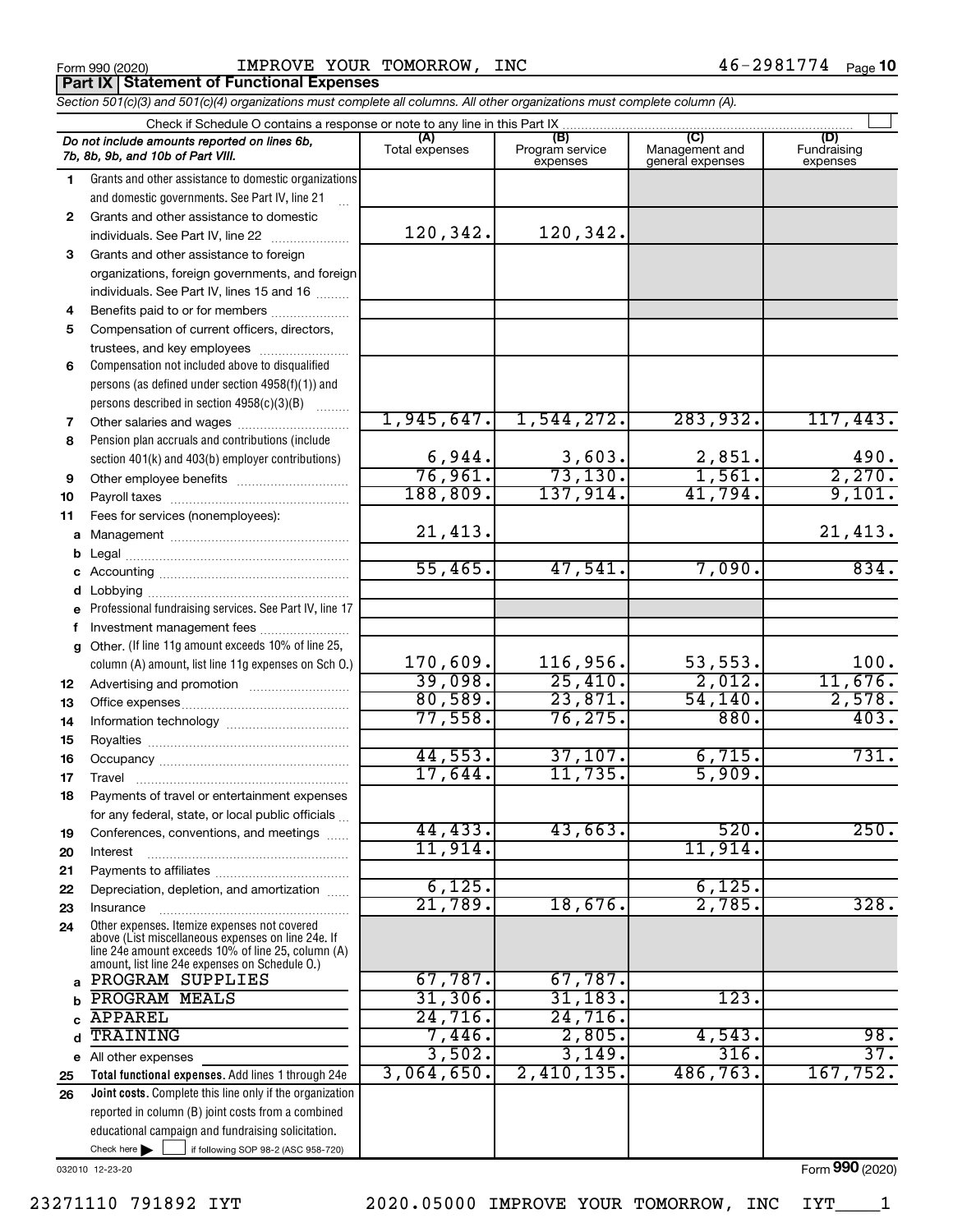### Form 990 (2020) **IMPROVE YOUR TOMORROW, INC**  $46-2981774$   $_{\text{Page}}$

Check if Schedule O contains a response or note to any line in this Part X

|    |                                                                                                |                 |          | (A)<br>Beginning of year |                          | (B)<br>End of year |
|----|------------------------------------------------------------------------------------------------|-----------------|----------|--------------------------|--------------------------|--------------------|
| 1  |                                                                                                |                 |          | 85, 145.                 | $\mathbf{1}$             | 723, 195.          |
| 2  |                                                                                                |                 |          | 163,001.                 | $\mathbf 2$              | 315,798.           |
| 3  |                                                                                                |                 |          |                          | 3                        |                    |
| 4  |                                                                                                |                 |          | 194, 274.                | $\overline{\mathbf{4}}$  | 1,863,295.         |
| 5  | Loans and other receivables from any current or former officer, director,                      |                 |          |                          |                          |                    |
|    | trustee, key employee, creator or founder, substantial contributor, or 35%                     |                 |          |                          |                          |                    |
|    | controlled entity or family member of any of these persons                                     |                 |          |                          | 5                        |                    |
| 6  | Loans and other receivables from other disqualified persons (as defined                        |                 |          |                          |                          |                    |
|    | under section $4958(f)(1)$ , and persons described in section $4958(c)(3)(B)$                  |                 | $\ldots$ |                          | 6                        |                    |
| 7  |                                                                                                |                 |          |                          | $\overline{\phantom{a}}$ |                    |
| 8  |                                                                                                |                 |          |                          | 8                        |                    |
| 9  | Prepaid expenses and deferred charges                                                          |                 |          | $\overline{0}$ .         | 9                        | 30,728.            |
|    | 10a Land, buildings, and equipment: cost or other                                              |                 |          |                          |                          |                    |
|    | basis. Complete Part VI of Schedule D                                                          | 10a             | 32,207.  |                          |                          |                    |
|    | <b>b</b> Less: accumulated depreciation                                                        | 10 <sub>b</sub> | 17.983.  | 20, 349.                 | 10 <sub>c</sub>          | 14,224.            |
| 11 |                                                                                                |                 |          |                          | 11                       |                    |
| 12 |                                                                                                |                 |          |                          | 12                       | 4,018.             |
| 13 |                                                                                                |                 |          |                          | 13                       |                    |
| 14 |                                                                                                |                 |          |                          | 14                       |                    |
| 15 |                                                                                                |                 | 15       |                          |                          |                    |
| 16 |                                                                                                | 462,769.        | 16       | 2,951,258.               |                          |                    |
| 17 |                                                                                                |                 |          | 63,574.                  | 17                       | 1,321,082.         |
| 18 |                                                                                                |                 |          |                          | 18                       |                    |
| 19 |                                                                                                |                 |          |                          | 19                       |                    |
| 20 |                                                                                                |                 |          |                          | 20                       |                    |
| 21 | Escrow or custodial account liability. Complete Part IV of Schedule D                          |                 |          |                          | 21                       |                    |
| 22 | Loans and other payables to any current or former officer, director,                           |                 |          |                          |                          |                    |
|    | trustee, key employee, creator or founder, substantial contributor, or 35%                     |                 |          |                          |                          |                    |
|    | controlled entity or family member of any of these persons                                     |                 |          |                          | 22                       |                    |
| 23 | Secured mortgages and notes payable to unrelated third parties                                 |                 |          | 100,000.                 | 23                       | 150,000.           |
| 24 | Unsecured notes and loans payable to unrelated third parties                                   |                 |          | 0.                       | 24                       | 272, 723.          |
| 25 | Other liabilities (including federal income tax, payables to related third                     |                 |          |                          |                          |                    |
|    | parties, and other liabilities not included on lines 17-24). Complete Part X                   |                 |          | 30, 379.                 |                          | 90, 225.           |
|    | of Schedule D                                                                                  |                 |          | 193, 953.                | 25                       | 1,834,030.         |
| 26 |                                                                                                |                 | X I      |                          | 26                       |                    |
|    | Organizations that follow FASB ASC 958, check here ><br>and complete lines 27, 28, 32, and 33. |                 |          |                          |                          |                    |
| 27 | Net assets without donor restrictions                                                          |                 |          | 268,816.                 | 27                       | 1,117,228.         |
| 28 |                                                                                                |                 |          |                          | 28                       |                    |
|    | Organizations that do not follow FASB ASC 958, check here $\blacktriangleright$                |                 |          |                          |                          |                    |
|    | and complete lines 29 through 33.                                                              |                 |          |                          |                          |                    |
| 29 |                                                                                                |                 | 29       |                          |                          |                    |
| 30 | Paid-in or capital surplus, or land, building, or equipment fund                               |                 | 30       |                          |                          |                    |
| 31 | Retained earnings, endowment, accumulated income, or other funds                               |                 |          |                          | 31                       |                    |
| 32 |                                                                                                |                 |          | 268, 816.                | 32                       | 1, 117, 228.       |
| 33 |                                                                                                |                 |          | 462,769.                 | 33                       | 2,951,258.         |

 $\perp$ 

Form (2020) **990**

**Part X** | Balance Sheet

**Assets**

**Liabilities**

**Net Assets or Fund Balances**

Net Assets or Fund Balances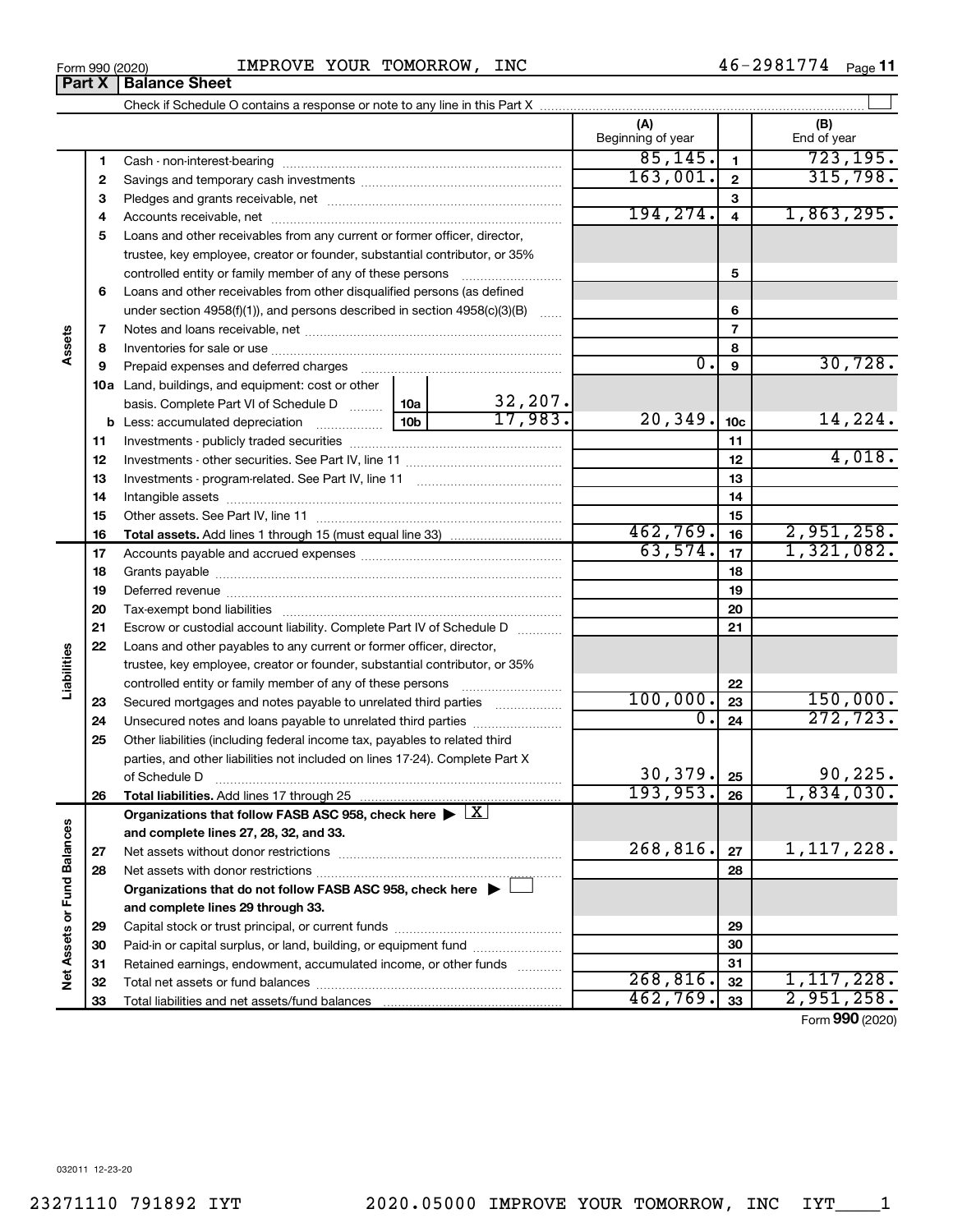|    | IMPROVE YOUR TOMORROW, INC<br>Form 990 (2020)                                                                                                                                                                                                                |                         | $46 - 2981774$ Page 12 |            |                  |
|----|--------------------------------------------------------------------------------------------------------------------------------------------------------------------------------------------------------------------------------------------------------------|-------------------------|------------------------|------------|------------------|
|    | Part XI<br><b>Reconciliation of Net Assets</b>                                                                                                                                                                                                               |                         |                        |            |                  |
|    |                                                                                                                                                                                                                                                              |                         |                        |            |                  |
|    |                                                                                                                                                                                                                                                              |                         |                        |            |                  |
| 1  |                                                                                                                                                                                                                                                              | $\mathbf{1}$            | 3,913,062.             |            |                  |
| 2  |                                                                                                                                                                                                                                                              | $\mathbf{2}$            | 3,064,650.             |            |                  |
| 3  |                                                                                                                                                                                                                                                              | 3                       |                        | 848, 412.  |                  |
| 4  |                                                                                                                                                                                                                                                              | $\overline{\mathbf{4}}$ |                        | 268,816.   |                  |
| 5  |                                                                                                                                                                                                                                                              | 5                       |                        |            |                  |
| 6  |                                                                                                                                                                                                                                                              | 6                       |                        |            |                  |
| 7  |                                                                                                                                                                                                                                                              | $\overline{7}$          |                        |            |                  |
| 8  |                                                                                                                                                                                                                                                              | 8                       |                        |            |                  |
| 9  | Other changes in net assets or fund balances (explain on Schedule O)                                                                                                                                                                                         | q                       |                        |            | $\overline{0}$ . |
| 10 | Net assets or fund balances at end of year. Combine lines 3 through 9 (must equal Part X, line 32,                                                                                                                                                           |                         |                        |            |                  |
|    |                                                                                                                                                                                                                                                              | 10                      | 1, 117, 228.           |            |                  |
|    | Part XII Financial Statements and Reporting                                                                                                                                                                                                                  |                         |                        |            |                  |
|    |                                                                                                                                                                                                                                                              |                         |                        |            |                  |
|    |                                                                                                                                                                                                                                                              |                         |                        | <b>Yes</b> | No               |
| 1. | $\overline{X}$ Accrual<br>Accounting method used to prepare the Form 990: [16] Cash<br>Other                                                                                                                                                                 |                         |                        |            |                  |
|    | If the organization changed its method of accounting from a prior year or checked "Other," explain in Schedule O.                                                                                                                                            |                         |                        |            | х                |
|    | 2a Were the organization's financial statements compiled or reviewed by an independent accountant?                                                                                                                                                           |                         | 2a                     |            |                  |
|    | If "Yes," check a box below to indicate whether the financial statements for the year were compiled or reviewed on a                                                                                                                                         |                         |                        |            |                  |
|    | separate basis, consolidated basis, or both:                                                                                                                                                                                                                 |                         |                        |            |                  |
|    | Separate basis<br>Consolidated basis<br>Both consolidated and separate basis                                                                                                                                                                                 |                         |                        |            | х                |
|    |                                                                                                                                                                                                                                                              |                         | 2 <sub>b</sub>         |            |                  |
|    | If "Yes," check a box below to indicate whether the financial statements for the year were audited on a separate basis,                                                                                                                                      |                         |                        |            |                  |
|    | consolidated basis, or both:<br>Consolidated basis                                                                                                                                                                                                           |                         |                        |            |                  |
|    | Separate basis<br>Both consolidated and separate basis                                                                                                                                                                                                       |                         |                        |            |                  |
|    | c If "Yes" to line 2a or 2b, does the organization have a committee that assumes responsibility for oversight of the audit,                                                                                                                                  |                         | 2c                     |            |                  |
|    | review, or compilation of its financial statements and selection of an independent accountant?                                                                                                                                                               |                         |                        |            |                  |
|    | If the organization changed either its oversight process or selection process during the tax year, explain on Schedule O.<br>3a As a result of a federal award, was the organization required to undergo an audit or audits as set forth in the Single Audit |                         |                        |            |                  |
|    |                                                                                                                                                                                                                                                              |                         | 3a                     |            | х                |
|    | <b>b</b> If "Yes," did the organization undergo the required audit or audits? If the organization did not undergo the required audit                                                                                                                         |                         |                        |            |                  |
|    |                                                                                                                                                                                                                                                              |                         | 3 <sub>b</sub>         |            |                  |
|    |                                                                                                                                                                                                                                                              |                         | Form 990 (2020)        |            |                  |
|    |                                                                                                                                                                                                                                                              |                         |                        |            |                  |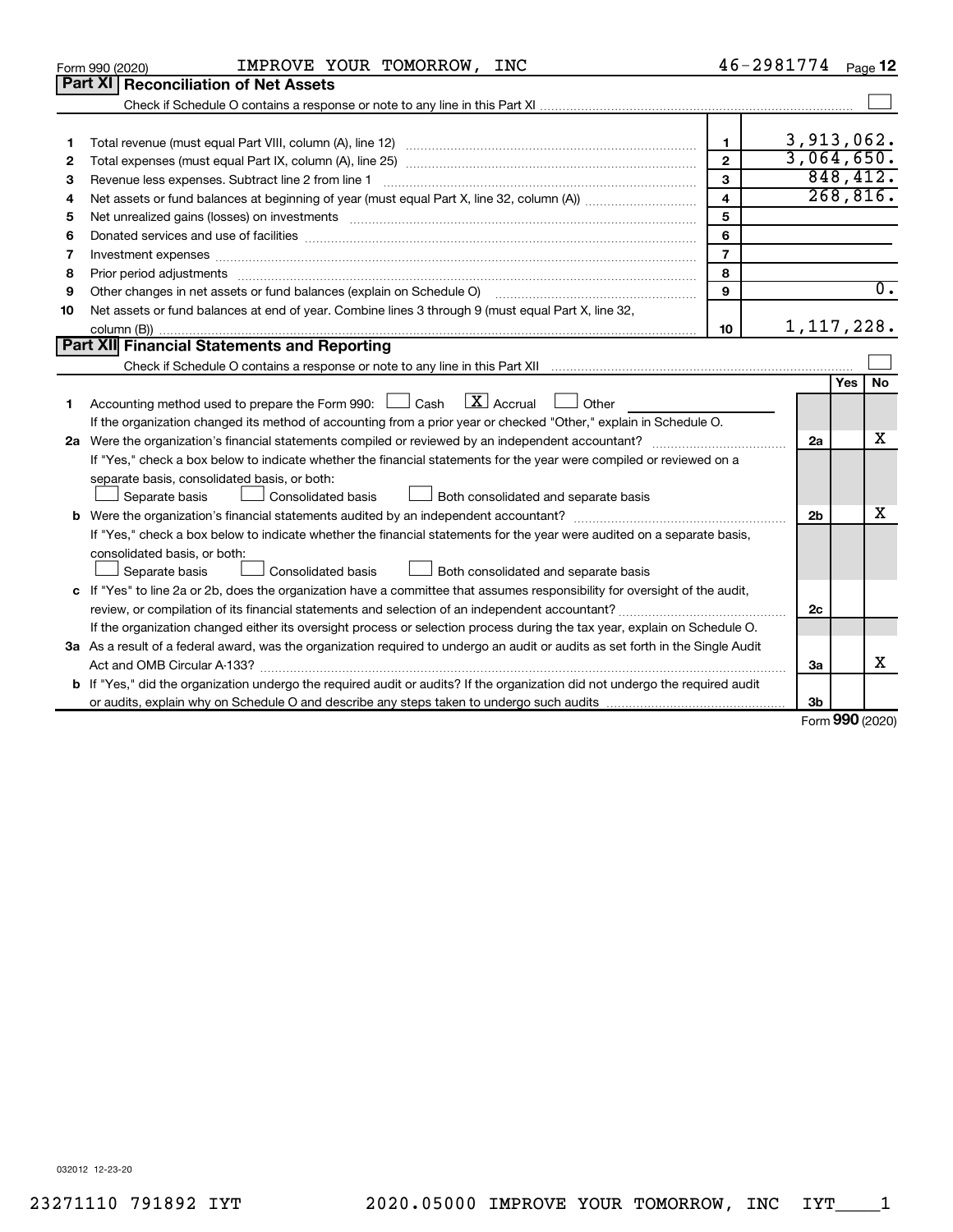**SCHEDULE A**

| (Form 990 or 990-EZ) |  |  |  |  |
|----------------------|--|--|--|--|
|----------------------|--|--|--|--|

# Form 990 or 990-EZ) **Public Charity Status and Public Support**<br>
Complete if the organization is a section 501(c)(3) organization or a section<br> **2020**

**4947(a)(1) nonexempt charitable trust.**

| <b>Open to Public</b><br>Inspection |
|-------------------------------------|
| antification nuu<br>ır ir           |

OMB No. 1545-0047

|    |                                                                                                                                            | Department of the Treasury<br>Internal Revenue Service |  |                                                                        | Attach to Form 990 or Form 990-EZ.<br>Go to www.irs.gov/Form990 for instructions and the latest information.                                                                                                                                              |                                 |                             |                            |  | <b>Open to Public</b><br>Inspection   |
|----|--------------------------------------------------------------------------------------------------------------------------------------------|--------------------------------------------------------|--|------------------------------------------------------------------------|-----------------------------------------------------------------------------------------------------------------------------------------------------------------------------------------------------------------------------------------------------------|---------------------------------|-----------------------------|----------------------------|--|---------------------------------------|
|    |                                                                                                                                            | Name of the organization                               |  |                                                                        |                                                                                                                                                                                                                                                           |                                 |                             |                            |  | <b>Employer identification number</b> |
|    |                                                                                                                                            |                                                        |  |                                                                        | IMPROVE YOUR TOMORROW, INC                                                                                                                                                                                                                                |                                 |                             |                            |  | 46-2981774                            |
|    | Part I                                                                                                                                     |                                                        |  |                                                                        | Reason for Public Charity Status. (All organizations must complete this part.) See instructions.                                                                                                                                                          |                                 |                             |                            |  |                                       |
|    |                                                                                                                                            |                                                        |  |                                                                        | The organization is not a private foundation because it is: (For lines 1 through 12, check only one box.)                                                                                                                                                 |                                 |                             |                            |  |                                       |
| 1  |                                                                                                                                            |                                                        |  |                                                                        | A church, convention of churches, or association of churches described in section 170(b)(1)(A)(i).                                                                                                                                                        |                                 |                             |                            |  |                                       |
| 2  |                                                                                                                                            |                                                        |  |                                                                        | A school described in section 170(b)(1)(A)(ii). (Attach Schedule E (Form 990 or 990-EZ).)                                                                                                                                                                 |                                 |                             |                            |  |                                       |
| з  |                                                                                                                                            |                                                        |  |                                                                        | A hospital or a cooperative hospital service organization described in section 170(b)(1)(A)(iii).                                                                                                                                                         |                                 |                             |                            |  |                                       |
|    | A medical research organization operated in conjunction with a hospital described in section 170(b)(1)(A)(iii). Enter the hospital's name, |                                                        |  |                                                                        |                                                                                                                                                                                                                                                           |                                 |                             |                            |  |                                       |
|    | city, and state:                                                                                                                           |                                                        |  |                                                                        |                                                                                                                                                                                                                                                           |                                 |                             |                            |  |                                       |
| 5  | An organization operated for the benefit of a college or university owned or operated by a governmental unit described in                  |                                                        |  |                                                                        |                                                                                                                                                                                                                                                           |                                 |                             |                            |  |                                       |
|    |                                                                                                                                            |                                                        |  | section 170(b)(1)(A)(iv). (Complete Part II.)                          |                                                                                                                                                                                                                                                           |                                 |                             |                            |  |                                       |
| 6  |                                                                                                                                            |                                                        |  |                                                                        | A federal, state, or local government or governmental unit described in section 170(b)(1)(A)(v).                                                                                                                                                          |                                 |                             |                            |  |                                       |
|    | $7 \mid X \mid$                                                                                                                            |                                                        |  |                                                                        | An organization that normally receives a substantial part of its support from a governmental unit or from the general public described in                                                                                                                 |                                 |                             |                            |  |                                       |
|    |                                                                                                                                            |                                                        |  | section 170(b)(1)(A)(vi). (Complete Part II.)                          |                                                                                                                                                                                                                                                           |                                 |                             |                            |  |                                       |
| 8  |                                                                                                                                            |                                                        |  |                                                                        | A community trust described in section 170(b)(1)(A)(vi). (Complete Part II.)                                                                                                                                                                              |                                 |                             |                            |  |                                       |
| 9  |                                                                                                                                            |                                                        |  |                                                                        | An agricultural research organization described in section 170(b)(1)(A)(ix) operated in conjunction with a land-grant college                                                                                                                             |                                 |                             |                            |  |                                       |
|    |                                                                                                                                            |                                                        |  |                                                                        | or university or a non-land-grant college of agriculture (see instructions). Enter the name, city, and state of the college or                                                                                                                            |                                 |                             |                            |  |                                       |
|    |                                                                                                                                            | university:                                            |  |                                                                        |                                                                                                                                                                                                                                                           |                                 |                             |                            |  |                                       |
| 10 |                                                                                                                                            |                                                        |  |                                                                        | An organization that normally receives (1) more than 33 1/3% of its support from contributions, membership fees, and gross receipts from                                                                                                                  |                                 |                             |                            |  |                                       |
|    |                                                                                                                                            |                                                        |  |                                                                        | activities related to its exempt functions, subject to certain exceptions; and (2) no more than 33 1/3% of its support from gross investment                                                                                                              |                                 |                             |                            |  |                                       |
|    |                                                                                                                                            |                                                        |  |                                                                        | income and unrelated business taxable income (less section 511 tax) from businesses acquired by the organization after June 30, 1975.                                                                                                                     |                                 |                             |                            |  |                                       |
|    |                                                                                                                                            |                                                        |  | See section 509(a)(2). (Complete Part III.)                            |                                                                                                                                                                                                                                                           |                                 |                             |                            |  |                                       |
| 11 |                                                                                                                                            |                                                        |  |                                                                        | An organization organized and operated exclusively to test for public safety. See section 509(a)(4).                                                                                                                                                      |                                 |                             |                            |  |                                       |
| 12 |                                                                                                                                            |                                                        |  |                                                                        | An organization organized and operated exclusively for the benefit of, to perform the functions of, or to carry out the purposes of one or                                                                                                                |                                 |                             |                            |  |                                       |
|    |                                                                                                                                            |                                                        |  |                                                                        | more publicly supported organizations described in section 509(a)(1) or section 509(a)(2). See section 509(a)(3). Check the box in                                                                                                                        |                                 |                             |                            |  |                                       |
|    |                                                                                                                                            |                                                        |  |                                                                        | lines 12a through 12d that describes the type of supporting organization and complete lines 12e, 12f, and 12g.                                                                                                                                            |                                 |                             |                            |  |                                       |
| а  |                                                                                                                                            |                                                        |  |                                                                        | Type I. A supporting organization operated, supervised, or controlled by its supported organization(s), typically by giving                                                                                                                               |                                 |                             |                            |  |                                       |
|    |                                                                                                                                            |                                                        |  |                                                                        | the supported organization(s) the power to regularly appoint or elect a majority of the directors or trustees of the supporting                                                                                                                           |                                 |                             |                            |  |                                       |
|    |                                                                                                                                            |                                                        |  | organization. You must complete Part IV, Sections A and B.             |                                                                                                                                                                                                                                                           |                                 |                             |                            |  |                                       |
| b  |                                                                                                                                            |                                                        |  |                                                                        | Type II. A supporting organization supervised or controlled in connection with its supported organization(s), by having                                                                                                                                   |                                 |                             |                            |  |                                       |
|    |                                                                                                                                            |                                                        |  |                                                                        | control or management of the supporting organization vested in the same persons that control or manage the supported                                                                                                                                      |                                 |                             |                            |  |                                       |
|    |                                                                                                                                            |                                                        |  | organization(s). You must complete Part IV, Sections A and C.          |                                                                                                                                                                                                                                                           |                                 |                             |                            |  |                                       |
| c  |                                                                                                                                            |                                                        |  |                                                                        | Type III functionally integrated. A supporting organization operated in connection with, and functionally integrated with,                                                                                                                                |                                 |                             |                            |  |                                       |
|    |                                                                                                                                            |                                                        |  |                                                                        | its supported organization(s) (see instructions). You must complete Part IV, Sections A, D, and E.                                                                                                                                                        |                                 |                             |                            |  |                                       |
| d  |                                                                                                                                            |                                                        |  |                                                                        | Type III non-functionally integrated. A supporting organization operated in connection with its supported organization(s)<br>that is not functionally integrated. The organization generally must satisfy a distribution requirement and an attentiveness |                                 |                             |                            |  |                                       |
|    |                                                                                                                                            |                                                        |  |                                                                        | requirement (see instructions). You must complete Part IV, Sections A and D, and Part V.                                                                                                                                                                  |                                 |                             |                            |  |                                       |
| е  |                                                                                                                                            |                                                        |  |                                                                        | Check this box if the organization received a written determination from the IRS that it is a Type I, Type II, Type III                                                                                                                                   |                                 |                             |                            |  |                                       |
|    |                                                                                                                                            |                                                        |  |                                                                        | functionally integrated, or Type III non-functionally integrated supporting organization.                                                                                                                                                                 |                                 |                             |                            |  |                                       |
|    |                                                                                                                                            |                                                        |  |                                                                        |                                                                                                                                                                                                                                                           |                                 |                             |                            |  |                                       |
|    |                                                                                                                                            |                                                        |  | Provide the following information about the supported organization(s). |                                                                                                                                                                                                                                                           |                                 |                             |                            |  |                                       |
|    |                                                                                                                                            | (i) Name of supported                                  |  | (ii) EIN                                                               | (iii) Type of organization                                                                                                                                                                                                                                | (iv) Is the organization listed | in vour aovernina document? | (v) Amount of monetary     |  | (vi) Amount of other                  |
|    |                                                                                                                                            | organization                                           |  |                                                                        | (described on lines 1-10<br>above (see instructions))                                                                                                                                                                                                     | Yes                             | No                          | support (see instructions) |  | support (see instructions)            |
|    |                                                                                                                                            |                                                        |  |                                                                        |                                                                                                                                                                                                                                                           |                                 |                             |                            |  |                                       |
|    |                                                                                                                                            |                                                        |  |                                                                        |                                                                                                                                                                                                                                                           |                                 |                             |                            |  |                                       |
|    |                                                                                                                                            |                                                        |  |                                                                        |                                                                                                                                                                                                                                                           |                                 |                             |                            |  |                                       |
|    |                                                                                                                                            |                                                        |  |                                                                        |                                                                                                                                                                                                                                                           |                                 |                             |                            |  |                                       |
|    |                                                                                                                                            |                                                        |  |                                                                        |                                                                                                                                                                                                                                                           |                                 |                             |                            |  |                                       |
|    |                                                                                                                                            |                                                        |  |                                                                        |                                                                                                                                                                                                                                                           |                                 |                             |                            |  |                                       |
|    |                                                                                                                                            |                                                        |  |                                                                        |                                                                                                                                                                                                                                                           |                                 |                             |                            |  |                                       |
|    |                                                                                                                                            |                                                        |  |                                                                        |                                                                                                                                                                                                                                                           |                                 |                             |                            |  |                                       |
|    |                                                                                                                                            |                                                        |  |                                                                        |                                                                                                                                                                                                                                                           |                                 |                             |                            |  |                                       |
|    |                                                                                                                                            |                                                        |  |                                                                        |                                                                                                                                                                                                                                                           |                                 |                             |                            |  |                                       |

LHA For Paperwork Reduction Act Notice, see the Instructions for Form 990 or 990-EZ. 032021 01-25-21 Schedule A (Form 990 or 990-EZ) 2020

**Total**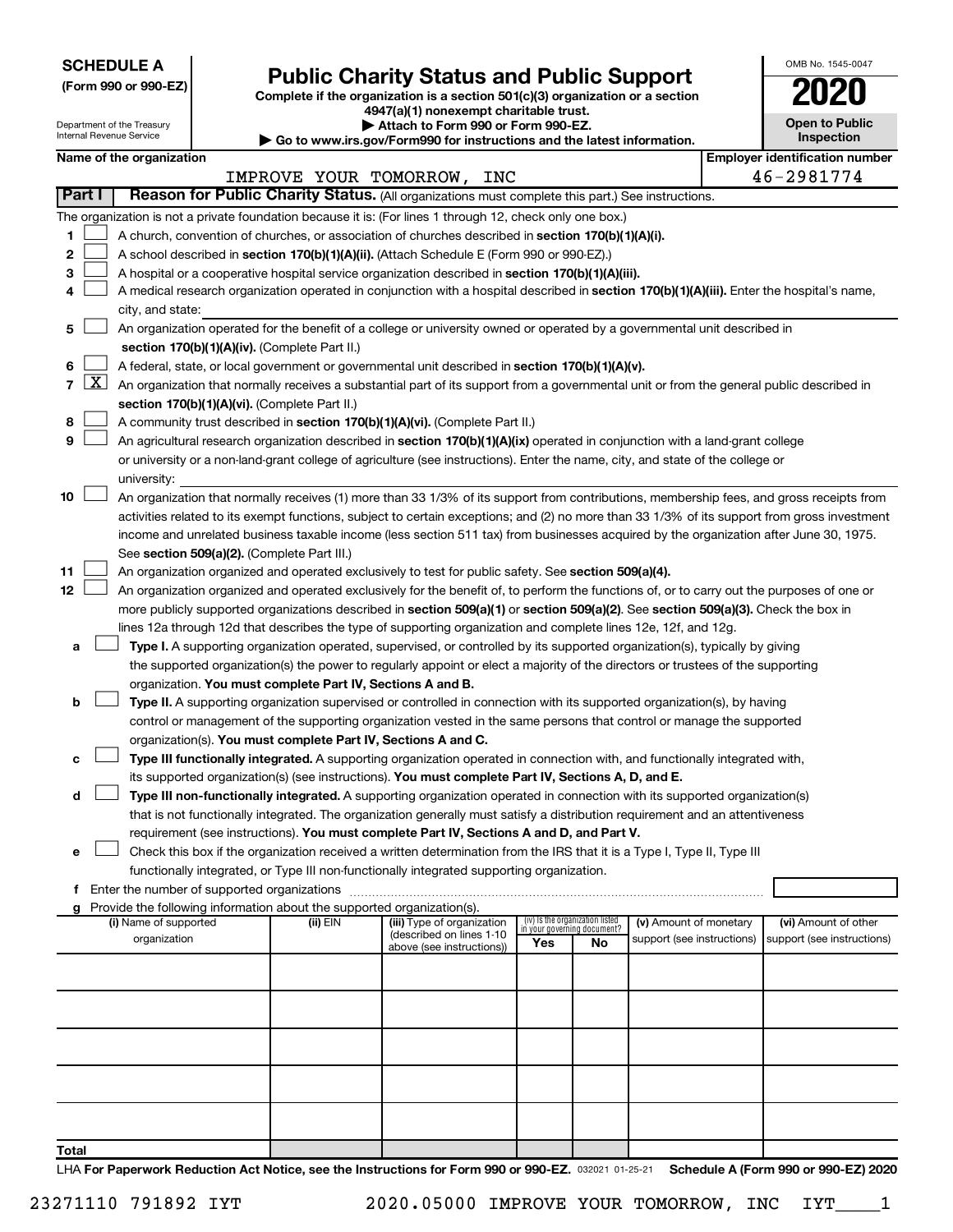#### Schedule A (Form 990 or 990-EZ) 2020 IMPROVE YOUR TOMORROW, INC  $46$  –  $2981774$  Page

**Part II Support Schedule for Organizations Described in Sections 170(b)(1)(A)(iv) and 170(b)(1)(A)(vi)**

(Complete only if you checked the box on line 5, 7, or 8 of Part I or if the organization failed to qualify under Part III. If the organization fails to qualify under the tests listed below, please complete Part III.)

|    | <b>Section A. Public Support</b>                                                                                                                                                                                               |          |                         |                        |            |                                      |                                    |  |  |  |  |
|----|--------------------------------------------------------------------------------------------------------------------------------------------------------------------------------------------------------------------------------|----------|-------------------------|------------------------|------------|--------------------------------------|------------------------------------|--|--|--|--|
|    | Calendar year (or fiscal year beginning in)                                                                                                                                                                                    | (a) 2016 | (b) 2017                | $(c)$ 2018             | $(d)$ 2019 | (e) 2020                             | (f) Total                          |  |  |  |  |
|    | 1 Gifts, grants, contributions, and                                                                                                                                                                                            |          |                         |                        |            |                                      |                                    |  |  |  |  |
|    | membership fees received. (Do not                                                                                                                                                                                              |          |                         |                        |            |                                      |                                    |  |  |  |  |
|    | include any "unusual grants.")                                                                                                                                                                                                 | 200,003. | 552, 191.               | 406, 703.              | 738, 156.  | 2333090.                             | 4230143.                           |  |  |  |  |
|    | 2 Tax revenues levied for the organ-                                                                                                                                                                                           |          |                         |                        |            |                                      |                                    |  |  |  |  |
|    | ization's benefit and either paid to                                                                                                                                                                                           |          |                         |                        |            |                                      |                                    |  |  |  |  |
|    | or expended on its behalf                                                                                                                                                                                                      |          |                         |                        |            |                                      |                                    |  |  |  |  |
|    | <b>3</b> The value of services or facilities                                                                                                                                                                                   |          |                         |                        |            |                                      |                                    |  |  |  |  |
|    | furnished by a governmental unit to                                                                                                                                                                                            |          |                         |                        |            |                                      |                                    |  |  |  |  |
|    | the organization without charge                                                                                                                                                                                                |          |                         |                        |            |                                      |                                    |  |  |  |  |
|    | Total. Add lines 1 through 3                                                                                                                                                                                                   | 200,003. | 552, 191.               | 406, 703.              | 738, 156.  | 2333090.                             | 4230143.                           |  |  |  |  |
| 5. | The portion of total contributions                                                                                                                                                                                             |          |                         |                        |            |                                      |                                    |  |  |  |  |
|    | by each person (other than a                                                                                                                                                                                                   |          |                         |                        |            |                                      |                                    |  |  |  |  |
|    | governmental unit or publicly                                                                                                                                                                                                  |          |                         |                        |            |                                      |                                    |  |  |  |  |
|    | supported organization) included                                                                                                                                                                                               |          |                         |                        |            |                                      |                                    |  |  |  |  |
|    | on line 1 that exceeds 2% of the                                                                                                                                                                                               |          |                         |                        |            |                                      |                                    |  |  |  |  |
|    | amount shown on line 11,                                                                                                                                                                                                       |          |                         |                        |            |                                      |                                    |  |  |  |  |
|    | column (f)                                                                                                                                                                                                                     |          |                         |                        |            |                                      |                                    |  |  |  |  |
|    | 6 Public support. Subtract line 5 from line 4.                                                                                                                                                                                 |          |                         |                        |            |                                      | 4230143.                           |  |  |  |  |
|    | <b>Section B. Total Support</b>                                                                                                                                                                                                |          |                         |                        |            |                                      |                                    |  |  |  |  |
|    | Calendar year (or fiscal year beginning in)                                                                                                                                                                                    | (a) 2016 | (b) 2017                |                        | $(d)$ 2019 | (e) 2020                             |                                    |  |  |  |  |
|    | 7 Amounts from line 4                                                                                                                                                                                                          | 200,003. | $\overline{552}$ , 191. | $\frac{c}{406}$ , 703. | 738, 156.  | 2333090.                             | $($ f) Total<br>4230143.           |  |  |  |  |
|    | 8 Gross income from interest,                                                                                                                                                                                                  |          |                         |                        |            |                                      |                                    |  |  |  |  |
|    | dividends, payments received on                                                                                                                                                                                                |          |                         |                        |            |                                      |                                    |  |  |  |  |
|    | securities loans, rents, royalties,                                                                                                                                                                                            |          |                         |                        |            |                                      |                                    |  |  |  |  |
|    | and income from similar sources                                                                                                                                                                                                | 0.       | 22.                     | 31.                    | 88.        | 75.                                  | 216.                               |  |  |  |  |
| 9  | Net income from unrelated business                                                                                                                                                                                             |          |                         |                        |            |                                      |                                    |  |  |  |  |
|    | activities, whether or not the                                                                                                                                                                                                 |          |                         |                        |            |                                      |                                    |  |  |  |  |
|    | business is regularly carried on                                                                                                                                                                                               |          |                         |                        |            |                                      |                                    |  |  |  |  |
|    | 10 Other income. Do not include gain                                                                                                                                                                                           |          |                         |                        |            |                                      |                                    |  |  |  |  |
|    | or loss from the sale of capital                                                                                                                                                                                               |          |                         |                        |            |                                      |                                    |  |  |  |  |
|    | assets (Explain in Part VI.)                                                                                                                                                                                                   |          |                         |                        |            |                                      |                                    |  |  |  |  |
|    | 11 Total support. Add lines 7 through 10                                                                                                                                                                                       |          |                         |                        |            |                                      | 4230359.                           |  |  |  |  |
| 12 | Gross receipts from related activities, etc. (see instructions)                                                                                                                                                                |          |                         |                        |            | 12                                   |                                    |  |  |  |  |
|    | 13 First 5 years. If the Form 990 is for the organization's first, second, third, fourth, or fifth tax year as a section 501(c)(3)                                                                                             |          |                         |                        |            |                                      |                                    |  |  |  |  |
|    |                                                                                                                                                                                                                                |          |                         |                        |            |                                      |                                    |  |  |  |  |
|    | <b>Section C. Computation of Public Support Percentage</b>                                                                                                                                                                     |          |                         |                        |            |                                      |                                    |  |  |  |  |
|    |                                                                                                                                                                                                                                |          |                         |                        |            | 14                                   | 99.99<br>%                         |  |  |  |  |
|    |                                                                                                                                                                                                                                |          |                         |                        |            | 15                                   | 99.99<br>%                         |  |  |  |  |
|    | 16a 33 1/3% support test - 2020. If the organization did not check the box on line 13, and line 14 is 33 1/3% or more, check this box and                                                                                      |          |                         |                        |            |                                      |                                    |  |  |  |  |
|    | stop here. The organization qualifies as a publicly supported organization manufaction manufacture content and the content of the state of the state of the state of the state of the state of the state of the state of the s |          |                         |                        |            |                                      | $\blacktriangleright$ $\mathbf{X}$ |  |  |  |  |
|    | <b>b 33 1/3% support test - 2019.</b> If the organization did not check a box on line 13 or 16a, and line 15 is 33 1/3% or more, check this box                                                                                |          |                         |                        |            |                                      |                                    |  |  |  |  |
|    |                                                                                                                                                                                                                                |          |                         |                        |            |                                      |                                    |  |  |  |  |
|    | 17a 10% -facts-and-circumstances test - 2020. If the organization did not check a box on line 13, 16a, or 16b, and line 14 is 10% or more,                                                                                     |          |                         |                        |            |                                      |                                    |  |  |  |  |
|    | and if the organization meets the facts-and-circumstances test, check this box and stop here. Explain in Part VI how the organization                                                                                          |          |                         |                        |            |                                      |                                    |  |  |  |  |
|    | meets the facts-and-circumstances test. The organization qualifies as a publicly supported organization                                                                                                                        |          |                         |                        |            |                                      |                                    |  |  |  |  |
|    | <b>b 10%</b> -facts-and-circumstances test - 2019. If the organization did not check a box on line 13, 16a, 16b, or 17a, and line 15 is 10% or                                                                                 |          |                         |                        |            |                                      |                                    |  |  |  |  |
|    | more, and if the organization meets the facts-and-circumstances test, check this box and <b>stop here.</b> Explain in Part VI how the                                                                                          |          |                         |                        |            |                                      |                                    |  |  |  |  |
|    | organization meets the facts-and-circumstances test. The organization qualifies as a publicly supported organization                                                                                                           |          |                         |                        |            |                                      |                                    |  |  |  |  |
|    | 18 Private foundation. If the organization did not check a box on line 13, 16a, 16b, 17a, or 17b, check this box and see instructions                                                                                          |          |                         |                        |            |                                      |                                    |  |  |  |  |
|    |                                                                                                                                                                                                                                |          |                         |                        |            | Schedule A (Form 990 or 990-EZ) 2020 |                                    |  |  |  |  |

032022 01-25-21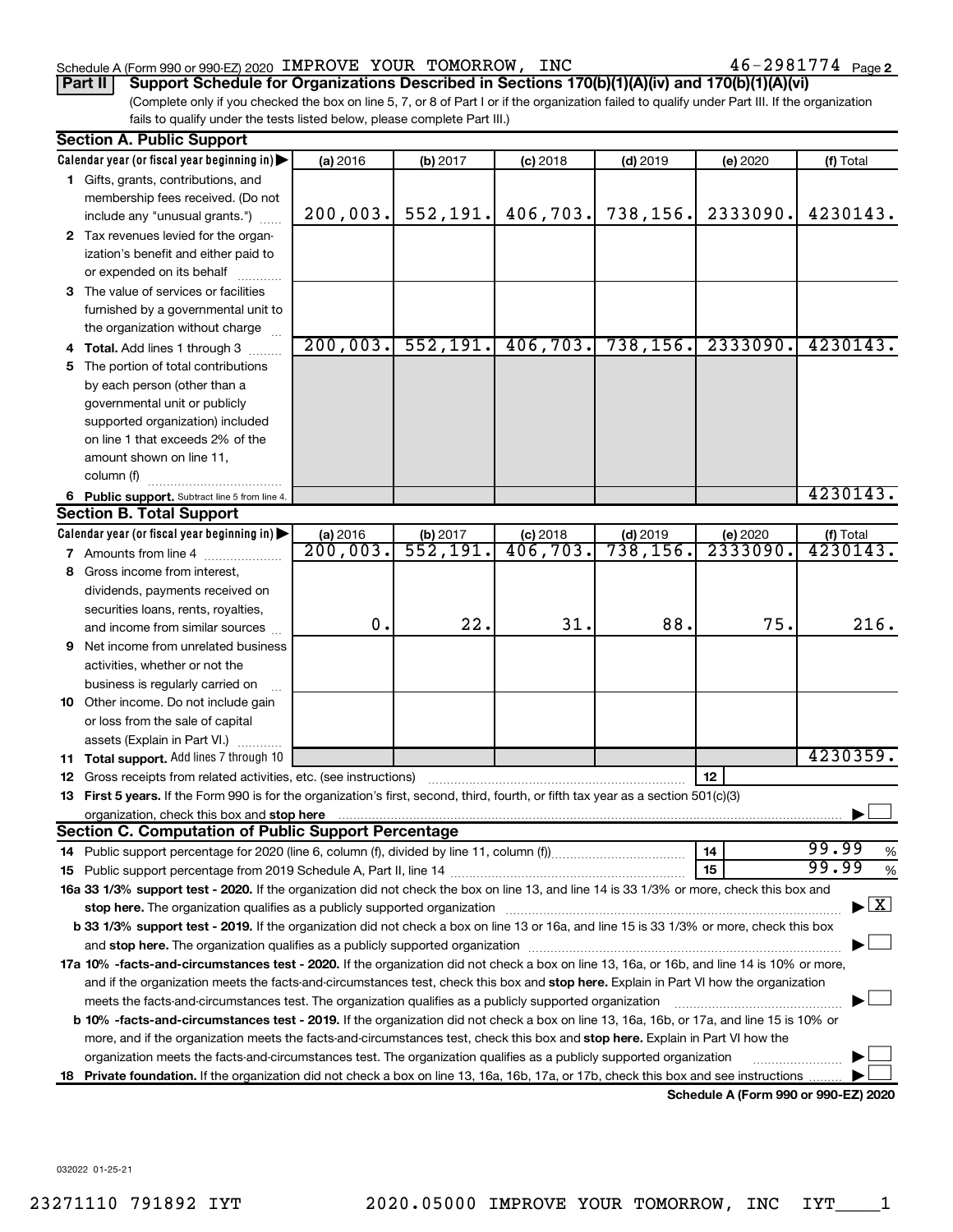#### Schedule A (Form 990 or 990-EZ) 2020 IMPROVE YOUR TOMORROW, INC  $46$  –  $2981774$  Page **Part III Support Schedule for Organizations Described in Section 509(a)(2)**

(Complete only if you checked the box on line 10 of Part I or if the organization failed to qualify under Part II. If the organization fails to qualify under the tests listed below, please complete Part II.)

| <b>Section A. Public Support</b>                                                                                                                                                                                               |          |          |            |            |          |                                      |
|--------------------------------------------------------------------------------------------------------------------------------------------------------------------------------------------------------------------------------|----------|----------|------------|------------|----------|--------------------------------------|
| Calendar year (or fiscal year beginning in)                                                                                                                                                                                    | (a) 2016 | (b) 2017 | $(c)$ 2018 | $(d)$ 2019 | (e) 2020 | (f) Total                            |
| 1 Gifts, grants, contributions, and                                                                                                                                                                                            |          |          |            |            |          |                                      |
| membership fees received. (Do not                                                                                                                                                                                              |          |          |            |            |          |                                      |
| include any "unusual grants.")                                                                                                                                                                                                 |          |          |            |            |          |                                      |
| 2 Gross receipts from admissions,<br>merchandise sold or services per-<br>formed, or facilities furnished in<br>any activity that is related to the<br>organization's tax-exempt purpose                                       |          |          |            |            |          |                                      |
| 3 Gross receipts from activities that                                                                                                                                                                                          |          |          |            |            |          |                                      |
| are not an unrelated trade or bus-                                                                                                                                                                                             |          |          |            |            |          |                                      |
| iness under section 513                                                                                                                                                                                                        |          |          |            |            |          |                                      |
| 4 Tax revenues levied for the organ-<br>ization's benefit and either paid to                                                                                                                                                   |          |          |            |            |          |                                      |
| or expended on its behalf                                                                                                                                                                                                      |          |          |            |            |          |                                      |
| 5 The value of services or facilities<br>furnished by a governmental unit to                                                                                                                                                   |          |          |            |            |          |                                      |
| the organization without charge                                                                                                                                                                                                |          |          |            |            |          |                                      |
| 6 Total. Add lines 1 through 5                                                                                                                                                                                                 |          |          |            |            |          |                                      |
| 7a Amounts included on lines 1, 2, and                                                                                                                                                                                         |          |          |            |            |          |                                      |
| 3 received from disqualified persons<br><b>b</b> Amounts included on lines 2 and 3 received<br>from other than disqualified persons that<br>exceed the greater of \$5,000 or 1% of the<br>amount on line 13 for the year       |          |          |            |            |          |                                      |
| c Add lines 7a and 7b                                                                                                                                                                                                          |          |          |            |            |          |                                      |
| 8 Public support. (Subtract line 7c from line 6.)<br><b>Section B. Total Support</b>                                                                                                                                           |          |          |            |            |          |                                      |
| Calendar year (or fiscal year beginning in)                                                                                                                                                                                    | (a) 2016 | (b) 2017 | $(c)$ 2018 | $(d)$ 2019 | (e) 2020 | (f) Total                            |
| <b>9</b> Amounts from line 6                                                                                                                                                                                                   |          |          |            |            |          |                                      |
| <b>10a</b> Gross income from interest,<br>dividends, payments received on<br>securities loans, rents, royalties,<br>and income from similar sources                                                                            |          |          |            |            |          |                                      |
| <b>b</b> Unrelated business taxable income<br>(less section 511 taxes) from businesses<br>acquired after June 30, 1975<br>$\overline{\phantom{a}}$                                                                             |          |          |            |            |          |                                      |
| c Add lines 10a and 10b<br>11 Net income from unrelated business                                                                                                                                                               |          |          |            |            |          |                                      |
| activities not included in line 10b.<br>whether or not the business is<br>regularly carried on                                                                                                                                 |          |          |            |            |          |                                      |
| <b>12</b> Other income. Do not include gain<br>or loss from the sale of capital<br>assets (Explain in Part VI.)                                                                                                                |          |          |            |            |          |                                      |
| <b>13</b> Total support. (Add lines 9, 10c, 11, and 12.)                                                                                                                                                                       |          |          |            |            |          |                                      |
| 14 First 5 years. If the Form 990 is for the organization's first, second, third, fourth, or fifth tax year as a section 501(c)(3) organization,                                                                               |          |          |            |            |          |                                      |
| check this box and stop here manufactured and stop here and stop here are all the manufactured and stop here and stop here and stop here and stop here and stop here and stop here are all the stop of the stop of the stop of |          |          |            |            |          |                                      |
| Section C. Computation of Public Support Percentage                                                                                                                                                                            |          |          |            |            |          |                                      |
|                                                                                                                                                                                                                                |          |          |            |            | 15       | ℅                                    |
| 16 Public support percentage from 2019 Schedule A, Part III, line 15                                                                                                                                                           |          |          |            |            | 16       | %                                    |
| Section D. Computation of Investment Income Percentage                                                                                                                                                                         |          |          |            |            |          |                                      |
|                                                                                                                                                                                                                                |          |          |            |            | 17       | %                                    |
| 18 Investment income percentage from 2019 Schedule A, Part III, line 17                                                                                                                                                        |          |          |            |            | 18       | %                                    |
| 19a 33 1/3% support tests - 2020. If the organization did not check the box on line 14, and line 15 is more than 33 1/3%, and line 17 is not                                                                                   |          |          |            |            |          |                                      |
| more than 33 1/3%, check this box and stop here. The organization qualifies as a publicly supported organization                                                                                                               |          |          |            |            |          |                                      |
| b 33 1/3% support tests - 2019. If the organization did not check a box on line 14 or line 19a, and line 16 is more than 33 1/3%, and                                                                                          |          |          |            |            |          |                                      |
| line 18 is not more than 33 1/3%, check this box and stop here. The organization qualifies as a publicly supported organization                                                                                                |          |          |            |            |          |                                      |
|                                                                                                                                                                                                                                |          |          |            |            |          |                                      |
| 032023 01-25-21                                                                                                                                                                                                                |          |          |            |            |          | Schedule A (Form 990 or 990-EZ) 2020 |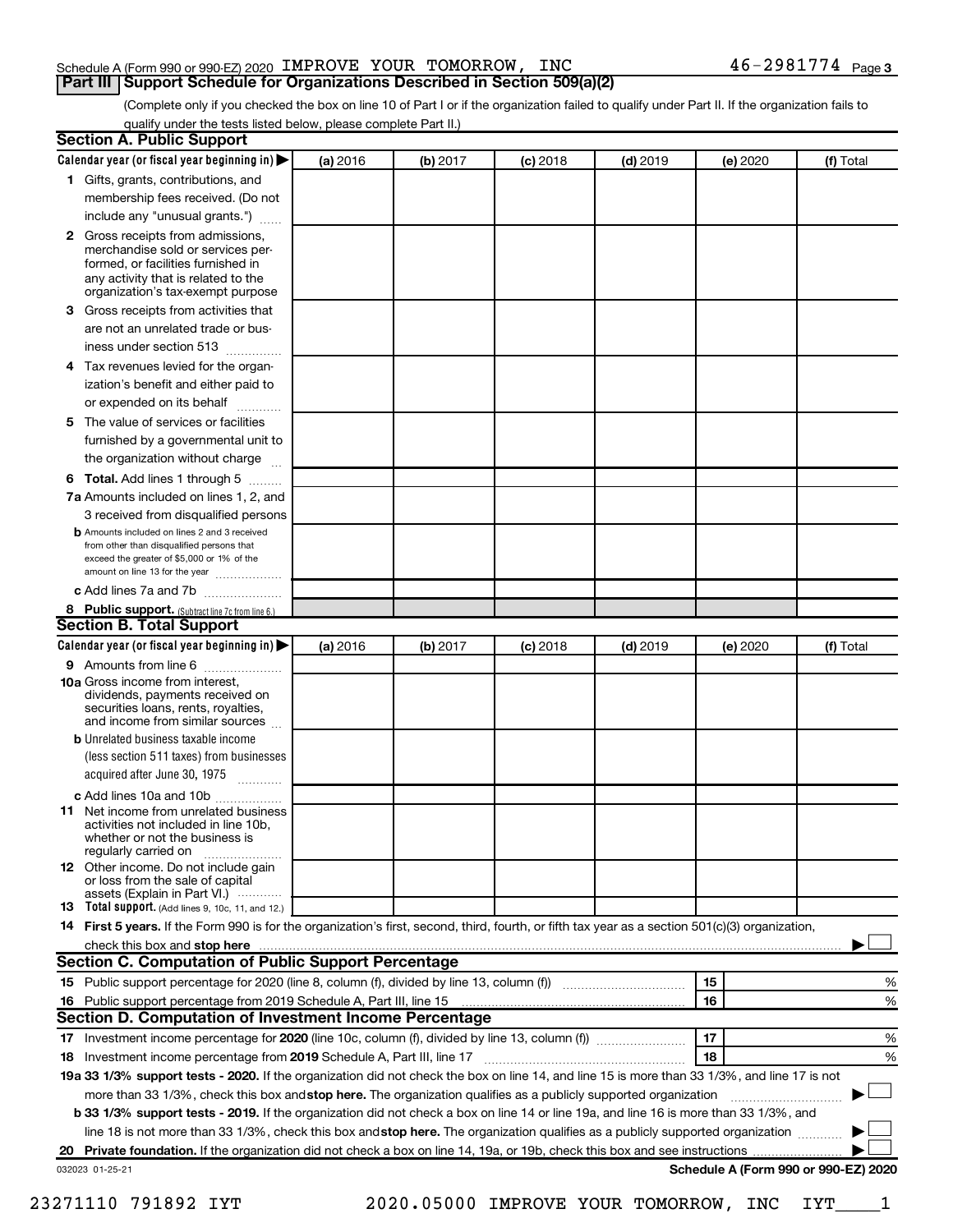**1**

**2**

**3a**

**Yes No**

### **Part IV Supporting Organizations**

(Complete only if you checked a box in line 12 on Part I. If you checked box 12a, Part I, complete Sections A and B. If you checked box 12b, Part I, complete Sections A and C. If you checked box 12c, Part I, complete Sections A, D, and E. If you checked box 12d, Part I, complete Sections A and D, and complete Part V.)

### **Section A. All Supporting Organizations**

- **1** Are all of the organization's supported organizations listed by name in the organization's governing documents? If "No," describe in Part VI how the supported organizations are designated. If designated by *class or purpose, describe the designation. If historic and continuing relationship, explain.*
- **2** Did the organization have any supported organization that does not have an IRS determination of status under section 509(a)(1) or (2)? If "Yes," explain in Part **VI** how the organization determined that the supported *organization was described in section 509(a)(1) or (2).*
- **3a** Did the organization have a supported organization described in section 501(c)(4), (5), or (6)? If "Yes," answer *lines 3b and 3c below.*
- **b** Did the organization confirm that each supported organization qualified under section 501(c)(4), (5), or (6) and satisfied the public support tests under section 509(a)(2)? If "Yes," describe in Part VI when and how the *organization made the determination.*
- **c** Did the organization ensure that all support to such organizations was used exclusively for section 170(c)(2)(B) purposes? If "Yes," explain in Part VI what controls the organization put in place to ensure such use.
- **4 a** *If* Was any supported organization not organized in the United States ("foreign supported organization")? *"Yes," and if you checked box 12a or 12b in Part I, answer lines 4b and 4c below.*
- **b** Did the organization have ultimate control and discretion in deciding whether to make grants to the foreign supported organization? If "Yes," describe in Part VI how the organization had such control and discretion *despite being controlled or supervised by or in connection with its supported organizations.*
- **c** Did the organization support any foreign supported organization that does not have an IRS determination under sections 501(c)(3) and 509(a)(1) or (2)? If "Yes," explain in Part VI what controls the organization used *to ensure that all support to the foreign supported organization was used exclusively for section 170(c)(2)(B) purposes.*
- **5a** Did the organization add, substitute, or remove any supported organizations during the tax year? If "Yes," answer lines 5b and 5c below (if applicable). Also, provide detail in **Part VI,** including (i) the names and EIN *numbers of the supported organizations added, substituted, or removed; (ii) the reasons for each such action; (iii) the authority under the organization's organizing document authorizing such action; and (iv) how the action was accomplished (such as by amendment to the organizing document).*
- **b** Type I or Type II only. Was any added or substituted supported organization part of a class already designated in the organization's organizing document?
- **c Substitutions only.**  Was the substitution the result of an event beyond the organization's control?
- **6** Did the organization provide support (whether in the form of grants or the provision of services or facilities) to **Part VI.** support or benefit one or more of the filing organization's supported organizations? If "Yes," provide detail in anyone other than (i) its supported organizations, (ii) individuals that are part of the charitable class benefited by one or more of its supported organizations, or (iii) other supporting organizations that also
- **7** Did the organization provide a grant, loan, compensation, or other similar payment to a substantial contributor regard to a substantial contributor? If "Yes," complete Part I of Schedule L (Form 990 or 990-EZ). (as defined in section 4958(c)(3)(C)), a family member of a substantial contributor, or a 35% controlled entity with
- **8** Did the organization make a loan to a disqualified person (as defined in section 4958) not described in line 7? *If "Yes," complete Part I of Schedule L (Form 990 or 990-EZ).*
- **9 a** Was the organization controlled directly or indirectly at any time during the tax year by one or more in section 509(a)(1) or (2))? If "Yes," provide detail in **Part VI.** disqualified persons, as defined in section 4946 (other than foundation managers and organizations described
- **b** Did one or more disqualified persons (as defined in line 9a) hold a controlling interest in any entity in which the supporting organization had an interest? If "Yes," provide detail in Part VI.
- **c** Did a disqualified person (as defined in line 9a) have an ownership interest in, or derive any personal benefit from, assets in which the supporting organization also had an interest? If "Yes," provide detail in Part VI.
- **10 a** Was the organization subject to the excess business holdings rules of section 4943 because of section supporting organizations)? If "Yes," answer line 10b below. 4943(f) (regarding certain Type II supporting organizations, and all Type III non-functionally integrated
	- **b** Did the organization have any excess business holdings in the tax year? (Use Schedule C, Form 4720, to *determine whether the organization had excess business holdings.)*

032024 01-25-21

**3b 3c 4a 4b 4c 5a 5b 5c 6 7 8 9a 9b 9c 10a 10b Schedule A (Form 990 or 990-EZ) 2020**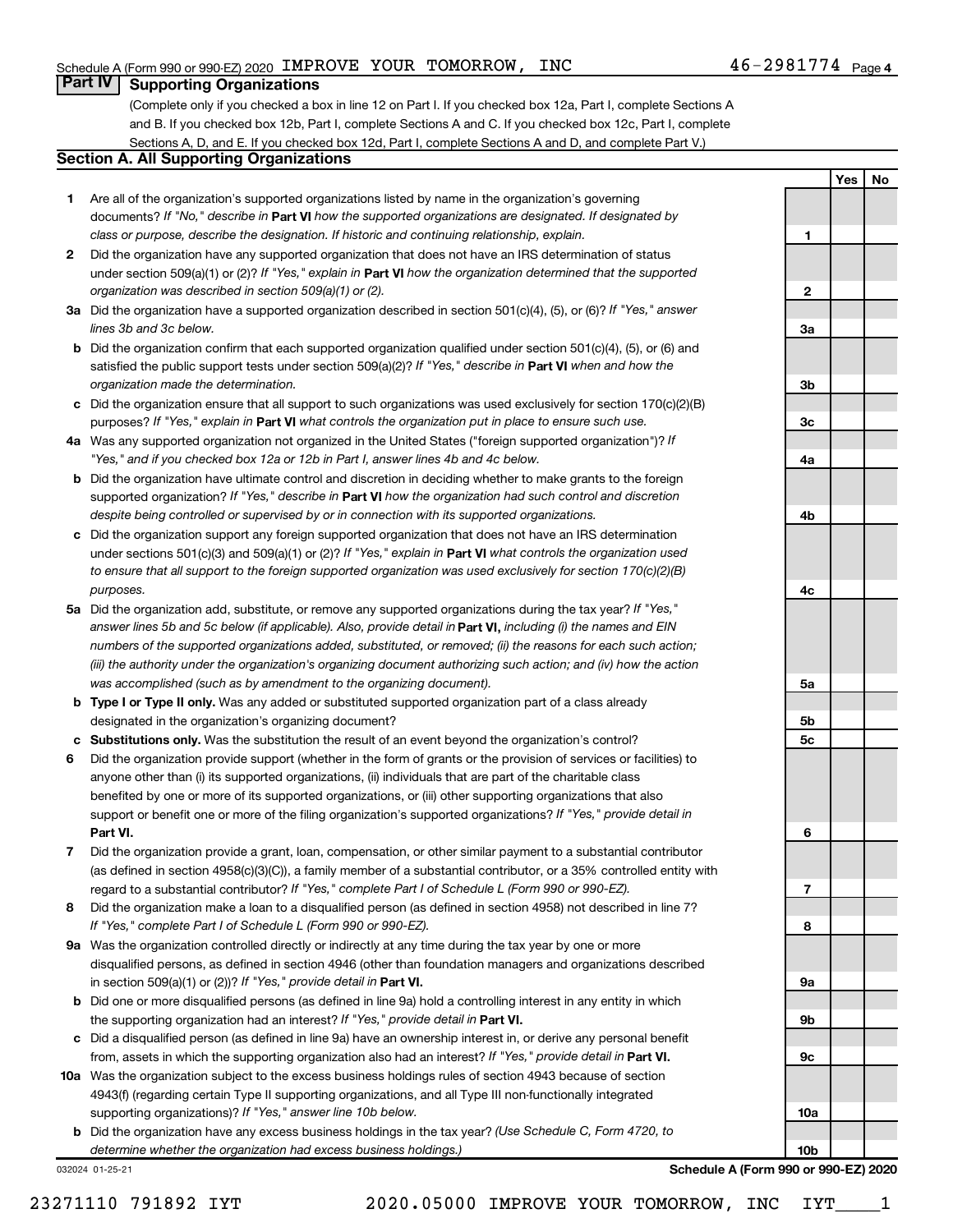#### Schedule A (Form 990 or 990-EZ) 2020 Page IMPROVE YOUR TOMORROW, INC 46-2981774

| No<br>Yes<br>Has the organization accepted a gift or contribution from any of the following persons?<br>11<br>a A person who directly or indirectly controls, either alone or together with persons described in lines 11b and<br>11c below, the governing body of a supported organization?<br>11a<br>11 <sub>b</sub><br><b>b</b> A family member of a person described in line 11a above?<br>c A 35% controlled entity of a person described in line 11a or 11b above?If "Yes" to line 11a, 11b, or 11c, provide<br>detail in Part VI.<br>11c<br><b>Section B. Type I Supporting Organizations</b><br>Yes<br>No<br>Did the governing body, members of the governing body, officers acting in their official capacity, or membership of one or<br>1<br>more supported organizations have the power to regularly appoint or elect at least a majority of the organization's officers,<br>directors, or trustees at all times during the tax year? If "No," describe in Part VI how the supported organization(s)<br>effectively operated, supervised, or controlled the organization's activities. If the organization had more than one supported<br>organization, describe how the powers to appoint and/or remove officers, directors, or trustees were allocated among the<br>supported organizations and what conditions or restrictions, if any, applied to such powers during the tax year.<br>1<br>Did the organization operate for the benefit of any supported organization other than the supported<br>2<br>organization(s) that operated, supervised, or controlled the supporting organization? If "Yes," explain in<br>Part VI how providing such benefit carried out the purposes of the supported organization(s) that operated,<br>supervised, or controlled the supporting organization.<br>$\mathbf{2}$<br><b>Section C. Type II Supporting Organizations</b><br>No<br>Yes<br>Were a majority of the organization's directors or trustees during the tax year also a majority of the directors<br>1.<br>or trustees of each of the organization's supported organization(s)? If "No," describe in Part VI how control<br>or management of the supporting organization was vested in the same persons that controlled or managed<br>the supported organization(s).<br>1<br>Section D. All Type III Supporting Organizations<br>No<br>Yes<br>Did the organization provide to each of its supported organizations, by the last day of the fifth month of the<br>1<br>organization's tax year, (i) a written notice describing the type and amount of support provided during the prior tax<br>year, (ii) a copy of the Form 990 that was most recently filed as of the date of notification, and (iii) copies of the<br>organization's governing documents in effect on the date of notification, to the extent not previously provided?<br>1<br>Were any of the organization's officers, directors, or trustees either (i) appointed or elected by the supported<br>2<br>organization(s) or (ii) serving on the governing body of a supported organization? If "No," explain in Part VI how<br>the organization maintained a close and continuous working relationship with the supported organization(s).<br>$\mathbf{2}$<br>By reason of the relationship described in line 2, above, did the organization's supported organizations have a<br>3<br>significant voice in the organization's investment policies and in directing the use of the organization's<br>income or assets at all times during the tax year? If "Yes," describe in Part VI the role the organization's<br>supported organizations played in this regard.<br>3<br>Section E. Type III Functionally Integrated Supporting Organizations<br>Check the box next to the method that the organization used to satisfy the Integral Part Test during the yealsee instructions).<br>1.<br>The organization satisfied the Activities Test. Complete line 2 below.<br>a<br>The organization is the parent of each of its supported organizations. Complete line 3 below.<br>b<br>The organization supported a governmental entity. Describe in Part VI how you supported a governmental entity (see instructions).<br>c<br>Activities Test. Answer lines 2a and 2b below.<br>No<br>Yes<br>2<br>Did substantially all of the organization's activities during the tax year directly further the exempt purposes of<br>а<br>the supported organization(s) to which the organization was responsive? If "Yes," then in Part VI identify<br>those supported organizations and explain how these activities directly furthered their exempt purposes,<br>how the organization was responsive to those supported organizations, and how the organization determined<br>that these activities constituted substantially all of its activities.<br>2a<br>Did the activities described in line 2a, above, constitute activities that, but for the organization's involvement,<br>b<br>one or more of the organization's supported organization(s) would have been engaged in? If "Yes," explain in<br>Part VI the reasons for the organization's position that its supported organization(s) would have engaged in<br>these activities but for the organization's involvement.<br>2b<br>Parent of Supported Organizations. Answer lines 3a and 3b below.<br>3<br>Did the organization have the power to regularly appoint or elect a majority of the officers, directors, or<br>а<br>trustees of each of the supported organizations? If "Yes" or "No" provide details in Part VI.<br>За<br>Did the organization exercise a substantial degree of direction over the policies, programs, and activities of each<br>b<br>of its supported organizations? If "Yes," describe in Part VI the role played by the organization in this regard.<br>Зb<br>Schedule A (Form 990 or 990-EZ) 2020<br>032025 01-25-21 | <b>Supporting Organizations (continued)</b><br><b>Part IV</b> |  |  |
|------------------------------------------------------------------------------------------------------------------------------------------------------------------------------------------------------------------------------------------------------------------------------------------------------------------------------------------------------------------------------------------------------------------------------------------------------------------------------------------------------------------------------------------------------------------------------------------------------------------------------------------------------------------------------------------------------------------------------------------------------------------------------------------------------------------------------------------------------------------------------------------------------------------------------------------------------------------------------------------------------------------------------------------------------------------------------------------------------------------------------------------------------------------------------------------------------------------------------------------------------------------------------------------------------------------------------------------------------------------------------------------------------------------------------------------------------------------------------------------------------------------------------------------------------------------------------------------------------------------------------------------------------------------------------------------------------------------------------------------------------------------------------------------------------------------------------------------------------------------------------------------------------------------------------------------------------------------------------------------------------------------------------------------------------------------------------------------------------------------------------------------------------------------------------------------------------------------------------------------------------------------------------------------------------------------------------------------------------------------------------------------------------------------------------------------------------------------------------------------------------------------------------------------------------------------------------------------------------------------------------------------------------------------------------------------------------------------------------------------------------------------------------------------------------------------------------------------------------------------------------------------------------------------------------------------------------------------------------------------------------------------------------------------------------------------------------------------------------------------------------------------------------------------------------------------------------------------------------------------------------------------------------------------------------------------------------------------------------------------------------------------------------------------------------------------------------------------------------------------------------------------------------------------------------------------------------------------------------------------------------------------------------------------------------------------------------------------------------------------------------------------------------------------------------------------------------------------------------------------------------------------------------------------------------------------------------------------------------------------------------------------------------------------------------------------------------------------------------------------------------------------------------------------------------------------------------------------------------------------------------------------------------------------------------------------------------------------------------------------------------------------------------------------------------------------------------------------------------------------------------------------------------------------------------------------------------------------------------------------------------------------------------------------------------------------------------------------------------------------------------------------------------------------------------------------------------------------------------------------------------------------------------------------------------------------------------------------------------------------------------------------------------------------------------------------------------------------------------------------------------------------------------------------------------------------------------------------------------------------------------------------------------------------------------------------------------------------------------------------------------------------------------------------------------------------------------------------------------------------------------------------------------------------------------------------------------------------------------------------------------------------------------------------------------------------------------------------------------------------------------------------------------------------------------------------------------------------------------------------------------------|---------------------------------------------------------------|--|--|
|                                                                                                                                                                                                                                                                                                                                                                                                                                                                                                                                                                                                                                                                                                                                                                                                                                                                                                                                                                                                                                                                                                                                                                                                                                                                                                                                                                                                                                                                                                                                                                                                                                                                                                                                                                                                                                                                                                                                                                                                                                                                                                                                                                                                                                                                                                                                                                                                                                                                                                                                                                                                                                                                                                                                                                                                                                                                                                                                                                                                                                                                                                                                                                                                                                                                                                                                                                                                                                                                                                                                                                                                                                                                                                                                                                                                                                                                                                                                                                                                                                                                                                                                                                                                                                                                                                                                                                                                                                                                                                                                                                                                                                                                                                                                                                                                                                                                                                                                                                                                                                                                                                                                                                                                                                                                                                                                                                                                                                                                                                                                                                                                                                                                                                                                                                                                                                                                                    |                                                               |  |  |
|                                                                                                                                                                                                                                                                                                                                                                                                                                                                                                                                                                                                                                                                                                                                                                                                                                                                                                                                                                                                                                                                                                                                                                                                                                                                                                                                                                                                                                                                                                                                                                                                                                                                                                                                                                                                                                                                                                                                                                                                                                                                                                                                                                                                                                                                                                                                                                                                                                                                                                                                                                                                                                                                                                                                                                                                                                                                                                                                                                                                                                                                                                                                                                                                                                                                                                                                                                                                                                                                                                                                                                                                                                                                                                                                                                                                                                                                                                                                                                                                                                                                                                                                                                                                                                                                                                                                                                                                                                                                                                                                                                                                                                                                                                                                                                                                                                                                                                                                                                                                                                                                                                                                                                                                                                                                                                                                                                                                                                                                                                                                                                                                                                                                                                                                                                                                                                                                                    |                                                               |  |  |
|                                                                                                                                                                                                                                                                                                                                                                                                                                                                                                                                                                                                                                                                                                                                                                                                                                                                                                                                                                                                                                                                                                                                                                                                                                                                                                                                                                                                                                                                                                                                                                                                                                                                                                                                                                                                                                                                                                                                                                                                                                                                                                                                                                                                                                                                                                                                                                                                                                                                                                                                                                                                                                                                                                                                                                                                                                                                                                                                                                                                                                                                                                                                                                                                                                                                                                                                                                                                                                                                                                                                                                                                                                                                                                                                                                                                                                                                                                                                                                                                                                                                                                                                                                                                                                                                                                                                                                                                                                                                                                                                                                                                                                                                                                                                                                                                                                                                                                                                                                                                                                                                                                                                                                                                                                                                                                                                                                                                                                                                                                                                                                                                                                                                                                                                                                                                                                                                                    |                                                               |  |  |
|                                                                                                                                                                                                                                                                                                                                                                                                                                                                                                                                                                                                                                                                                                                                                                                                                                                                                                                                                                                                                                                                                                                                                                                                                                                                                                                                                                                                                                                                                                                                                                                                                                                                                                                                                                                                                                                                                                                                                                                                                                                                                                                                                                                                                                                                                                                                                                                                                                                                                                                                                                                                                                                                                                                                                                                                                                                                                                                                                                                                                                                                                                                                                                                                                                                                                                                                                                                                                                                                                                                                                                                                                                                                                                                                                                                                                                                                                                                                                                                                                                                                                                                                                                                                                                                                                                                                                                                                                                                                                                                                                                                                                                                                                                                                                                                                                                                                                                                                                                                                                                                                                                                                                                                                                                                                                                                                                                                                                                                                                                                                                                                                                                                                                                                                                                                                                                                                                    |                                                               |  |  |
|                                                                                                                                                                                                                                                                                                                                                                                                                                                                                                                                                                                                                                                                                                                                                                                                                                                                                                                                                                                                                                                                                                                                                                                                                                                                                                                                                                                                                                                                                                                                                                                                                                                                                                                                                                                                                                                                                                                                                                                                                                                                                                                                                                                                                                                                                                                                                                                                                                                                                                                                                                                                                                                                                                                                                                                                                                                                                                                                                                                                                                                                                                                                                                                                                                                                                                                                                                                                                                                                                                                                                                                                                                                                                                                                                                                                                                                                                                                                                                                                                                                                                                                                                                                                                                                                                                                                                                                                                                                                                                                                                                                                                                                                                                                                                                                                                                                                                                                                                                                                                                                                                                                                                                                                                                                                                                                                                                                                                                                                                                                                                                                                                                                                                                                                                                                                                                                                                    |                                                               |  |  |
|                                                                                                                                                                                                                                                                                                                                                                                                                                                                                                                                                                                                                                                                                                                                                                                                                                                                                                                                                                                                                                                                                                                                                                                                                                                                                                                                                                                                                                                                                                                                                                                                                                                                                                                                                                                                                                                                                                                                                                                                                                                                                                                                                                                                                                                                                                                                                                                                                                                                                                                                                                                                                                                                                                                                                                                                                                                                                                                                                                                                                                                                                                                                                                                                                                                                                                                                                                                                                                                                                                                                                                                                                                                                                                                                                                                                                                                                                                                                                                                                                                                                                                                                                                                                                                                                                                                                                                                                                                                                                                                                                                                                                                                                                                                                                                                                                                                                                                                                                                                                                                                                                                                                                                                                                                                                                                                                                                                                                                                                                                                                                                                                                                                                                                                                                                                                                                                                                    |                                                               |  |  |
|                                                                                                                                                                                                                                                                                                                                                                                                                                                                                                                                                                                                                                                                                                                                                                                                                                                                                                                                                                                                                                                                                                                                                                                                                                                                                                                                                                                                                                                                                                                                                                                                                                                                                                                                                                                                                                                                                                                                                                                                                                                                                                                                                                                                                                                                                                                                                                                                                                                                                                                                                                                                                                                                                                                                                                                                                                                                                                                                                                                                                                                                                                                                                                                                                                                                                                                                                                                                                                                                                                                                                                                                                                                                                                                                                                                                                                                                                                                                                                                                                                                                                                                                                                                                                                                                                                                                                                                                                                                                                                                                                                                                                                                                                                                                                                                                                                                                                                                                                                                                                                                                                                                                                                                                                                                                                                                                                                                                                                                                                                                                                                                                                                                                                                                                                                                                                                                                                    |                                                               |  |  |
|                                                                                                                                                                                                                                                                                                                                                                                                                                                                                                                                                                                                                                                                                                                                                                                                                                                                                                                                                                                                                                                                                                                                                                                                                                                                                                                                                                                                                                                                                                                                                                                                                                                                                                                                                                                                                                                                                                                                                                                                                                                                                                                                                                                                                                                                                                                                                                                                                                                                                                                                                                                                                                                                                                                                                                                                                                                                                                                                                                                                                                                                                                                                                                                                                                                                                                                                                                                                                                                                                                                                                                                                                                                                                                                                                                                                                                                                                                                                                                                                                                                                                                                                                                                                                                                                                                                                                                                                                                                                                                                                                                                                                                                                                                                                                                                                                                                                                                                                                                                                                                                                                                                                                                                                                                                                                                                                                                                                                                                                                                                                                                                                                                                                                                                                                                                                                                                                                    |                                                               |  |  |
|                                                                                                                                                                                                                                                                                                                                                                                                                                                                                                                                                                                                                                                                                                                                                                                                                                                                                                                                                                                                                                                                                                                                                                                                                                                                                                                                                                                                                                                                                                                                                                                                                                                                                                                                                                                                                                                                                                                                                                                                                                                                                                                                                                                                                                                                                                                                                                                                                                                                                                                                                                                                                                                                                                                                                                                                                                                                                                                                                                                                                                                                                                                                                                                                                                                                                                                                                                                                                                                                                                                                                                                                                                                                                                                                                                                                                                                                                                                                                                                                                                                                                                                                                                                                                                                                                                                                                                                                                                                                                                                                                                                                                                                                                                                                                                                                                                                                                                                                                                                                                                                                                                                                                                                                                                                                                                                                                                                                                                                                                                                                                                                                                                                                                                                                                                                                                                                                                    |                                                               |  |  |
|                                                                                                                                                                                                                                                                                                                                                                                                                                                                                                                                                                                                                                                                                                                                                                                                                                                                                                                                                                                                                                                                                                                                                                                                                                                                                                                                                                                                                                                                                                                                                                                                                                                                                                                                                                                                                                                                                                                                                                                                                                                                                                                                                                                                                                                                                                                                                                                                                                                                                                                                                                                                                                                                                                                                                                                                                                                                                                                                                                                                                                                                                                                                                                                                                                                                                                                                                                                                                                                                                                                                                                                                                                                                                                                                                                                                                                                                                                                                                                                                                                                                                                                                                                                                                                                                                                                                                                                                                                                                                                                                                                                                                                                                                                                                                                                                                                                                                                                                                                                                                                                                                                                                                                                                                                                                                                                                                                                                                                                                                                                                                                                                                                                                                                                                                                                                                                                                                    |                                                               |  |  |
|                                                                                                                                                                                                                                                                                                                                                                                                                                                                                                                                                                                                                                                                                                                                                                                                                                                                                                                                                                                                                                                                                                                                                                                                                                                                                                                                                                                                                                                                                                                                                                                                                                                                                                                                                                                                                                                                                                                                                                                                                                                                                                                                                                                                                                                                                                                                                                                                                                                                                                                                                                                                                                                                                                                                                                                                                                                                                                                                                                                                                                                                                                                                                                                                                                                                                                                                                                                                                                                                                                                                                                                                                                                                                                                                                                                                                                                                                                                                                                                                                                                                                                                                                                                                                                                                                                                                                                                                                                                                                                                                                                                                                                                                                                                                                                                                                                                                                                                                                                                                                                                                                                                                                                                                                                                                                                                                                                                                                                                                                                                                                                                                                                                                                                                                                                                                                                                                                    |                                                               |  |  |
|                                                                                                                                                                                                                                                                                                                                                                                                                                                                                                                                                                                                                                                                                                                                                                                                                                                                                                                                                                                                                                                                                                                                                                                                                                                                                                                                                                                                                                                                                                                                                                                                                                                                                                                                                                                                                                                                                                                                                                                                                                                                                                                                                                                                                                                                                                                                                                                                                                                                                                                                                                                                                                                                                                                                                                                                                                                                                                                                                                                                                                                                                                                                                                                                                                                                                                                                                                                                                                                                                                                                                                                                                                                                                                                                                                                                                                                                                                                                                                                                                                                                                                                                                                                                                                                                                                                                                                                                                                                                                                                                                                                                                                                                                                                                                                                                                                                                                                                                                                                                                                                                                                                                                                                                                                                                                                                                                                                                                                                                                                                                                                                                                                                                                                                                                                                                                                                                                    |                                                               |  |  |
|                                                                                                                                                                                                                                                                                                                                                                                                                                                                                                                                                                                                                                                                                                                                                                                                                                                                                                                                                                                                                                                                                                                                                                                                                                                                                                                                                                                                                                                                                                                                                                                                                                                                                                                                                                                                                                                                                                                                                                                                                                                                                                                                                                                                                                                                                                                                                                                                                                                                                                                                                                                                                                                                                                                                                                                                                                                                                                                                                                                                                                                                                                                                                                                                                                                                                                                                                                                                                                                                                                                                                                                                                                                                                                                                                                                                                                                                                                                                                                                                                                                                                                                                                                                                                                                                                                                                                                                                                                                                                                                                                                                                                                                                                                                                                                                                                                                                                                                                                                                                                                                                                                                                                                                                                                                                                                                                                                                                                                                                                                                                                                                                                                                                                                                                                                                                                                                                                    |                                                               |  |  |
|                                                                                                                                                                                                                                                                                                                                                                                                                                                                                                                                                                                                                                                                                                                                                                                                                                                                                                                                                                                                                                                                                                                                                                                                                                                                                                                                                                                                                                                                                                                                                                                                                                                                                                                                                                                                                                                                                                                                                                                                                                                                                                                                                                                                                                                                                                                                                                                                                                                                                                                                                                                                                                                                                                                                                                                                                                                                                                                                                                                                                                                                                                                                                                                                                                                                                                                                                                                                                                                                                                                                                                                                                                                                                                                                                                                                                                                                                                                                                                                                                                                                                                                                                                                                                                                                                                                                                                                                                                                                                                                                                                                                                                                                                                                                                                                                                                                                                                                                                                                                                                                                                                                                                                                                                                                                                                                                                                                                                                                                                                                                                                                                                                                                                                                                                                                                                                                                                    |                                                               |  |  |
|                                                                                                                                                                                                                                                                                                                                                                                                                                                                                                                                                                                                                                                                                                                                                                                                                                                                                                                                                                                                                                                                                                                                                                                                                                                                                                                                                                                                                                                                                                                                                                                                                                                                                                                                                                                                                                                                                                                                                                                                                                                                                                                                                                                                                                                                                                                                                                                                                                                                                                                                                                                                                                                                                                                                                                                                                                                                                                                                                                                                                                                                                                                                                                                                                                                                                                                                                                                                                                                                                                                                                                                                                                                                                                                                                                                                                                                                                                                                                                                                                                                                                                                                                                                                                                                                                                                                                                                                                                                                                                                                                                                                                                                                                                                                                                                                                                                                                                                                                                                                                                                                                                                                                                                                                                                                                                                                                                                                                                                                                                                                                                                                                                                                                                                                                                                                                                                                                    |                                                               |  |  |
|                                                                                                                                                                                                                                                                                                                                                                                                                                                                                                                                                                                                                                                                                                                                                                                                                                                                                                                                                                                                                                                                                                                                                                                                                                                                                                                                                                                                                                                                                                                                                                                                                                                                                                                                                                                                                                                                                                                                                                                                                                                                                                                                                                                                                                                                                                                                                                                                                                                                                                                                                                                                                                                                                                                                                                                                                                                                                                                                                                                                                                                                                                                                                                                                                                                                                                                                                                                                                                                                                                                                                                                                                                                                                                                                                                                                                                                                                                                                                                                                                                                                                                                                                                                                                                                                                                                                                                                                                                                                                                                                                                                                                                                                                                                                                                                                                                                                                                                                                                                                                                                                                                                                                                                                                                                                                                                                                                                                                                                                                                                                                                                                                                                                                                                                                                                                                                                                                    |                                                               |  |  |
|                                                                                                                                                                                                                                                                                                                                                                                                                                                                                                                                                                                                                                                                                                                                                                                                                                                                                                                                                                                                                                                                                                                                                                                                                                                                                                                                                                                                                                                                                                                                                                                                                                                                                                                                                                                                                                                                                                                                                                                                                                                                                                                                                                                                                                                                                                                                                                                                                                                                                                                                                                                                                                                                                                                                                                                                                                                                                                                                                                                                                                                                                                                                                                                                                                                                                                                                                                                                                                                                                                                                                                                                                                                                                                                                                                                                                                                                                                                                                                                                                                                                                                                                                                                                                                                                                                                                                                                                                                                                                                                                                                                                                                                                                                                                                                                                                                                                                                                                                                                                                                                                                                                                                                                                                                                                                                                                                                                                                                                                                                                                                                                                                                                                                                                                                                                                                                                                                    |                                                               |  |  |
|                                                                                                                                                                                                                                                                                                                                                                                                                                                                                                                                                                                                                                                                                                                                                                                                                                                                                                                                                                                                                                                                                                                                                                                                                                                                                                                                                                                                                                                                                                                                                                                                                                                                                                                                                                                                                                                                                                                                                                                                                                                                                                                                                                                                                                                                                                                                                                                                                                                                                                                                                                                                                                                                                                                                                                                                                                                                                                                                                                                                                                                                                                                                                                                                                                                                                                                                                                                                                                                                                                                                                                                                                                                                                                                                                                                                                                                                                                                                                                                                                                                                                                                                                                                                                                                                                                                                                                                                                                                                                                                                                                                                                                                                                                                                                                                                                                                                                                                                                                                                                                                                                                                                                                                                                                                                                                                                                                                                                                                                                                                                                                                                                                                                                                                                                                                                                                                                                    |                                                               |  |  |
|                                                                                                                                                                                                                                                                                                                                                                                                                                                                                                                                                                                                                                                                                                                                                                                                                                                                                                                                                                                                                                                                                                                                                                                                                                                                                                                                                                                                                                                                                                                                                                                                                                                                                                                                                                                                                                                                                                                                                                                                                                                                                                                                                                                                                                                                                                                                                                                                                                                                                                                                                                                                                                                                                                                                                                                                                                                                                                                                                                                                                                                                                                                                                                                                                                                                                                                                                                                                                                                                                                                                                                                                                                                                                                                                                                                                                                                                                                                                                                                                                                                                                                                                                                                                                                                                                                                                                                                                                                                                                                                                                                                                                                                                                                                                                                                                                                                                                                                                                                                                                                                                                                                                                                                                                                                                                                                                                                                                                                                                                                                                                                                                                                                                                                                                                                                                                                                                                    |                                                               |  |  |
|                                                                                                                                                                                                                                                                                                                                                                                                                                                                                                                                                                                                                                                                                                                                                                                                                                                                                                                                                                                                                                                                                                                                                                                                                                                                                                                                                                                                                                                                                                                                                                                                                                                                                                                                                                                                                                                                                                                                                                                                                                                                                                                                                                                                                                                                                                                                                                                                                                                                                                                                                                                                                                                                                                                                                                                                                                                                                                                                                                                                                                                                                                                                                                                                                                                                                                                                                                                                                                                                                                                                                                                                                                                                                                                                                                                                                                                                                                                                                                                                                                                                                                                                                                                                                                                                                                                                                                                                                                                                                                                                                                                                                                                                                                                                                                                                                                                                                                                                                                                                                                                                                                                                                                                                                                                                                                                                                                                                                                                                                                                                                                                                                                                                                                                                                                                                                                                                                    |                                                               |  |  |
|                                                                                                                                                                                                                                                                                                                                                                                                                                                                                                                                                                                                                                                                                                                                                                                                                                                                                                                                                                                                                                                                                                                                                                                                                                                                                                                                                                                                                                                                                                                                                                                                                                                                                                                                                                                                                                                                                                                                                                                                                                                                                                                                                                                                                                                                                                                                                                                                                                                                                                                                                                                                                                                                                                                                                                                                                                                                                                                                                                                                                                                                                                                                                                                                                                                                                                                                                                                                                                                                                                                                                                                                                                                                                                                                                                                                                                                                                                                                                                                                                                                                                                                                                                                                                                                                                                                                                                                                                                                                                                                                                                                                                                                                                                                                                                                                                                                                                                                                                                                                                                                                                                                                                                                                                                                                                                                                                                                                                                                                                                                                                                                                                                                                                                                                                                                                                                                                                    |                                                               |  |  |
|                                                                                                                                                                                                                                                                                                                                                                                                                                                                                                                                                                                                                                                                                                                                                                                                                                                                                                                                                                                                                                                                                                                                                                                                                                                                                                                                                                                                                                                                                                                                                                                                                                                                                                                                                                                                                                                                                                                                                                                                                                                                                                                                                                                                                                                                                                                                                                                                                                                                                                                                                                                                                                                                                                                                                                                                                                                                                                                                                                                                                                                                                                                                                                                                                                                                                                                                                                                                                                                                                                                                                                                                                                                                                                                                                                                                                                                                                                                                                                                                                                                                                                                                                                                                                                                                                                                                                                                                                                                                                                                                                                                                                                                                                                                                                                                                                                                                                                                                                                                                                                                                                                                                                                                                                                                                                                                                                                                                                                                                                                                                                                                                                                                                                                                                                                                                                                                                                    |                                                               |  |  |
|                                                                                                                                                                                                                                                                                                                                                                                                                                                                                                                                                                                                                                                                                                                                                                                                                                                                                                                                                                                                                                                                                                                                                                                                                                                                                                                                                                                                                                                                                                                                                                                                                                                                                                                                                                                                                                                                                                                                                                                                                                                                                                                                                                                                                                                                                                                                                                                                                                                                                                                                                                                                                                                                                                                                                                                                                                                                                                                                                                                                                                                                                                                                                                                                                                                                                                                                                                                                                                                                                                                                                                                                                                                                                                                                                                                                                                                                                                                                                                                                                                                                                                                                                                                                                                                                                                                                                                                                                                                                                                                                                                                                                                                                                                                                                                                                                                                                                                                                                                                                                                                                                                                                                                                                                                                                                                                                                                                                                                                                                                                                                                                                                                                                                                                                                                                                                                                                                    |                                                               |  |  |
|                                                                                                                                                                                                                                                                                                                                                                                                                                                                                                                                                                                                                                                                                                                                                                                                                                                                                                                                                                                                                                                                                                                                                                                                                                                                                                                                                                                                                                                                                                                                                                                                                                                                                                                                                                                                                                                                                                                                                                                                                                                                                                                                                                                                                                                                                                                                                                                                                                                                                                                                                                                                                                                                                                                                                                                                                                                                                                                                                                                                                                                                                                                                                                                                                                                                                                                                                                                                                                                                                                                                                                                                                                                                                                                                                                                                                                                                                                                                                                                                                                                                                                                                                                                                                                                                                                                                                                                                                                                                                                                                                                                                                                                                                                                                                                                                                                                                                                                                                                                                                                                                                                                                                                                                                                                                                                                                                                                                                                                                                                                                                                                                                                                                                                                                                                                                                                                                                    |                                                               |  |  |
|                                                                                                                                                                                                                                                                                                                                                                                                                                                                                                                                                                                                                                                                                                                                                                                                                                                                                                                                                                                                                                                                                                                                                                                                                                                                                                                                                                                                                                                                                                                                                                                                                                                                                                                                                                                                                                                                                                                                                                                                                                                                                                                                                                                                                                                                                                                                                                                                                                                                                                                                                                                                                                                                                                                                                                                                                                                                                                                                                                                                                                                                                                                                                                                                                                                                                                                                                                                                                                                                                                                                                                                                                                                                                                                                                                                                                                                                                                                                                                                                                                                                                                                                                                                                                                                                                                                                                                                                                                                                                                                                                                                                                                                                                                                                                                                                                                                                                                                                                                                                                                                                                                                                                                                                                                                                                                                                                                                                                                                                                                                                                                                                                                                                                                                                                                                                                                                                                    |                                                               |  |  |
|                                                                                                                                                                                                                                                                                                                                                                                                                                                                                                                                                                                                                                                                                                                                                                                                                                                                                                                                                                                                                                                                                                                                                                                                                                                                                                                                                                                                                                                                                                                                                                                                                                                                                                                                                                                                                                                                                                                                                                                                                                                                                                                                                                                                                                                                                                                                                                                                                                                                                                                                                                                                                                                                                                                                                                                                                                                                                                                                                                                                                                                                                                                                                                                                                                                                                                                                                                                                                                                                                                                                                                                                                                                                                                                                                                                                                                                                                                                                                                                                                                                                                                                                                                                                                                                                                                                                                                                                                                                                                                                                                                                                                                                                                                                                                                                                                                                                                                                                                                                                                                                                                                                                                                                                                                                                                                                                                                                                                                                                                                                                                                                                                                                                                                                                                                                                                                                                                    |                                                               |  |  |
|                                                                                                                                                                                                                                                                                                                                                                                                                                                                                                                                                                                                                                                                                                                                                                                                                                                                                                                                                                                                                                                                                                                                                                                                                                                                                                                                                                                                                                                                                                                                                                                                                                                                                                                                                                                                                                                                                                                                                                                                                                                                                                                                                                                                                                                                                                                                                                                                                                                                                                                                                                                                                                                                                                                                                                                                                                                                                                                                                                                                                                                                                                                                                                                                                                                                                                                                                                                                                                                                                                                                                                                                                                                                                                                                                                                                                                                                                                                                                                                                                                                                                                                                                                                                                                                                                                                                                                                                                                                                                                                                                                                                                                                                                                                                                                                                                                                                                                                                                                                                                                                                                                                                                                                                                                                                                                                                                                                                                                                                                                                                                                                                                                                                                                                                                                                                                                                                                    |                                                               |  |  |
|                                                                                                                                                                                                                                                                                                                                                                                                                                                                                                                                                                                                                                                                                                                                                                                                                                                                                                                                                                                                                                                                                                                                                                                                                                                                                                                                                                                                                                                                                                                                                                                                                                                                                                                                                                                                                                                                                                                                                                                                                                                                                                                                                                                                                                                                                                                                                                                                                                                                                                                                                                                                                                                                                                                                                                                                                                                                                                                                                                                                                                                                                                                                                                                                                                                                                                                                                                                                                                                                                                                                                                                                                                                                                                                                                                                                                                                                                                                                                                                                                                                                                                                                                                                                                                                                                                                                                                                                                                                                                                                                                                                                                                                                                                                                                                                                                                                                                                                                                                                                                                                                                                                                                                                                                                                                                                                                                                                                                                                                                                                                                                                                                                                                                                                                                                                                                                                                                    |                                                               |  |  |
|                                                                                                                                                                                                                                                                                                                                                                                                                                                                                                                                                                                                                                                                                                                                                                                                                                                                                                                                                                                                                                                                                                                                                                                                                                                                                                                                                                                                                                                                                                                                                                                                                                                                                                                                                                                                                                                                                                                                                                                                                                                                                                                                                                                                                                                                                                                                                                                                                                                                                                                                                                                                                                                                                                                                                                                                                                                                                                                                                                                                                                                                                                                                                                                                                                                                                                                                                                                                                                                                                                                                                                                                                                                                                                                                                                                                                                                                                                                                                                                                                                                                                                                                                                                                                                                                                                                                                                                                                                                                                                                                                                                                                                                                                                                                                                                                                                                                                                                                                                                                                                                                                                                                                                                                                                                                                                                                                                                                                                                                                                                                                                                                                                                                                                                                                                                                                                                                                    |                                                               |  |  |
|                                                                                                                                                                                                                                                                                                                                                                                                                                                                                                                                                                                                                                                                                                                                                                                                                                                                                                                                                                                                                                                                                                                                                                                                                                                                                                                                                                                                                                                                                                                                                                                                                                                                                                                                                                                                                                                                                                                                                                                                                                                                                                                                                                                                                                                                                                                                                                                                                                                                                                                                                                                                                                                                                                                                                                                                                                                                                                                                                                                                                                                                                                                                                                                                                                                                                                                                                                                                                                                                                                                                                                                                                                                                                                                                                                                                                                                                                                                                                                                                                                                                                                                                                                                                                                                                                                                                                                                                                                                                                                                                                                                                                                                                                                                                                                                                                                                                                                                                                                                                                                                                                                                                                                                                                                                                                                                                                                                                                                                                                                                                                                                                                                                                                                                                                                                                                                                                                    |                                                               |  |  |
|                                                                                                                                                                                                                                                                                                                                                                                                                                                                                                                                                                                                                                                                                                                                                                                                                                                                                                                                                                                                                                                                                                                                                                                                                                                                                                                                                                                                                                                                                                                                                                                                                                                                                                                                                                                                                                                                                                                                                                                                                                                                                                                                                                                                                                                                                                                                                                                                                                                                                                                                                                                                                                                                                                                                                                                                                                                                                                                                                                                                                                                                                                                                                                                                                                                                                                                                                                                                                                                                                                                                                                                                                                                                                                                                                                                                                                                                                                                                                                                                                                                                                                                                                                                                                                                                                                                                                                                                                                                                                                                                                                                                                                                                                                                                                                                                                                                                                                                                                                                                                                                                                                                                                                                                                                                                                                                                                                                                                                                                                                                                                                                                                                                                                                                                                                                                                                                                                    |                                                               |  |  |
|                                                                                                                                                                                                                                                                                                                                                                                                                                                                                                                                                                                                                                                                                                                                                                                                                                                                                                                                                                                                                                                                                                                                                                                                                                                                                                                                                                                                                                                                                                                                                                                                                                                                                                                                                                                                                                                                                                                                                                                                                                                                                                                                                                                                                                                                                                                                                                                                                                                                                                                                                                                                                                                                                                                                                                                                                                                                                                                                                                                                                                                                                                                                                                                                                                                                                                                                                                                                                                                                                                                                                                                                                                                                                                                                                                                                                                                                                                                                                                                                                                                                                                                                                                                                                                                                                                                                                                                                                                                                                                                                                                                                                                                                                                                                                                                                                                                                                                                                                                                                                                                                                                                                                                                                                                                                                                                                                                                                                                                                                                                                                                                                                                                                                                                                                                                                                                                                                    |                                                               |  |  |
|                                                                                                                                                                                                                                                                                                                                                                                                                                                                                                                                                                                                                                                                                                                                                                                                                                                                                                                                                                                                                                                                                                                                                                                                                                                                                                                                                                                                                                                                                                                                                                                                                                                                                                                                                                                                                                                                                                                                                                                                                                                                                                                                                                                                                                                                                                                                                                                                                                                                                                                                                                                                                                                                                                                                                                                                                                                                                                                                                                                                                                                                                                                                                                                                                                                                                                                                                                                                                                                                                                                                                                                                                                                                                                                                                                                                                                                                                                                                                                                                                                                                                                                                                                                                                                                                                                                                                                                                                                                                                                                                                                                                                                                                                                                                                                                                                                                                                                                                                                                                                                                                                                                                                                                                                                                                                                                                                                                                                                                                                                                                                                                                                                                                                                                                                                                                                                                                                    |                                                               |  |  |
|                                                                                                                                                                                                                                                                                                                                                                                                                                                                                                                                                                                                                                                                                                                                                                                                                                                                                                                                                                                                                                                                                                                                                                                                                                                                                                                                                                                                                                                                                                                                                                                                                                                                                                                                                                                                                                                                                                                                                                                                                                                                                                                                                                                                                                                                                                                                                                                                                                                                                                                                                                                                                                                                                                                                                                                                                                                                                                                                                                                                                                                                                                                                                                                                                                                                                                                                                                                                                                                                                                                                                                                                                                                                                                                                                                                                                                                                                                                                                                                                                                                                                                                                                                                                                                                                                                                                                                                                                                                                                                                                                                                                                                                                                                                                                                                                                                                                                                                                                                                                                                                                                                                                                                                                                                                                                                                                                                                                                                                                                                                                                                                                                                                                                                                                                                                                                                                                                    |                                                               |  |  |
|                                                                                                                                                                                                                                                                                                                                                                                                                                                                                                                                                                                                                                                                                                                                                                                                                                                                                                                                                                                                                                                                                                                                                                                                                                                                                                                                                                                                                                                                                                                                                                                                                                                                                                                                                                                                                                                                                                                                                                                                                                                                                                                                                                                                                                                                                                                                                                                                                                                                                                                                                                                                                                                                                                                                                                                                                                                                                                                                                                                                                                                                                                                                                                                                                                                                                                                                                                                                                                                                                                                                                                                                                                                                                                                                                                                                                                                                                                                                                                                                                                                                                                                                                                                                                                                                                                                                                                                                                                                                                                                                                                                                                                                                                                                                                                                                                                                                                                                                                                                                                                                                                                                                                                                                                                                                                                                                                                                                                                                                                                                                                                                                                                                                                                                                                                                                                                                                                    |                                                               |  |  |
|                                                                                                                                                                                                                                                                                                                                                                                                                                                                                                                                                                                                                                                                                                                                                                                                                                                                                                                                                                                                                                                                                                                                                                                                                                                                                                                                                                                                                                                                                                                                                                                                                                                                                                                                                                                                                                                                                                                                                                                                                                                                                                                                                                                                                                                                                                                                                                                                                                                                                                                                                                                                                                                                                                                                                                                                                                                                                                                                                                                                                                                                                                                                                                                                                                                                                                                                                                                                                                                                                                                                                                                                                                                                                                                                                                                                                                                                                                                                                                                                                                                                                                                                                                                                                                                                                                                                                                                                                                                                                                                                                                                                                                                                                                                                                                                                                                                                                                                                                                                                                                                                                                                                                                                                                                                                                                                                                                                                                                                                                                                                                                                                                                                                                                                                                                                                                                                                                    |                                                               |  |  |
|                                                                                                                                                                                                                                                                                                                                                                                                                                                                                                                                                                                                                                                                                                                                                                                                                                                                                                                                                                                                                                                                                                                                                                                                                                                                                                                                                                                                                                                                                                                                                                                                                                                                                                                                                                                                                                                                                                                                                                                                                                                                                                                                                                                                                                                                                                                                                                                                                                                                                                                                                                                                                                                                                                                                                                                                                                                                                                                                                                                                                                                                                                                                                                                                                                                                                                                                                                                                                                                                                                                                                                                                                                                                                                                                                                                                                                                                                                                                                                                                                                                                                                                                                                                                                                                                                                                                                                                                                                                                                                                                                                                                                                                                                                                                                                                                                                                                                                                                                                                                                                                                                                                                                                                                                                                                                                                                                                                                                                                                                                                                                                                                                                                                                                                                                                                                                                                                                    |                                                               |  |  |
|                                                                                                                                                                                                                                                                                                                                                                                                                                                                                                                                                                                                                                                                                                                                                                                                                                                                                                                                                                                                                                                                                                                                                                                                                                                                                                                                                                                                                                                                                                                                                                                                                                                                                                                                                                                                                                                                                                                                                                                                                                                                                                                                                                                                                                                                                                                                                                                                                                                                                                                                                                                                                                                                                                                                                                                                                                                                                                                                                                                                                                                                                                                                                                                                                                                                                                                                                                                                                                                                                                                                                                                                                                                                                                                                                                                                                                                                                                                                                                                                                                                                                                                                                                                                                                                                                                                                                                                                                                                                                                                                                                                                                                                                                                                                                                                                                                                                                                                                                                                                                                                                                                                                                                                                                                                                                                                                                                                                                                                                                                                                                                                                                                                                                                                                                                                                                                                                                    |                                                               |  |  |
|                                                                                                                                                                                                                                                                                                                                                                                                                                                                                                                                                                                                                                                                                                                                                                                                                                                                                                                                                                                                                                                                                                                                                                                                                                                                                                                                                                                                                                                                                                                                                                                                                                                                                                                                                                                                                                                                                                                                                                                                                                                                                                                                                                                                                                                                                                                                                                                                                                                                                                                                                                                                                                                                                                                                                                                                                                                                                                                                                                                                                                                                                                                                                                                                                                                                                                                                                                                                                                                                                                                                                                                                                                                                                                                                                                                                                                                                                                                                                                                                                                                                                                                                                                                                                                                                                                                                                                                                                                                                                                                                                                                                                                                                                                                                                                                                                                                                                                                                                                                                                                                                                                                                                                                                                                                                                                                                                                                                                                                                                                                                                                                                                                                                                                                                                                                                                                                                                    |                                                               |  |  |
|                                                                                                                                                                                                                                                                                                                                                                                                                                                                                                                                                                                                                                                                                                                                                                                                                                                                                                                                                                                                                                                                                                                                                                                                                                                                                                                                                                                                                                                                                                                                                                                                                                                                                                                                                                                                                                                                                                                                                                                                                                                                                                                                                                                                                                                                                                                                                                                                                                                                                                                                                                                                                                                                                                                                                                                                                                                                                                                                                                                                                                                                                                                                                                                                                                                                                                                                                                                                                                                                                                                                                                                                                                                                                                                                                                                                                                                                                                                                                                                                                                                                                                                                                                                                                                                                                                                                                                                                                                                                                                                                                                                                                                                                                                                                                                                                                                                                                                                                                                                                                                                                                                                                                                                                                                                                                                                                                                                                                                                                                                                                                                                                                                                                                                                                                                                                                                                                                    |                                                               |  |  |
|                                                                                                                                                                                                                                                                                                                                                                                                                                                                                                                                                                                                                                                                                                                                                                                                                                                                                                                                                                                                                                                                                                                                                                                                                                                                                                                                                                                                                                                                                                                                                                                                                                                                                                                                                                                                                                                                                                                                                                                                                                                                                                                                                                                                                                                                                                                                                                                                                                                                                                                                                                                                                                                                                                                                                                                                                                                                                                                                                                                                                                                                                                                                                                                                                                                                                                                                                                                                                                                                                                                                                                                                                                                                                                                                                                                                                                                                                                                                                                                                                                                                                                                                                                                                                                                                                                                                                                                                                                                                                                                                                                                                                                                                                                                                                                                                                                                                                                                                                                                                                                                                                                                                                                                                                                                                                                                                                                                                                                                                                                                                                                                                                                                                                                                                                                                                                                                                                    |                                                               |  |  |
|                                                                                                                                                                                                                                                                                                                                                                                                                                                                                                                                                                                                                                                                                                                                                                                                                                                                                                                                                                                                                                                                                                                                                                                                                                                                                                                                                                                                                                                                                                                                                                                                                                                                                                                                                                                                                                                                                                                                                                                                                                                                                                                                                                                                                                                                                                                                                                                                                                                                                                                                                                                                                                                                                                                                                                                                                                                                                                                                                                                                                                                                                                                                                                                                                                                                                                                                                                                                                                                                                                                                                                                                                                                                                                                                                                                                                                                                                                                                                                                                                                                                                                                                                                                                                                                                                                                                                                                                                                                                                                                                                                                                                                                                                                                                                                                                                                                                                                                                                                                                                                                                                                                                                                                                                                                                                                                                                                                                                                                                                                                                                                                                                                                                                                                                                                                                                                                                                    |                                                               |  |  |
|                                                                                                                                                                                                                                                                                                                                                                                                                                                                                                                                                                                                                                                                                                                                                                                                                                                                                                                                                                                                                                                                                                                                                                                                                                                                                                                                                                                                                                                                                                                                                                                                                                                                                                                                                                                                                                                                                                                                                                                                                                                                                                                                                                                                                                                                                                                                                                                                                                                                                                                                                                                                                                                                                                                                                                                                                                                                                                                                                                                                                                                                                                                                                                                                                                                                                                                                                                                                                                                                                                                                                                                                                                                                                                                                                                                                                                                                                                                                                                                                                                                                                                                                                                                                                                                                                                                                                                                                                                                                                                                                                                                                                                                                                                                                                                                                                                                                                                                                                                                                                                                                                                                                                                                                                                                                                                                                                                                                                                                                                                                                                                                                                                                                                                                                                                                                                                                                                    |                                                               |  |  |
|                                                                                                                                                                                                                                                                                                                                                                                                                                                                                                                                                                                                                                                                                                                                                                                                                                                                                                                                                                                                                                                                                                                                                                                                                                                                                                                                                                                                                                                                                                                                                                                                                                                                                                                                                                                                                                                                                                                                                                                                                                                                                                                                                                                                                                                                                                                                                                                                                                                                                                                                                                                                                                                                                                                                                                                                                                                                                                                                                                                                                                                                                                                                                                                                                                                                                                                                                                                                                                                                                                                                                                                                                                                                                                                                                                                                                                                                                                                                                                                                                                                                                                                                                                                                                                                                                                                                                                                                                                                                                                                                                                                                                                                                                                                                                                                                                                                                                                                                                                                                                                                                                                                                                                                                                                                                                                                                                                                                                                                                                                                                                                                                                                                                                                                                                                                                                                                                                    |                                                               |  |  |
|                                                                                                                                                                                                                                                                                                                                                                                                                                                                                                                                                                                                                                                                                                                                                                                                                                                                                                                                                                                                                                                                                                                                                                                                                                                                                                                                                                                                                                                                                                                                                                                                                                                                                                                                                                                                                                                                                                                                                                                                                                                                                                                                                                                                                                                                                                                                                                                                                                                                                                                                                                                                                                                                                                                                                                                                                                                                                                                                                                                                                                                                                                                                                                                                                                                                                                                                                                                                                                                                                                                                                                                                                                                                                                                                                                                                                                                                                                                                                                                                                                                                                                                                                                                                                                                                                                                                                                                                                                                                                                                                                                                                                                                                                                                                                                                                                                                                                                                                                                                                                                                                                                                                                                                                                                                                                                                                                                                                                                                                                                                                                                                                                                                                                                                                                                                                                                                                                    |                                                               |  |  |
|                                                                                                                                                                                                                                                                                                                                                                                                                                                                                                                                                                                                                                                                                                                                                                                                                                                                                                                                                                                                                                                                                                                                                                                                                                                                                                                                                                                                                                                                                                                                                                                                                                                                                                                                                                                                                                                                                                                                                                                                                                                                                                                                                                                                                                                                                                                                                                                                                                                                                                                                                                                                                                                                                                                                                                                                                                                                                                                                                                                                                                                                                                                                                                                                                                                                                                                                                                                                                                                                                                                                                                                                                                                                                                                                                                                                                                                                                                                                                                                                                                                                                                                                                                                                                                                                                                                                                                                                                                                                                                                                                                                                                                                                                                                                                                                                                                                                                                                                                                                                                                                                                                                                                                                                                                                                                                                                                                                                                                                                                                                                                                                                                                                                                                                                                                                                                                                                                    |                                                               |  |  |
|                                                                                                                                                                                                                                                                                                                                                                                                                                                                                                                                                                                                                                                                                                                                                                                                                                                                                                                                                                                                                                                                                                                                                                                                                                                                                                                                                                                                                                                                                                                                                                                                                                                                                                                                                                                                                                                                                                                                                                                                                                                                                                                                                                                                                                                                                                                                                                                                                                                                                                                                                                                                                                                                                                                                                                                                                                                                                                                                                                                                                                                                                                                                                                                                                                                                                                                                                                                                                                                                                                                                                                                                                                                                                                                                                                                                                                                                                                                                                                                                                                                                                                                                                                                                                                                                                                                                                                                                                                                                                                                                                                                                                                                                                                                                                                                                                                                                                                                                                                                                                                                                                                                                                                                                                                                                                                                                                                                                                                                                                                                                                                                                                                                                                                                                                                                                                                                                                    |                                                               |  |  |
|                                                                                                                                                                                                                                                                                                                                                                                                                                                                                                                                                                                                                                                                                                                                                                                                                                                                                                                                                                                                                                                                                                                                                                                                                                                                                                                                                                                                                                                                                                                                                                                                                                                                                                                                                                                                                                                                                                                                                                                                                                                                                                                                                                                                                                                                                                                                                                                                                                                                                                                                                                                                                                                                                                                                                                                                                                                                                                                                                                                                                                                                                                                                                                                                                                                                                                                                                                                                                                                                                                                                                                                                                                                                                                                                                                                                                                                                                                                                                                                                                                                                                                                                                                                                                                                                                                                                                                                                                                                                                                                                                                                                                                                                                                                                                                                                                                                                                                                                                                                                                                                                                                                                                                                                                                                                                                                                                                                                                                                                                                                                                                                                                                                                                                                                                                                                                                                                                    |                                                               |  |  |
|                                                                                                                                                                                                                                                                                                                                                                                                                                                                                                                                                                                                                                                                                                                                                                                                                                                                                                                                                                                                                                                                                                                                                                                                                                                                                                                                                                                                                                                                                                                                                                                                                                                                                                                                                                                                                                                                                                                                                                                                                                                                                                                                                                                                                                                                                                                                                                                                                                                                                                                                                                                                                                                                                                                                                                                                                                                                                                                                                                                                                                                                                                                                                                                                                                                                                                                                                                                                                                                                                                                                                                                                                                                                                                                                                                                                                                                                                                                                                                                                                                                                                                                                                                                                                                                                                                                                                                                                                                                                                                                                                                                                                                                                                                                                                                                                                                                                                                                                                                                                                                                                                                                                                                                                                                                                                                                                                                                                                                                                                                                                                                                                                                                                                                                                                                                                                                                                                    |                                                               |  |  |
|                                                                                                                                                                                                                                                                                                                                                                                                                                                                                                                                                                                                                                                                                                                                                                                                                                                                                                                                                                                                                                                                                                                                                                                                                                                                                                                                                                                                                                                                                                                                                                                                                                                                                                                                                                                                                                                                                                                                                                                                                                                                                                                                                                                                                                                                                                                                                                                                                                                                                                                                                                                                                                                                                                                                                                                                                                                                                                                                                                                                                                                                                                                                                                                                                                                                                                                                                                                                                                                                                                                                                                                                                                                                                                                                                                                                                                                                                                                                                                                                                                                                                                                                                                                                                                                                                                                                                                                                                                                                                                                                                                                                                                                                                                                                                                                                                                                                                                                                                                                                                                                                                                                                                                                                                                                                                                                                                                                                                                                                                                                                                                                                                                                                                                                                                                                                                                                                                    |                                                               |  |  |
|                                                                                                                                                                                                                                                                                                                                                                                                                                                                                                                                                                                                                                                                                                                                                                                                                                                                                                                                                                                                                                                                                                                                                                                                                                                                                                                                                                                                                                                                                                                                                                                                                                                                                                                                                                                                                                                                                                                                                                                                                                                                                                                                                                                                                                                                                                                                                                                                                                                                                                                                                                                                                                                                                                                                                                                                                                                                                                                                                                                                                                                                                                                                                                                                                                                                                                                                                                                                                                                                                                                                                                                                                                                                                                                                                                                                                                                                                                                                                                                                                                                                                                                                                                                                                                                                                                                                                                                                                                                                                                                                                                                                                                                                                                                                                                                                                                                                                                                                                                                                                                                                                                                                                                                                                                                                                                                                                                                                                                                                                                                                                                                                                                                                                                                                                                                                                                                                                    |                                                               |  |  |
|                                                                                                                                                                                                                                                                                                                                                                                                                                                                                                                                                                                                                                                                                                                                                                                                                                                                                                                                                                                                                                                                                                                                                                                                                                                                                                                                                                                                                                                                                                                                                                                                                                                                                                                                                                                                                                                                                                                                                                                                                                                                                                                                                                                                                                                                                                                                                                                                                                                                                                                                                                                                                                                                                                                                                                                                                                                                                                                                                                                                                                                                                                                                                                                                                                                                                                                                                                                                                                                                                                                                                                                                                                                                                                                                                                                                                                                                                                                                                                                                                                                                                                                                                                                                                                                                                                                                                                                                                                                                                                                                                                                                                                                                                                                                                                                                                                                                                                                                                                                                                                                                                                                                                                                                                                                                                                                                                                                                                                                                                                                                                                                                                                                                                                                                                                                                                                                                                    |                                                               |  |  |
|                                                                                                                                                                                                                                                                                                                                                                                                                                                                                                                                                                                                                                                                                                                                                                                                                                                                                                                                                                                                                                                                                                                                                                                                                                                                                                                                                                                                                                                                                                                                                                                                                                                                                                                                                                                                                                                                                                                                                                                                                                                                                                                                                                                                                                                                                                                                                                                                                                                                                                                                                                                                                                                                                                                                                                                                                                                                                                                                                                                                                                                                                                                                                                                                                                                                                                                                                                                                                                                                                                                                                                                                                                                                                                                                                                                                                                                                                                                                                                                                                                                                                                                                                                                                                                                                                                                                                                                                                                                                                                                                                                                                                                                                                                                                                                                                                                                                                                                                                                                                                                                                                                                                                                                                                                                                                                                                                                                                                                                                                                                                                                                                                                                                                                                                                                                                                                                                                    |                                                               |  |  |
|                                                                                                                                                                                                                                                                                                                                                                                                                                                                                                                                                                                                                                                                                                                                                                                                                                                                                                                                                                                                                                                                                                                                                                                                                                                                                                                                                                                                                                                                                                                                                                                                                                                                                                                                                                                                                                                                                                                                                                                                                                                                                                                                                                                                                                                                                                                                                                                                                                                                                                                                                                                                                                                                                                                                                                                                                                                                                                                                                                                                                                                                                                                                                                                                                                                                                                                                                                                                                                                                                                                                                                                                                                                                                                                                                                                                                                                                                                                                                                                                                                                                                                                                                                                                                                                                                                                                                                                                                                                                                                                                                                                                                                                                                                                                                                                                                                                                                                                                                                                                                                                                                                                                                                                                                                                                                                                                                                                                                                                                                                                                                                                                                                                                                                                                                                                                                                                                                    |                                                               |  |  |
|                                                                                                                                                                                                                                                                                                                                                                                                                                                                                                                                                                                                                                                                                                                                                                                                                                                                                                                                                                                                                                                                                                                                                                                                                                                                                                                                                                                                                                                                                                                                                                                                                                                                                                                                                                                                                                                                                                                                                                                                                                                                                                                                                                                                                                                                                                                                                                                                                                                                                                                                                                                                                                                                                                                                                                                                                                                                                                                                                                                                                                                                                                                                                                                                                                                                                                                                                                                                                                                                                                                                                                                                                                                                                                                                                                                                                                                                                                                                                                                                                                                                                                                                                                                                                                                                                                                                                                                                                                                                                                                                                                                                                                                                                                                                                                                                                                                                                                                                                                                                                                                                                                                                                                                                                                                                                                                                                                                                                                                                                                                                                                                                                                                                                                                                                                                                                                                                                    |                                                               |  |  |
|                                                                                                                                                                                                                                                                                                                                                                                                                                                                                                                                                                                                                                                                                                                                                                                                                                                                                                                                                                                                                                                                                                                                                                                                                                                                                                                                                                                                                                                                                                                                                                                                                                                                                                                                                                                                                                                                                                                                                                                                                                                                                                                                                                                                                                                                                                                                                                                                                                                                                                                                                                                                                                                                                                                                                                                                                                                                                                                                                                                                                                                                                                                                                                                                                                                                                                                                                                                                                                                                                                                                                                                                                                                                                                                                                                                                                                                                                                                                                                                                                                                                                                                                                                                                                                                                                                                                                                                                                                                                                                                                                                                                                                                                                                                                                                                                                                                                                                                                                                                                                                                                                                                                                                                                                                                                                                                                                                                                                                                                                                                                                                                                                                                                                                                                                                                                                                                                                    |                                                               |  |  |
|                                                                                                                                                                                                                                                                                                                                                                                                                                                                                                                                                                                                                                                                                                                                                                                                                                                                                                                                                                                                                                                                                                                                                                                                                                                                                                                                                                                                                                                                                                                                                                                                                                                                                                                                                                                                                                                                                                                                                                                                                                                                                                                                                                                                                                                                                                                                                                                                                                                                                                                                                                                                                                                                                                                                                                                                                                                                                                                                                                                                                                                                                                                                                                                                                                                                                                                                                                                                                                                                                                                                                                                                                                                                                                                                                                                                                                                                                                                                                                                                                                                                                                                                                                                                                                                                                                                                                                                                                                                                                                                                                                                                                                                                                                                                                                                                                                                                                                                                                                                                                                                                                                                                                                                                                                                                                                                                                                                                                                                                                                                                                                                                                                                                                                                                                                                                                                                                                    |                                                               |  |  |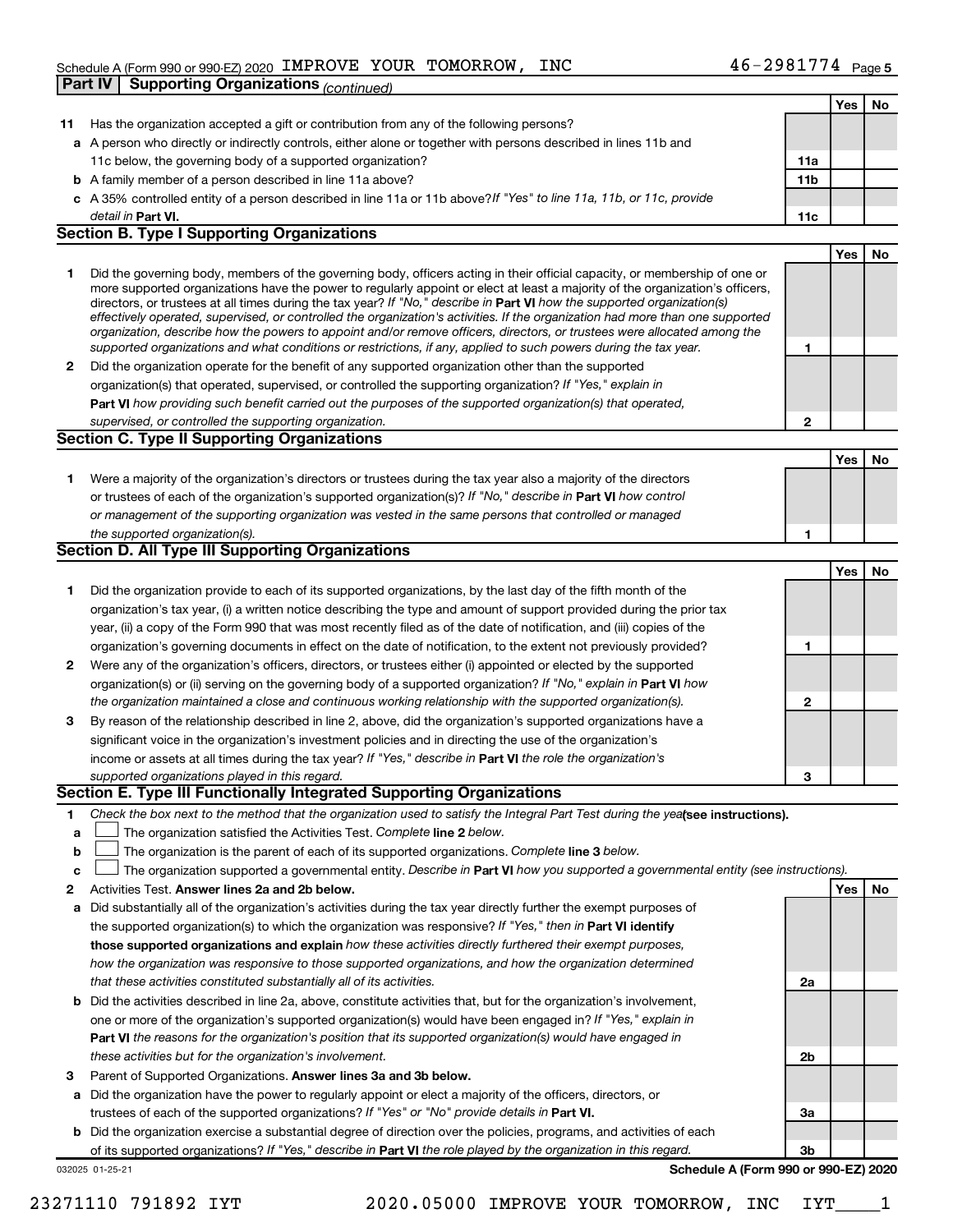#### Schedule A (Form 990 or 990-EZ) 2020 IMPROVE YOUR TOMORROW, INC  $46$  –  $2981774$  Page **Part V Type III Non-Functionally Integrated 509(a)(3) Supporting Organizations**

1 **Letter See instructions.** Check here if the organization satisfied the Integral Part Test as a qualifying trust on Nov. 20, 1970 (*explain in* Part **VI**). See instructions. All other Type III non-functionally integrated supporting organizations must complete Sections A through E.

| Section A - Adjusted Net Income |                                                                                                                                   | (A) Prior Year | (B) Current Year<br>(optional) |                                |
|---------------------------------|-----------------------------------------------------------------------------------------------------------------------------------|----------------|--------------------------------|--------------------------------|
| 1                               | Net short-term capital gain                                                                                                       | 1              |                                |                                |
| 2                               | Recoveries of prior-year distributions                                                                                            | $\mathbf{2}$   |                                |                                |
| З                               | Other gross income (see instructions)                                                                                             | 3              |                                |                                |
| 4                               | Add lines 1 through 3.                                                                                                            | 4              |                                |                                |
| 5                               | Depreciation and depletion                                                                                                        | 5              |                                |                                |
| 6                               | Portion of operating expenses paid or incurred for production or                                                                  |                |                                |                                |
|                                 | collection of gross income or for management, conservation, or                                                                    |                |                                |                                |
|                                 | maintenance of property held for production of income (see instructions)                                                          | 6              |                                |                                |
| 7                               | Other expenses (see instructions)                                                                                                 | $\overline{7}$ |                                |                                |
| 8                               | Adjusted Net Income (subtract lines 5, 6, and 7 from line 4)                                                                      | 8              |                                |                                |
|                                 | <b>Section B - Minimum Asset Amount</b>                                                                                           |                | (A) Prior Year                 | (B) Current Year<br>(optional) |
| 1.                              | Aggregate fair market value of all non-exempt-use assets (see                                                                     |                |                                |                                |
|                                 | instructions for short tax year or assets held for part of year):                                                                 |                |                                |                                |
|                                 | a Average monthly value of securities                                                                                             | 1a             |                                |                                |
|                                 | <b>b</b> Average monthly cash balances                                                                                            | 1 <sub>b</sub> |                                |                                |
|                                 | c Fair market value of other non-exempt-use assets                                                                                | 1c             |                                |                                |
|                                 | d Total (add lines 1a, 1b, and 1c)                                                                                                | 1 <sub>d</sub> |                                |                                |
|                                 | e Discount claimed for blockage or other factors                                                                                  |                |                                |                                |
|                                 | (explain in detail in Part VI):                                                                                                   |                |                                |                                |
| 2                               | Acquisition indebtedness applicable to non-exempt-use assets                                                                      | $\mathbf{2}$   |                                |                                |
| 3                               | Subtract line 2 from line 1d.                                                                                                     | 3              |                                |                                |
| 4                               | Cash deemed held for exempt use. Enter 0.015 of line 3 (for greater amount,                                                       |                |                                |                                |
|                                 | see instructions).                                                                                                                | 4              |                                |                                |
| 5                               | Net value of non-exempt-use assets (subtract line 4 from line 3)                                                                  | 5              |                                |                                |
| 6                               | Multiply line 5 by 0.035.                                                                                                         | 6              |                                |                                |
| 7                               | Recoveries of prior-year distributions                                                                                            | $\overline{7}$ |                                |                                |
| 8                               | Minimum Asset Amount (add line 7 to line 6)                                                                                       | 8              |                                |                                |
|                                 | <b>Section C - Distributable Amount</b>                                                                                           |                |                                | <b>Current Year</b>            |
| 1                               | Adjusted net income for prior year (from Section A, line 8, column A)                                                             | 1              |                                |                                |
| 2                               | Enter 0.85 of line 1.                                                                                                             | $\overline{2}$ |                                |                                |
| 3                               | Minimum asset amount for prior year (from Section B, line 8, column A)                                                            | 3              |                                |                                |
| 4                               | Enter greater of line 2 or line 3.                                                                                                | 4              |                                |                                |
| 5                               | Income tax imposed in prior year                                                                                                  | 5              |                                |                                |
| 6                               | <b>Distributable Amount.</b> Subtract line 5 from line 4, unless subject to                                                       |                |                                |                                |
|                                 | emergency temporary reduction (see instructions).                                                                                 | 6              |                                |                                |
| 7                               | Check here if the current year is the organization's first as a non-functionally integrated Type III supporting organization (see |                |                                |                                |

instructions).

**Schedule A (Form 990 or 990-EZ) 2020**

032026 01-25-21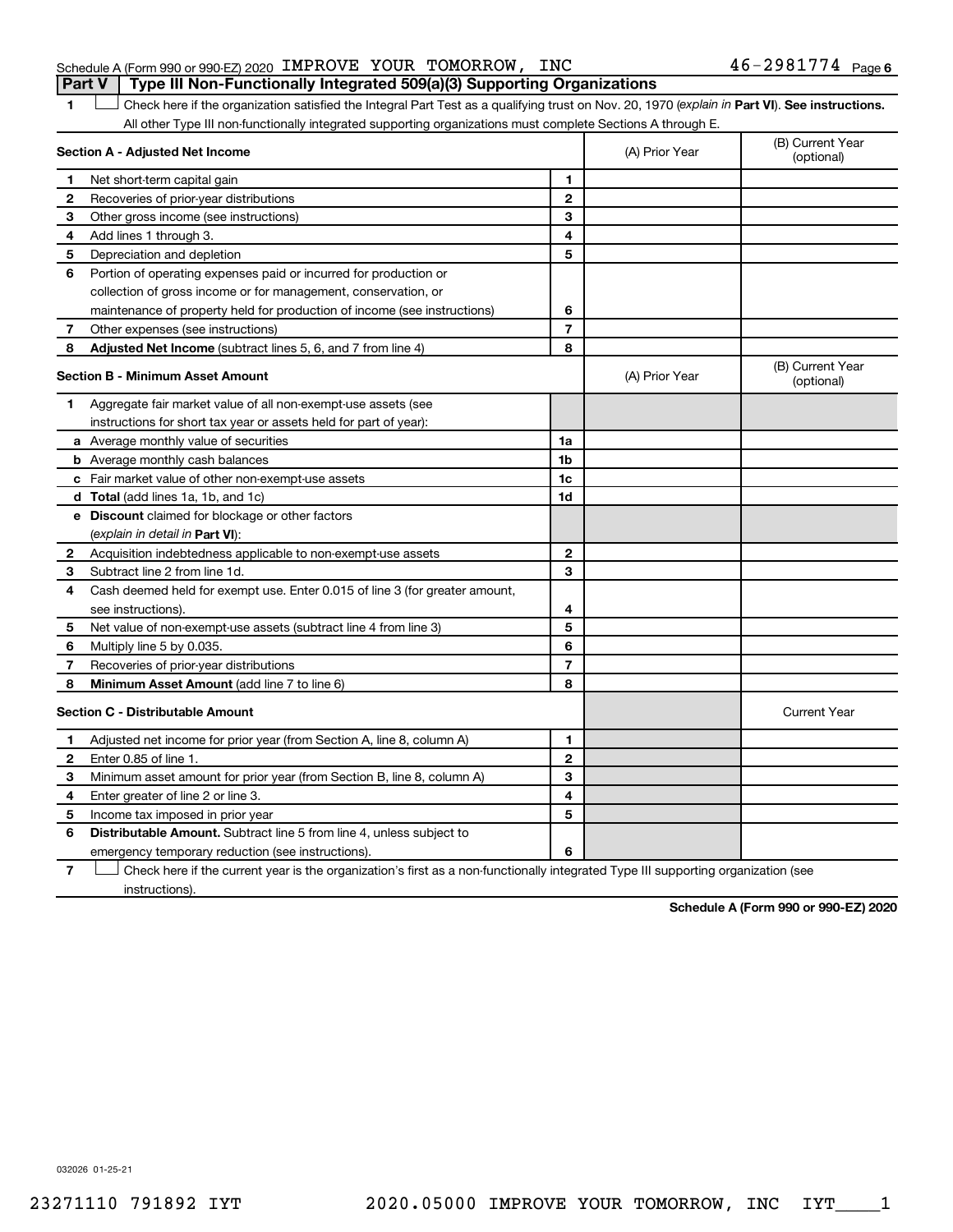| Schedule A (Form 990 or 990-EZ) 2020 IMPROVE YOUR TOMORROW, INC                                           |  | $46 - 2981774$ Page 7 |
|-----------------------------------------------------------------------------------------------------------|--|-----------------------|
| <b>Part V</b> Type III Non-Functionally Integrated 509(a)(3) Supporting Organizations <i>(continued</i> ) |  |                       |

|    | $\cdot$ , po $\cdot$ . and accurate the graduate over $\left(\frac{1}{2}\right)$           |                                    | $\epsilon$ (continued)                        |    |                                                  |
|----|--------------------------------------------------------------------------------------------|------------------------------------|-----------------------------------------------|----|--------------------------------------------------|
|    | Section D - Distributions                                                                  |                                    |                                               |    | <b>Current Year</b>                              |
| 1  | Amounts paid to supported organizations to accomplish exempt purposes                      |                                    |                                               | 1  |                                                  |
| 2  | Amounts paid to perform activity that directly furthers exempt purposes of supported       |                                    |                                               |    |                                                  |
|    | organizations, in excess of income from activity                                           |                                    |                                               | 2  |                                                  |
| 3  | Administrative expenses paid to accomplish exempt purposes of supported organizations      |                                    |                                               | 3  |                                                  |
| 4  | Amounts paid to acquire exempt-use assets                                                  |                                    |                                               | 4  |                                                  |
| 5  | Qualified set-aside amounts (prior IRS approval required - provide details in Part VI)     |                                    |                                               | 5  |                                                  |
| 6  | Other distributions (describe in Part VI). See instructions.                               |                                    |                                               | 6  |                                                  |
| 7  | <b>Total annual distributions.</b> Add lines 1 through 6.                                  |                                    |                                               | 7  |                                                  |
| 8  | Distributions to attentive supported organizations to which the organization is responsive |                                    |                                               |    |                                                  |
|    | (provide details in Part VI). See instructions.                                            |                                    |                                               | 8  |                                                  |
| 9  | Distributable amount for 2020 from Section C, line 6                                       |                                    |                                               | 9  |                                                  |
| 10 | Line 8 amount divided by line 9 amount                                                     |                                    |                                               | 10 |                                                  |
|    | <b>Section E - Distribution Allocations (see instructions)</b>                             | (i)<br><b>Excess Distributions</b> | (ii)<br><b>Underdistributions</b><br>Pre-2020 |    | (iii)<br><b>Distributable</b><br>Amount for 2020 |
| 1  | Distributable amount for 2020 from Section C, line 6                                       |                                    |                                               |    |                                                  |
| 2  | Underdistributions, if any, for years prior to 2020 (reason-                               |                                    |                                               |    |                                                  |
|    | able cause required - explain in Part VI). See instructions.                               |                                    |                                               |    |                                                  |
| 3  | Excess distributions carryover, if any, to 2020                                            |                                    |                                               |    |                                                  |
|    | <b>a</b> From 2015                                                                         |                                    |                                               |    |                                                  |
|    | <b>b</b> From 2016                                                                         |                                    |                                               |    |                                                  |
|    | c From 2017                                                                                |                                    |                                               |    |                                                  |
|    | <b>d</b> From 2018                                                                         |                                    |                                               |    |                                                  |
|    | e From 2019                                                                                |                                    |                                               |    |                                                  |
|    | f Total of lines 3a through 3e                                                             |                                    |                                               |    |                                                  |
|    | g Applied to underdistributions of prior years                                             |                                    |                                               |    |                                                  |
|    | <b>h</b> Applied to 2020 distributable amount                                              |                                    |                                               |    |                                                  |
| i. | Carryover from 2015 not applied (see instructions)                                         |                                    |                                               |    |                                                  |
|    | Remainder. Subtract lines 3g, 3h, and 3i from line 3f.                                     |                                    |                                               |    |                                                  |
| 4  | Distributions for 2020 from Section D.                                                     |                                    |                                               |    |                                                  |
|    | \$<br>line $7:$                                                                            |                                    |                                               |    |                                                  |
|    | a Applied to underdistributions of prior years                                             |                                    |                                               |    |                                                  |
|    | <b>b</b> Applied to 2020 distributable amount                                              |                                    |                                               |    |                                                  |
|    | <b>c</b> Remainder. Subtract lines 4a and 4b from line 4.                                  |                                    |                                               |    |                                                  |
| 5  | Remaining underdistributions for years prior to 2020, if                                   |                                    |                                               |    |                                                  |
|    | any. Subtract lines 3g and 4a from line 2. For result greater                              |                                    |                                               |    |                                                  |
|    | than zero, explain in Part VI. See instructions.                                           |                                    |                                               |    |                                                  |
| 6  | Remaining underdistributions for 2020. Subtract lines 3h                                   |                                    |                                               |    |                                                  |
|    | and 4b from line 1. For result greater than zero, explain in                               |                                    |                                               |    |                                                  |
|    | <b>Part VI.</b> See instructions.                                                          |                                    |                                               |    |                                                  |
|    | 7 Excess distributions carryover to 2021. Add lines 3j                                     |                                    |                                               |    |                                                  |
|    | and 4c.                                                                                    |                                    |                                               |    |                                                  |
| 8  | Breakdown of line 7:                                                                       |                                    |                                               |    |                                                  |
|    | a Excess from 2016                                                                         |                                    |                                               |    |                                                  |
|    | <b>b</b> Excess from 2017                                                                  |                                    |                                               |    |                                                  |
|    | c Excess from 2018                                                                         |                                    |                                               |    |                                                  |
|    | d Excess from 2019                                                                         |                                    |                                               |    |                                                  |
|    | e Excess from 2020                                                                         |                                    |                                               |    |                                                  |

**Schedule A (Form 990 or 990-EZ) 2020**

032027 01-25-21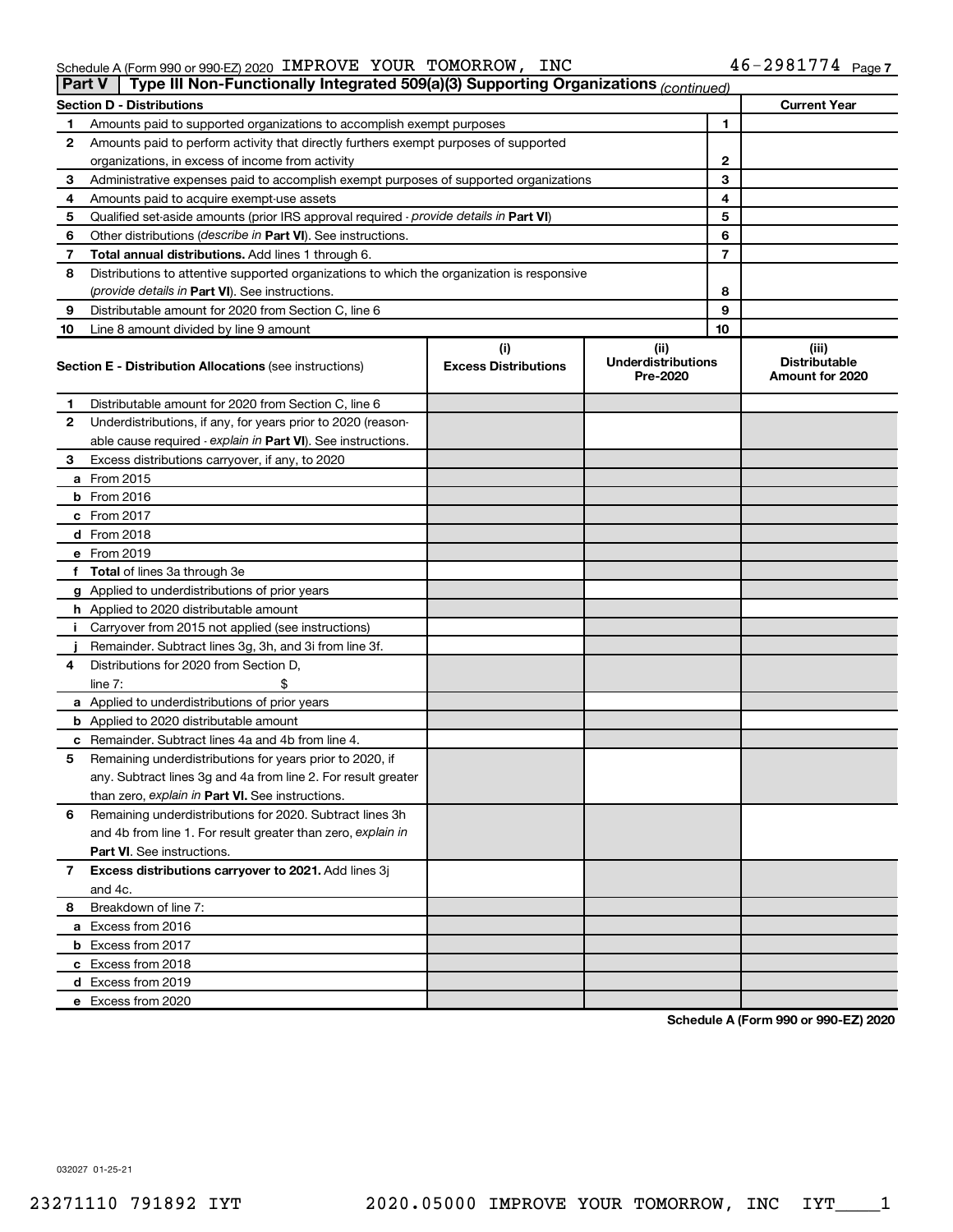|                 | Schedule A (Form 990 or 990-EZ) 2020 IMPROVE YOUR TOMORROW, INC |  |                                                                                                                                                                                                                                                                  | 46-2981774 Page 8                                                                                                                                                                                                                                                                                |
|-----------------|-----------------------------------------------------------------|--|------------------------------------------------------------------------------------------------------------------------------------------------------------------------------------------------------------------------------------------------------------------|--------------------------------------------------------------------------------------------------------------------------------------------------------------------------------------------------------------------------------------------------------------------------------------------------|
| <b>Part VI</b>  |                                                                 |  | Supplemental Information. Provide the explanations required by Part II, line 10; Part II, line 17a or 17b; Part III, line 12;<br>Section D, lines 5, 6, and 8; and Part V, Section E, lines 2, 5, and 6. Also complete this part for any additional information. | Part IV, Section A, lines 1, 2, 3b, 3c, 4b, 4c, 5a, 6, 9a, 9b, 9c, 11a, 11b, and 11c; Part IV, Section B, lines 1 and 2; Part IV, Section C,<br>line 1; Part IV, Section D, lines 2 and 3; Part IV, Section E, lines 1c, 2a, 2b, 3a, and 3b; Part V, line 1; Part V, Section B, line 1e; Part V, |
|                 | (See instructions.)                                             |  |                                                                                                                                                                                                                                                                  |                                                                                                                                                                                                                                                                                                  |
|                 |                                                                 |  |                                                                                                                                                                                                                                                                  |                                                                                                                                                                                                                                                                                                  |
|                 |                                                                 |  |                                                                                                                                                                                                                                                                  |                                                                                                                                                                                                                                                                                                  |
|                 |                                                                 |  |                                                                                                                                                                                                                                                                  |                                                                                                                                                                                                                                                                                                  |
|                 |                                                                 |  |                                                                                                                                                                                                                                                                  |                                                                                                                                                                                                                                                                                                  |
|                 |                                                                 |  |                                                                                                                                                                                                                                                                  |                                                                                                                                                                                                                                                                                                  |
|                 |                                                                 |  |                                                                                                                                                                                                                                                                  |                                                                                                                                                                                                                                                                                                  |
|                 |                                                                 |  |                                                                                                                                                                                                                                                                  |                                                                                                                                                                                                                                                                                                  |
|                 |                                                                 |  |                                                                                                                                                                                                                                                                  |                                                                                                                                                                                                                                                                                                  |
|                 |                                                                 |  |                                                                                                                                                                                                                                                                  |                                                                                                                                                                                                                                                                                                  |
|                 |                                                                 |  |                                                                                                                                                                                                                                                                  |                                                                                                                                                                                                                                                                                                  |
|                 |                                                                 |  |                                                                                                                                                                                                                                                                  |                                                                                                                                                                                                                                                                                                  |
|                 |                                                                 |  |                                                                                                                                                                                                                                                                  |                                                                                                                                                                                                                                                                                                  |
|                 |                                                                 |  |                                                                                                                                                                                                                                                                  |                                                                                                                                                                                                                                                                                                  |
|                 |                                                                 |  |                                                                                                                                                                                                                                                                  |                                                                                                                                                                                                                                                                                                  |
|                 |                                                                 |  |                                                                                                                                                                                                                                                                  |                                                                                                                                                                                                                                                                                                  |
|                 |                                                                 |  |                                                                                                                                                                                                                                                                  |                                                                                                                                                                                                                                                                                                  |
|                 |                                                                 |  |                                                                                                                                                                                                                                                                  |                                                                                                                                                                                                                                                                                                  |
|                 |                                                                 |  |                                                                                                                                                                                                                                                                  |                                                                                                                                                                                                                                                                                                  |
|                 |                                                                 |  |                                                                                                                                                                                                                                                                  |                                                                                                                                                                                                                                                                                                  |
|                 |                                                                 |  |                                                                                                                                                                                                                                                                  |                                                                                                                                                                                                                                                                                                  |
|                 |                                                                 |  |                                                                                                                                                                                                                                                                  |                                                                                                                                                                                                                                                                                                  |
|                 |                                                                 |  |                                                                                                                                                                                                                                                                  |                                                                                                                                                                                                                                                                                                  |
|                 |                                                                 |  |                                                                                                                                                                                                                                                                  |                                                                                                                                                                                                                                                                                                  |
|                 |                                                                 |  |                                                                                                                                                                                                                                                                  |                                                                                                                                                                                                                                                                                                  |
|                 |                                                                 |  |                                                                                                                                                                                                                                                                  |                                                                                                                                                                                                                                                                                                  |
|                 |                                                                 |  |                                                                                                                                                                                                                                                                  |                                                                                                                                                                                                                                                                                                  |
|                 |                                                                 |  |                                                                                                                                                                                                                                                                  |                                                                                                                                                                                                                                                                                                  |
|                 |                                                                 |  |                                                                                                                                                                                                                                                                  |                                                                                                                                                                                                                                                                                                  |
|                 |                                                                 |  |                                                                                                                                                                                                                                                                  |                                                                                                                                                                                                                                                                                                  |
|                 |                                                                 |  |                                                                                                                                                                                                                                                                  |                                                                                                                                                                                                                                                                                                  |
|                 |                                                                 |  |                                                                                                                                                                                                                                                                  |                                                                                                                                                                                                                                                                                                  |
| 032028 01-25-21 |                                                                 |  |                                                                                                                                                                                                                                                                  | Schedule A (Form 990 or 990-EZ) 2020                                                                                                                                                                                                                                                             |

23271110 791892 IYT 2020.05000 IMPROVE YOUR TOMORROW, INC IYT\_\_\_\_1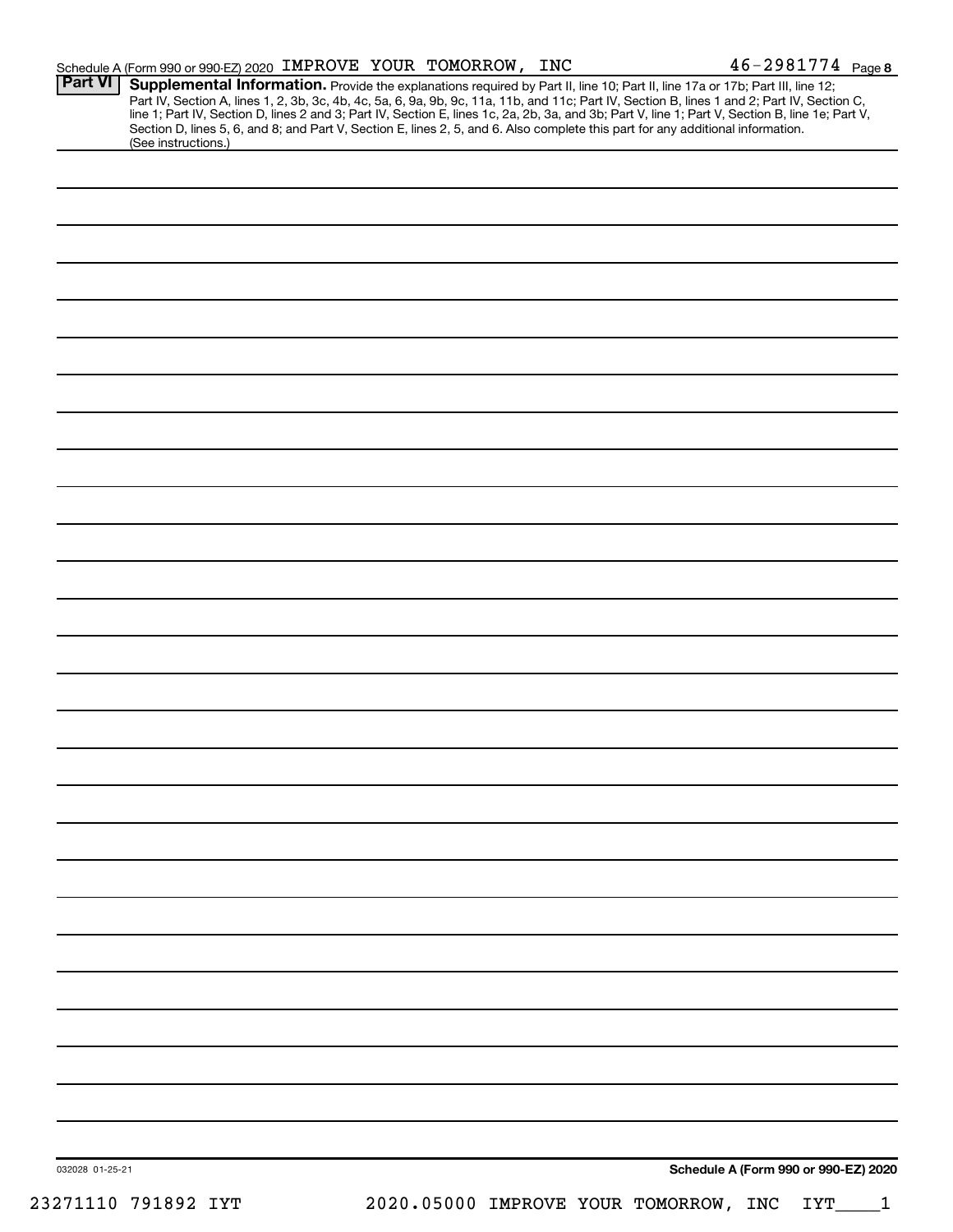Name of the organization

## **Schedule B Schedule of Contributors**

**or 990-PF) | Attach to Form 990, Form 990-EZ, or Form 990-PF. | Go to www.irs.gov/Form990 for the latest information.** OMB No. 1545-0047

**2020**

**Employer identification number**

|                                | IMPROVE YOUR TOMORROW, INC                                                                                                                | 46-2981774 |  |  |  |
|--------------------------------|-------------------------------------------------------------------------------------------------------------------------------------------|------------|--|--|--|
| Organization type (check one): |                                                                                                                                           |            |  |  |  |
| Filers of:                     | Section:                                                                                                                                  |            |  |  |  |
| Form 990 or 990-EZ             | $\lfloor \underline{X} \rfloor$ 501(c)( 3) (enter number) organization                                                                    |            |  |  |  |
|                                | $4947(a)(1)$ nonexempt charitable trust not treated as a private foundation                                                               |            |  |  |  |
|                                | 527 political organization                                                                                                                |            |  |  |  |
| Form 990-PF                    | 501(c)(3) exempt private foundation                                                                                                       |            |  |  |  |
|                                | 4947(a)(1) nonexempt charitable trust treated as a private foundation                                                                     |            |  |  |  |
|                                | 501(c)(3) taxable private foundation                                                                                                      |            |  |  |  |
|                                |                                                                                                                                           |            |  |  |  |
|                                | Check if your organization is covered by the General Rule or a Special Rule.                                                              |            |  |  |  |
|                                | Note: Only a section 501(c)(7), (8), or (10) organization can check boxes for both the General Rule and a Special Rule. See instructions. |            |  |  |  |
| <b>General Rule</b>            |                                                                                                                                           |            |  |  |  |

For an organization filing Form 990, 990-EZ, or 990-PF that received, during the year, contributions totaling \$5,000 or more (in money or property) from any one contributor. Complete Parts I and II. See instructions for determining a contributor's total contributions.

#### **Special Rules**

 $\Box$ 

 $\Box$ 

any one contributor, during the year, total contributions of the greater of (1) \$5,000; or (2) 2% of the amount on (i) Form 990, Part VIII, line 1h;  $\boxed{\text{X}}$  For an organization described in section 501(c)(3) filing Form 990 or 990-EZ that met the 33 1/3% support test of the regulations under sections 509(a)(1) and 170(b)(1)(A)(vi), that checked Schedule A (Form 990 or 990-EZ), Part II, line 13, 16a, or 16b, and that received from or (ii) Form 990-EZ, line 1. Complete Parts I and II.

For an organization described in section 501(c)(7), (8), or (10) filing Form 990 or 990-EZ that received from any one contributor, during the year, total contributions of more than \$1,000 exclusively for religious, charitable, scientific, literary, or educational purposes, or for the prevention of cruelty to children or animals. Complete Parts I (entering "N/A" in column (b) instead of the contributor name and address), II, and III.  $\Box$ 

purpose. Don't complete any of the parts unless the General Rule applies to this organization because it received nonexclusively year, contributions exclusively for religious, charitable, etc., purposes, but no such contributions totaled more than \$1,000. If this box is checked, enter here the total contributions that were received during the year for an exclusively religious, charitable, etc., For an organization described in section 501(c)(7), (8), or (10) filing Form 990 or 990-EZ that received from any one contributor, during the religious, charitable, etc., contributions totaling \$5,000 or more during the year  $~\ldots\ldots\ldots\ldots\ldots\ldots\ldots\ldots\blacktriangleright~$ \$

**Caution:**  An organization that isn't covered by the General Rule and/or the Special Rules doesn't file Schedule B (Form 990, 990-EZ, or 990-PF),  **must** but it answer "No" on Part IV, line 2, of its Form 990; or check the box on line H of its Form 990-EZ or on its Form 990-PF, Part I, line 2, to certify that it doesn't meet the filing requirements of Schedule B (Form 990, 990-EZ, or 990-PF).

**For Paperwork Reduction Act Notice, see the instructions for Form 990, 990-EZ, or 990-PF. Schedule B (Form 990, 990-EZ, or 990-PF) (2020)** LHA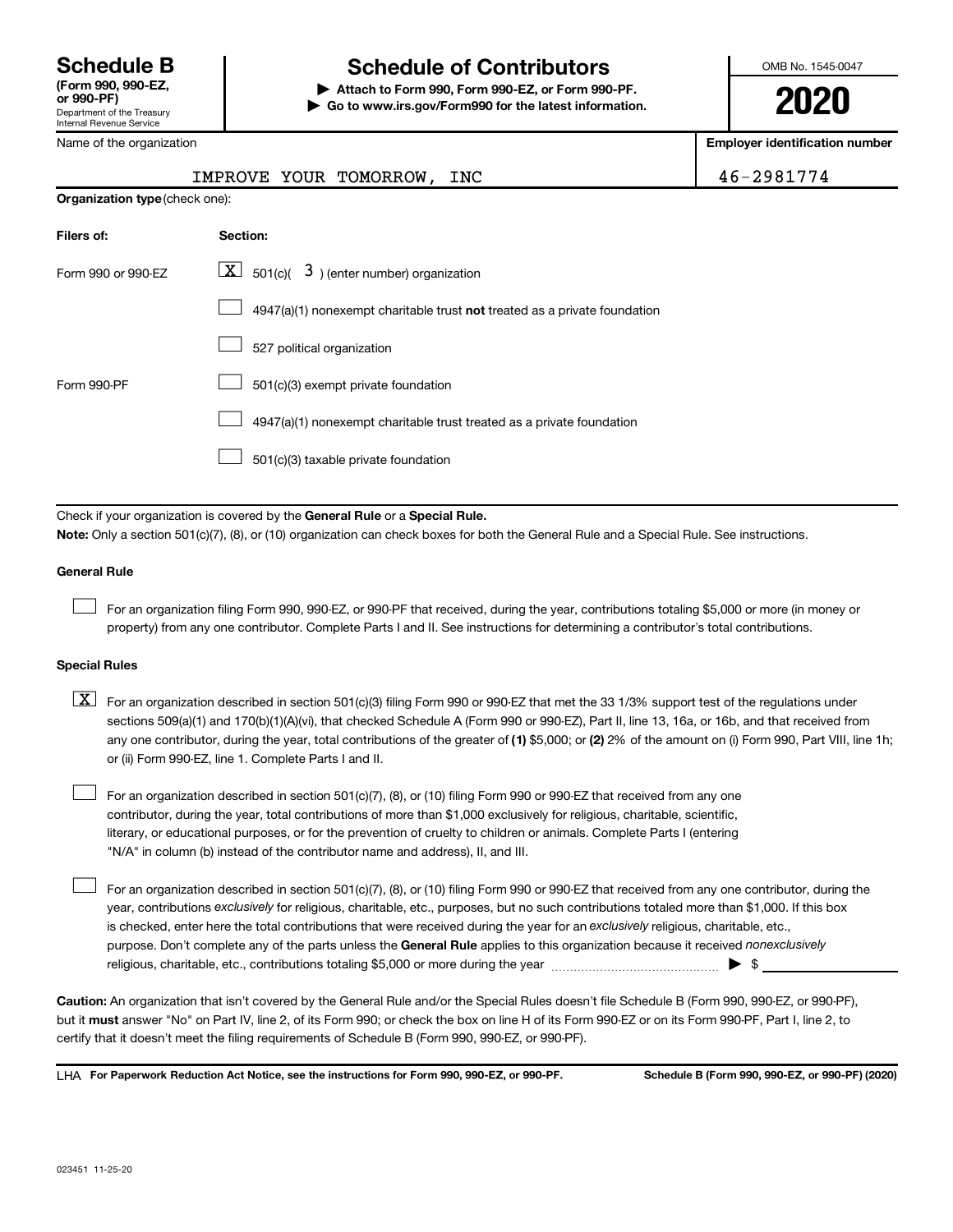Name of organization

**Employer identification number**

IMPROVE YOUR TOMORROW, INC 46-2981774

023452 11-25-20 **Schedule B (Form 990, 990-EZ, or 990-PF) (2020) (a) No. (b) Name, address, and ZIP + 4 (c) Total contributions (d) Type of contribution Person Payroll Noncash (a) No. (b) Name, address, and ZIP + 4 (c) Total contributions (d) Type of contribution Person Payroll Noncash (a) No. (b) Name, address, and ZIP + 4 (c) Total contributions (d) Type of contribution Person Payroll Noncash (a) No. (b) Name, address, and ZIP + 4 (c) Total contributions (d) Type of contribution Person Payroll Noncash (a) No. (b) Name, address, and ZIP + 4 (c) Total contributions (d) Type of contribution Person Payroll Noncash (a) No. (b) Name, address, and ZIP + 4 (c) Total contributions (d) Type of contribution Person Payroll Noncash Part I** Contributors (see instructions). Use duplicate copies of Part I if additional space is needed. \$ (Complete Part II for noncash contributions.) \$ (Complete Part II for noncash contributions.) \$ (Complete Part II for noncash contributions.) \$ (Complete Part II for noncash contributions.) \$ (Complete Part II for noncash contributions.) \$ (Complete Part II for noncash contributions.) †  $\Box$  $\Box$  $\overline{\mathbf{X}}$  $\Box$  $\Box$  $\lceil \text{X} \rceil$  $\Box$  $\Box$  $\boxed{\textbf{X}}$  $\Box$  $\Box$  $\boxed{\textbf{X}}$  $\Box$  $\Box$  $\boxed{\textbf{X}}$  $\Box$  $\Box$ 1 CALIFORNIA COMMUNITY REINVESTMENT  $\begin{array}{|c|c|c|c|c|}\hline \text{GRANT} & & \text{Person} & \text{X} \ \hline \end{array}$ 1325 J STREET, SUITE 1800  $\vert$  \$ 450,000. SACRAMENTO, CA 95814 2 | 1300 CAMPAIGN BEYOND SACRAMENTO  $3780$  ROSIN COURT, SUITE 240  $\vert$  \$ 663,223. SACRAMENTO, CA 95834 3 | TRAUMA-INFORMED WELLNESS PROGRAM 1321 GARDEN HIGHWAY, SUITE 210  $\vert$  \$ 637,000. SACRAMENTO, CA 95833 4 | SIERRA HEALTH FOUNDATION SUD 1321 GARDEN HIGHWAY, SUITE 210 444,355. SACRAMENTO, CA 95833 5 STANISLAUS COMMUNITY FOUNDATION 100 SYCAMORE AVENUE, SUITE 200 150,000. MODESTO, CA 95354 6 | SACRAMENTO REGION COMMUNITY FOUNDATION 955 UNIVERSITY AVENUE, SUITE A  $\vert \text{\tiny{\$}}\ \text{\tiny{\$}}\ \text{\tiny{\$}}\ \text{50,000}.$ SACRAMENTO, CA 95825

**2**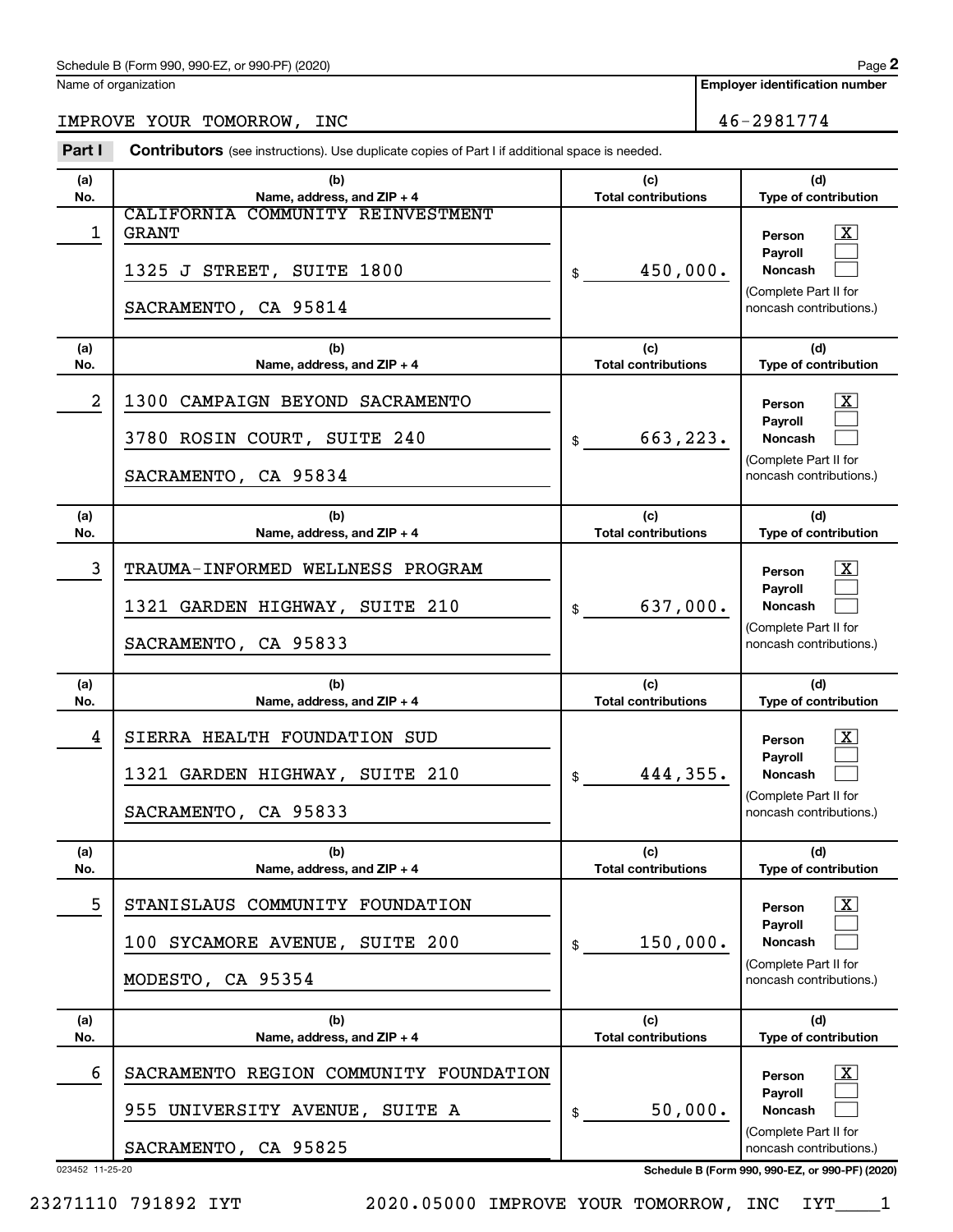#### Schedule B (Form 990, 990-EZ, or 990-PF) (2020)

Name of organization

**Employer identification number**

# IMPROVE YOUR TOMORROW, INC 46-2981774

| Part I     | <b>Contributors</b> (see instructions). Use duplicate copies of Part I if additional space is needed. |                                   |                                                                                                                 |  |  |
|------------|-------------------------------------------------------------------------------------------------------|-----------------------------------|-----------------------------------------------------------------------------------------------------------------|--|--|
| (a)<br>No. | (b)<br>Name, address, and ZIP + 4                                                                     | (c)<br><b>Total contributions</b> | (d)<br>Type of contribution                                                                                     |  |  |
| 7          | CALIFORNIA ENDOWMENT<br>1414 K STREET, #500<br>SACRAMENTO, CA 95814                                   | 50,000.<br>\$                     | $\overline{\mathbf{X}}$<br>Person<br>Payroll<br>Noncash<br>(Complete Part II for<br>noncash contributions.)     |  |  |
| (a)<br>No. | (b)<br>Name, address, and ZIP + 4                                                                     | (c)<br><b>Total contributions</b> | (d)<br>Type of contribution                                                                                     |  |  |
| 8          | <b>BARBARA CLUTTER</b><br>2432 WESTERNESSE ROAD<br>DAVIS, CA 95616                                    | 75,000.<br>\$                     | $\overline{\text{X}}$<br>Person<br>Payroll<br>Noncash<br>(Complete Part II for<br>noncash contributions.)       |  |  |
| (a)<br>No. | (b)<br>Name, address, and ZIP + 4                                                                     | (c)<br><b>Total contributions</b> | (d)<br>Type of contribution                                                                                     |  |  |
|            |                                                                                                       | \$                                | Person<br>Payroll<br><b>Noncash</b><br>(Complete Part II for<br>noncash contributions.)                         |  |  |
| (a)        | (b)                                                                                                   | (c)                               | (d)                                                                                                             |  |  |
| No.        | Name, address, and ZIP + 4                                                                            | <b>Total contributions</b><br>\$  | Type of contribution<br>Person<br>Payroll<br><b>Noncash</b><br>(Complete Part II for<br>noncash contributions.) |  |  |
| (a)<br>No. | (b)<br>Name, address, and ZIP + 4                                                                     | (c)<br><b>Total contributions</b> | (d)<br>Type of contribution                                                                                     |  |  |
|            |                                                                                                       | \$                                | Person<br>Payroll<br><b>Noncash</b><br>(Complete Part II for<br>noncash contributions.)                         |  |  |
| (a)<br>No. | (b)<br>Name, address, and ZIP + 4                                                                     | (c)<br><b>Total contributions</b> | (d)<br>Type of contribution                                                                                     |  |  |
|            |                                                                                                       | \$                                | Person<br>Payroll<br><b>Noncash</b><br>(Complete Part II for<br>noncash contributions.)                         |  |  |

023452 11-25-20 **Schedule B (Form 990, 990-EZ, or 990-PF) (2020)**

23271110 791892 IYT 2020.05000 IMPROVE YOUR TOMORROW, INC IYT\_\_\_\_1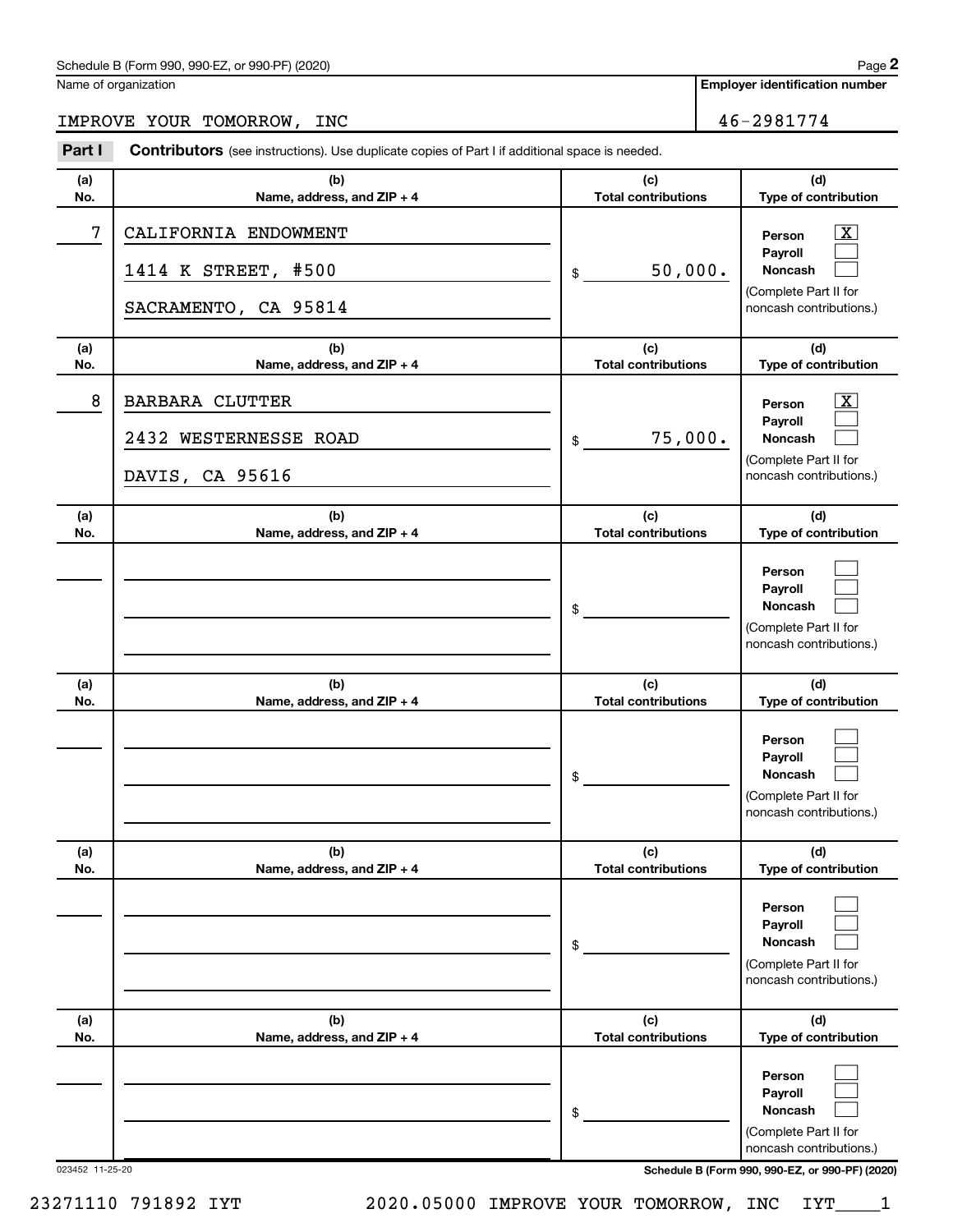Name of organization

**Employer identification number**

IMPROVE YOUR TOMORROW, INC 46-2981774

Part II Noncash Property (see instructions). Use duplicate copies of Part II if additional space is needed.

| (a)<br>No.<br>from<br>Part I | (b)<br>Description of noncash property given | (c)<br>FMV (or estimate)<br>(See instructions.) | (d)<br>Date received                            |
|------------------------------|----------------------------------------------|-------------------------------------------------|-------------------------------------------------|
|                              |                                              | \$                                              |                                                 |
| (a)<br>No.<br>from<br>Part I | (b)<br>Description of noncash property given | (c)<br>FMV (or estimate)<br>(See instructions.) | (d)<br>Date received                            |
|                              |                                              | \$                                              |                                                 |
| (a)<br>No.<br>from<br>Part I | (b)<br>Description of noncash property given | (c)<br>FMV (or estimate)<br>(See instructions.) | (d)<br>Date received                            |
|                              |                                              | \$                                              |                                                 |
| (a)<br>No.<br>from<br>Part I | (b)<br>Description of noncash property given | (c)<br>FMV (or estimate)<br>(See instructions.) | (d)<br>Date received                            |
|                              |                                              | \$                                              |                                                 |
| (a)<br>No.<br>from<br>Part I | (b)<br>Description of noncash property given | (c)<br>FMV (or estimate)<br>(See instructions.) | (d)<br>Date received                            |
|                              |                                              | \$                                              |                                                 |
| (a)<br>No.<br>from<br>Part I | (b)<br>Description of noncash property given | (c)<br>FMV (or estimate)<br>(See instructions.) | (d)<br>Date received                            |
|                              |                                              | \$                                              |                                                 |
| 023453 11-25-20              |                                              |                                                 | Schedule B (Form 990, 990-EZ, or 990-PF) (2020) |

23271110 791892 IYT 2020.05000 IMPROVE YOUR TOMORROW, INC IYT\_\_\_\_1

**3**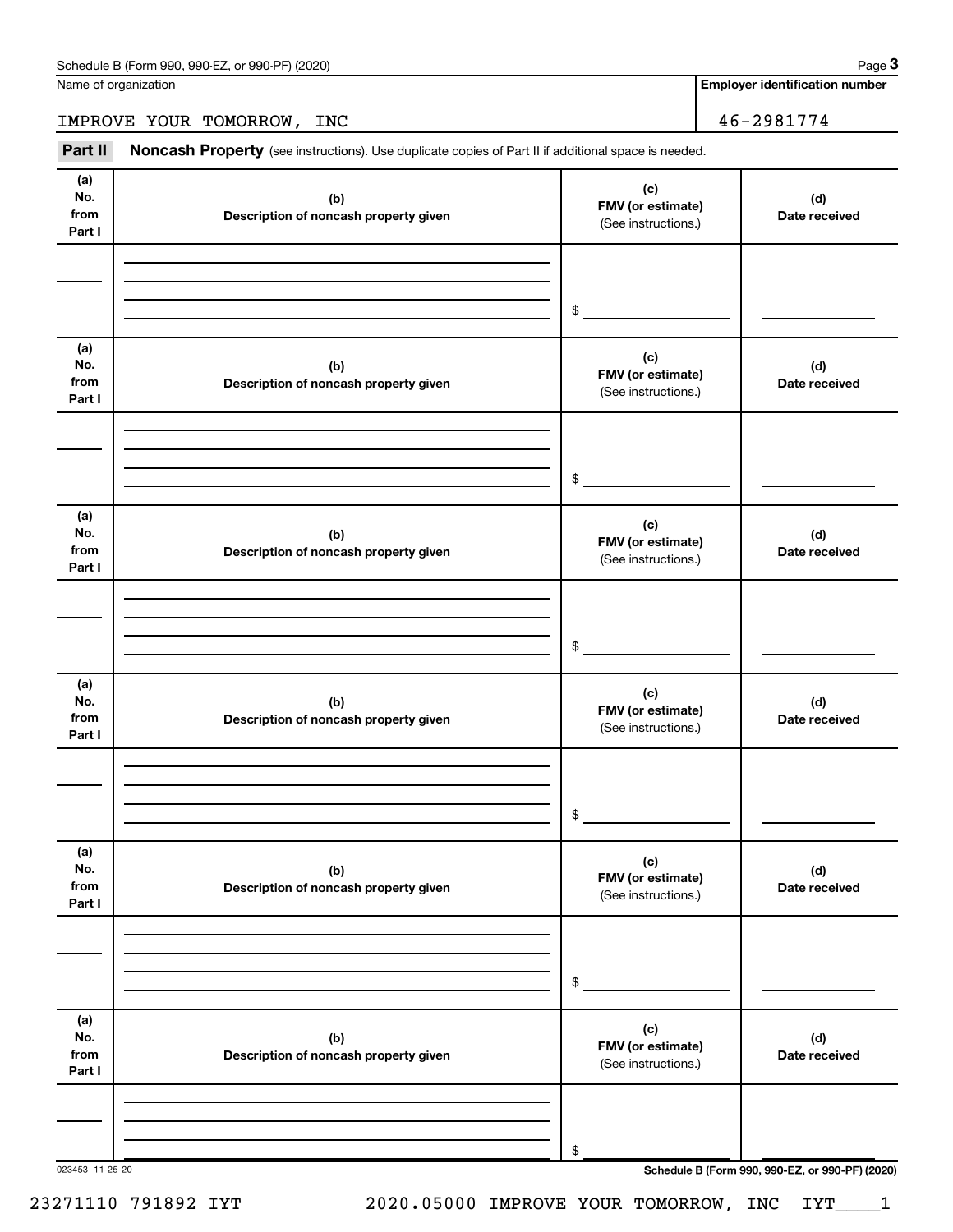|                           | Name of organization                                                                                                                                                                                                                                                                                                                                                                                                                                                                                            |                      |                                          | <b>Employer identification number</b> |
|---------------------------|-----------------------------------------------------------------------------------------------------------------------------------------------------------------------------------------------------------------------------------------------------------------------------------------------------------------------------------------------------------------------------------------------------------------------------------------------------------------------------------------------------------------|----------------------|------------------------------------------|---------------------------------------|
|                           | IMPROVE YOUR TOMORROW, INC                                                                                                                                                                                                                                                                                                                                                                                                                                                                                      |                      |                                          | 46-2981774                            |
| Part III                  | Exclusively religious, charitable, etc., contributions to organizations described in section 501(c)(7), (8), or (10) that total more than \$1,000 for the year<br>from any one contributor. Complete columns (a) through (e) and the following line entry. For organizations<br>completing Part III, enter the total of exclusively religious, charitable, etc., contributions of \$1,000 or less for the year. (Enter this info. once.) \\$<br>Use duplicate copies of Part III if additional space is needed. |                      |                                          |                                       |
| (a) No.<br>from<br>Part I | (b) Purpose of gift                                                                                                                                                                                                                                                                                                                                                                                                                                                                                             | (c) Use of gift      |                                          | (d) Description of how gift is held   |
|                           |                                                                                                                                                                                                                                                                                                                                                                                                                                                                                                                 |                      |                                          |                                       |
|                           |                                                                                                                                                                                                                                                                                                                                                                                                                                                                                                                 | (e) Transfer of gift |                                          |                                       |
|                           | Transferee's name, address, and $ZIP + 4$                                                                                                                                                                                                                                                                                                                                                                                                                                                                       |                      | Relationship of transferor to transferee |                                       |
| (a) No.                   |                                                                                                                                                                                                                                                                                                                                                                                                                                                                                                                 |                      |                                          |                                       |
| from<br>Part I            | (b) Purpose of gift                                                                                                                                                                                                                                                                                                                                                                                                                                                                                             | (c) Use of gift      |                                          | (d) Description of how gift is held   |
|                           |                                                                                                                                                                                                                                                                                                                                                                                                                                                                                                                 |                      |                                          |                                       |
|                           | Transferee's name, address, and ZIP + 4                                                                                                                                                                                                                                                                                                                                                                                                                                                                         | (e) Transfer of gift | Relationship of transferor to transferee |                                       |
|                           |                                                                                                                                                                                                                                                                                                                                                                                                                                                                                                                 |                      |                                          |                                       |
|                           |                                                                                                                                                                                                                                                                                                                                                                                                                                                                                                                 |                      |                                          |                                       |
| (a) No.<br>from<br>Part I | (b) Purpose of gift                                                                                                                                                                                                                                                                                                                                                                                                                                                                                             | (c) Use of gift      |                                          | (d) Description of how gift is held   |
|                           |                                                                                                                                                                                                                                                                                                                                                                                                                                                                                                                 |                      |                                          |                                       |
|                           |                                                                                                                                                                                                                                                                                                                                                                                                                                                                                                                 | (e) Transfer of gift |                                          |                                       |
|                           | Transferee's name, address, and ZIP + 4                                                                                                                                                                                                                                                                                                                                                                                                                                                                         |                      | Relationship of transferor to transferee |                                       |
|                           |                                                                                                                                                                                                                                                                                                                                                                                                                                                                                                                 |                      |                                          |                                       |
| (a) No.<br>from<br>Part I | (b) Purpose of gift                                                                                                                                                                                                                                                                                                                                                                                                                                                                                             | (c) Use of gift      |                                          | (d) Description of how gift is held   |
|                           |                                                                                                                                                                                                                                                                                                                                                                                                                                                                                                                 |                      |                                          |                                       |
|                           |                                                                                                                                                                                                                                                                                                                                                                                                                                                                                                                 | (e) Transfer of gift |                                          |                                       |
|                           | Transferee's name, address, and ZIP + 4                                                                                                                                                                                                                                                                                                                                                                                                                                                                         |                      | Relationship of transferor to transferee |                                       |
|                           |                                                                                                                                                                                                                                                                                                                                                                                                                                                                                                                 |                      |                                          |                                       |
|                           |                                                                                                                                                                                                                                                                                                                                                                                                                                                                                                                 |                      |                                          |                                       |

023454 11-25-20

23271110 791892 IYT 2020.05000 IMPROVE YOUR TOMORROW, INC IYT\_\_\_\_1

**Schedule B (Form 990, 990-EZ, or 990-PF) (2020)**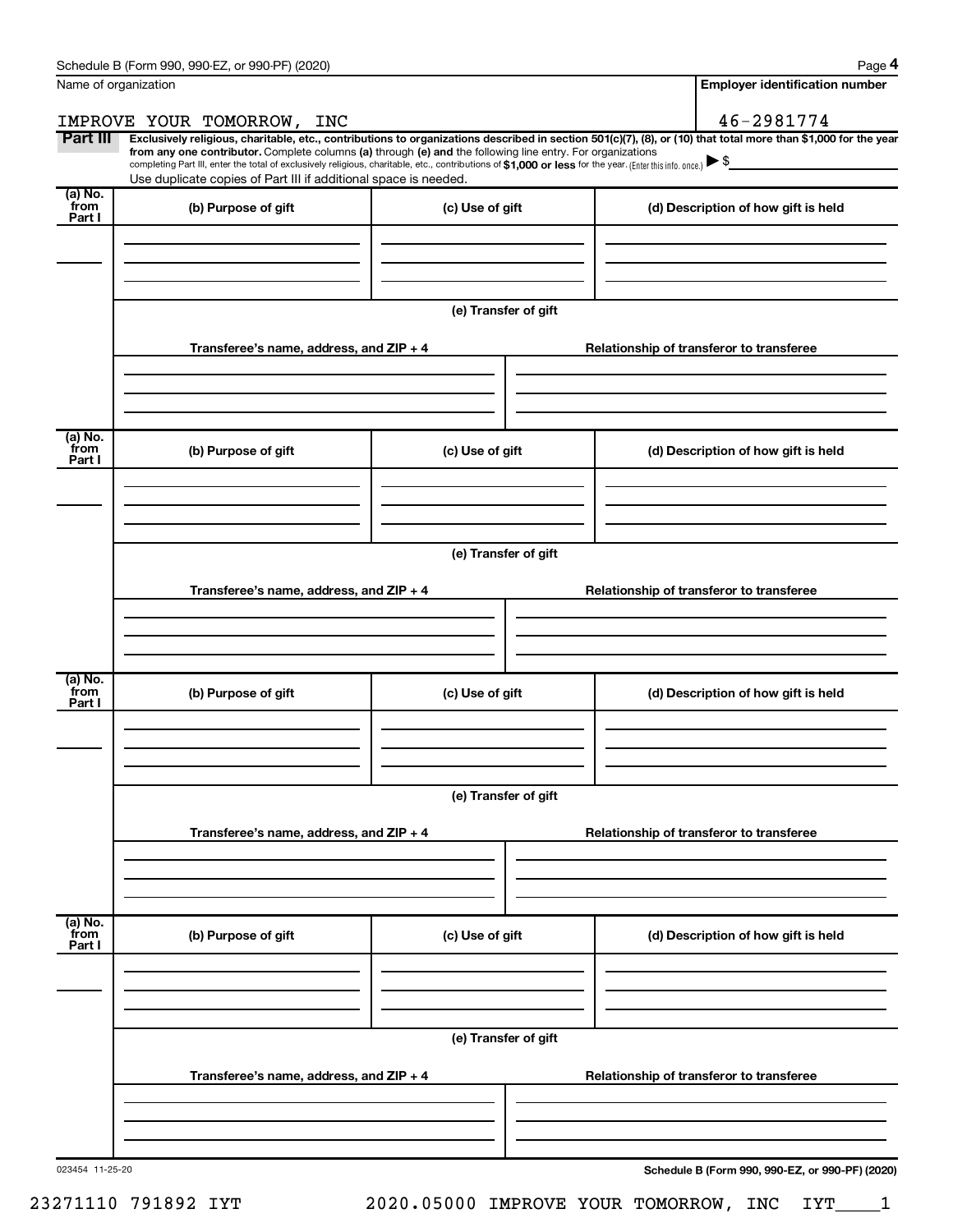| <b>SCHEDULE D</b> |  |
|-------------------|--|
|-------------------|--|

SCHEDULE D<br>
Form 990)<br>
Part IV, line 6, 7, 8, 9, 10, 11a, 11b, 11c, 11d, 11e, 11f, 12a, or 12b.<br>
Part IV, line 6, 7, 8, 9, 10, 11a, 11b, 11c, 11d, 11e, 11f, 12a, or 12b.



| $\blacktriangleright$ Attach to Form 990.<br>Department of the Treasury<br>Go to www.irs.gov/Form990 for instructions and the latest information.<br>Internal Revenue Service |                               | <b>Open to Public</b><br><b>Inspection</b>          |
|-------------------------------------------------------------------------------------------------------------------------------------------------------------------------------|-------------------------------|-----------------------------------------------------|
| Name of the organization                                                                                                                                                      | INC<br>IMPROVE YOUR TOMORROW, | <b>Emplover identification number</b><br>46-2981774 |

|         | IMPROVE YOUR TOMORROW, INC                                                                                                                                                                                                    | 46-2981774                                         |
|---------|-------------------------------------------------------------------------------------------------------------------------------------------------------------------------------------------------------------------------------|----------------------------------------------------|
| Part I  | Organizations Maintaining Donor Advised Funds or Other Similar Funds or Accounts. Complete if the                                                                                                                             |                                                    |
|         | organization answered "Yes" on Form 990, Part IV, line 6.                                                                                                                                                                     |                                                    |
|         | (a) Donor advised funds                                                                                                                                                                                                       | (b) Funds and other accounts                       |
| 1       |                                                                                                                                                                                                                               |                                                    |
| 2       | Aggregate value of contributions to (during year)                                                                                                                                                                             |                                                    |
| з       | Aggregate value of grants from (during year)                                                                                                                                                                                  |                                                    |
| 4       |                                                                                                                                                                                                                               |                                                    |
| 5       | Did the organization inform all donors and donor advisors in writing that the assets held in donor advised funds                                                                                                              |                                                    |
|         |                                                                                                                                                                                                                               | Yes<br>No                                          |
| 6       | Did the organization inform all grantees, donors, and donor advisors in writing that grant funds can be used only                                                                                                             |                                                    |
|         | for charitable purposes and not for the benefit of the donor or donor advisor, or for any other purpose conferring                                                                                                            |                                                    |
|         | impermissible private benefit?                                                                                                                                                                                                | Yes<br>No                                          |
| Part II | Conservation Easements. Complete if the organization answered "Yes" on Form 990, Part IV, line 7.                                                                                                                             |                                                    |
| 1       | Purpose(s) of conservation easements held by the organization (check all that apply).                                                                                                                                         |                                                    |
|         | Preservation of land for public use (for example, recreation or education)                                                                                                                                                    | Preservation of a historically important land area |
|         | Protection of natural habitat                                                                                                                                                                                                 | Preservation of a certified historic structure     |
|         | Preservation of open space                                                                                                                                                                                                    |                                                    |
| 2       | Complete lines 2a through 2d if the organization held a qualified conservation contribution in the form of a conservation easement on the last                                                                                |                                                    |
|         | day of the tax year.                                                                                                                                                                                                          | Held at the End of the Tax Year                    |
|         |                                                                                                                                                                                                                               | 2a                                                 |
|         | Total acreage restricted by conservation easements                                                                                                                                                                            | 2 <sub>b</sub>                                     |
|         |                                                                                                                                                                                                                               | 2c                                                 |
| d       | Number of conservation easements included in (c) acquired after 7/25/06, and not on a historic structure                                                                                                                      |                                                    |
|         | listed in the National Register [11, 1200] and the National Register [11, 1200] and the National Register [11, 1200] and the National Register [11, 1200] and the National Register [11, 1200] and the National Register [11, | 2d                                                 |
| 3       | Number of conservation easements modified, transferred, released, extinguished, or terminated by the organization during the tax                                                                                              |                                                    |
|         | $\vee$ ear $\blacktriangleright$                                                                                                                                                                                              |                                                    |
| 4       | Number of states where property subject to conservation easement is located >                                                                                                                                                 |                                                    |
| 5       | Does the organization have a written policy regarding the periodic monitoring, inspection, handling of                                                                                                                        |                                                    |
|         | violations, and enforcement of the conservation easements it holds?                                                                                                                                                           | Yes<br>No                                          |
| 6       | Staff and volunteer hours devoted to monitoring, inspecting, handling of violations, and enforcing conservation easements during the year                                                                                     |                                                    |
|         |                                                                                                                                                                                                                               |                                                    |
| 7       | Amount of expenses incurred in monitoring, inspecting, handling of violations, and enforcing conservation easements during the year                                                                                           |                                                    |
|         | ► \$                                                                                                                                                                                                                          |                                                    |
| 8       | Does each conservation easement reported on line 2(d) above satisfy the requirements of section 170(h)(4)(B)(i)                                                                                                               |                                                    |
|         |                                                                                                                                                                                                                               | Yes<br>No                                          |
| 9       | In Part XIII, describe how the organization reports conservation easements in its revenue and expense statement and                                                                                                           |                                                    |
|         | balance sheet, and include, if applicable, the text of the footnote to the organization's financial statements that describes the                                                                                             |                                                    |
|         | organization's accounting for conservation easements.                                                                                                                                                                         |                                                    |
|         | Organizations Maintaining Collections of Art, Historical Treasures, or Other Similar Assets.<br>Part III                                                                                                                      |                                                    |
|         | Complete if the organization answered "Yes" on Form 990, Part IV, line 8.                                                                                                                                                     |                                                    |
|         | 1a If the organization elected, as permitted under FASB ASC 958, not to report in its revenue statement and balance sheet works                                                                                               |                                                    |
|         | of art, historical treasures, or other similar assets held for public exhibition, education, or research in furtherance of public                                                                                             |                                                    |
|         | service, provide in Part XIII the text of the footnote to its financial statements that describes these items.                                                                                                                |                                                    |
|         | <b>b</b> If the organization elected, as permitted under FASB ASC 958, to report in its revenue statement and balance sheet works of                                                                                          |                                                    |
|         | art, historical treasures, or other similar assets held for public exhibition, education, or research in furtherance of public service,                                                                                       |                                                    |
|         | provide the following amounts relating to these items:                                                                                                                                                                        |                                                    |
|         |                                                                                                                                                                                                                               | \$<br>▸                                            |
|         | (ii) Assets included in Form 990, Part X                                                                                                                                                                                      | $\blacktriangleright$ \$                           |
| 2       | If the organization received or held works of art, historical treasures, or other similar assets for financial gain, provide                                                                                                  |                                                    |
|         | the following amounts required to be reported under FASB ASC 958 relating to these items:                                                                                                                                     |                                                    |
| а       |                                                                                                                                                                                                                               | \$                                                 |
|         | b Assets included in Form 990, Part X [[CONDITED INTERNATION IN ASSETS INCLUDED IN A SSET STATE IN A SET STATES                                                                                                               | $\blacktriangleright$ s                            |
|         | LHA For Paperwork Reduction Act Notice, see the Instructions for Form 990.                                                                                                                                                    | Schedule D (Form 990) 2020                         |
|         | 032051 12-01-20                                                                                                                                                                                                               |                                                    |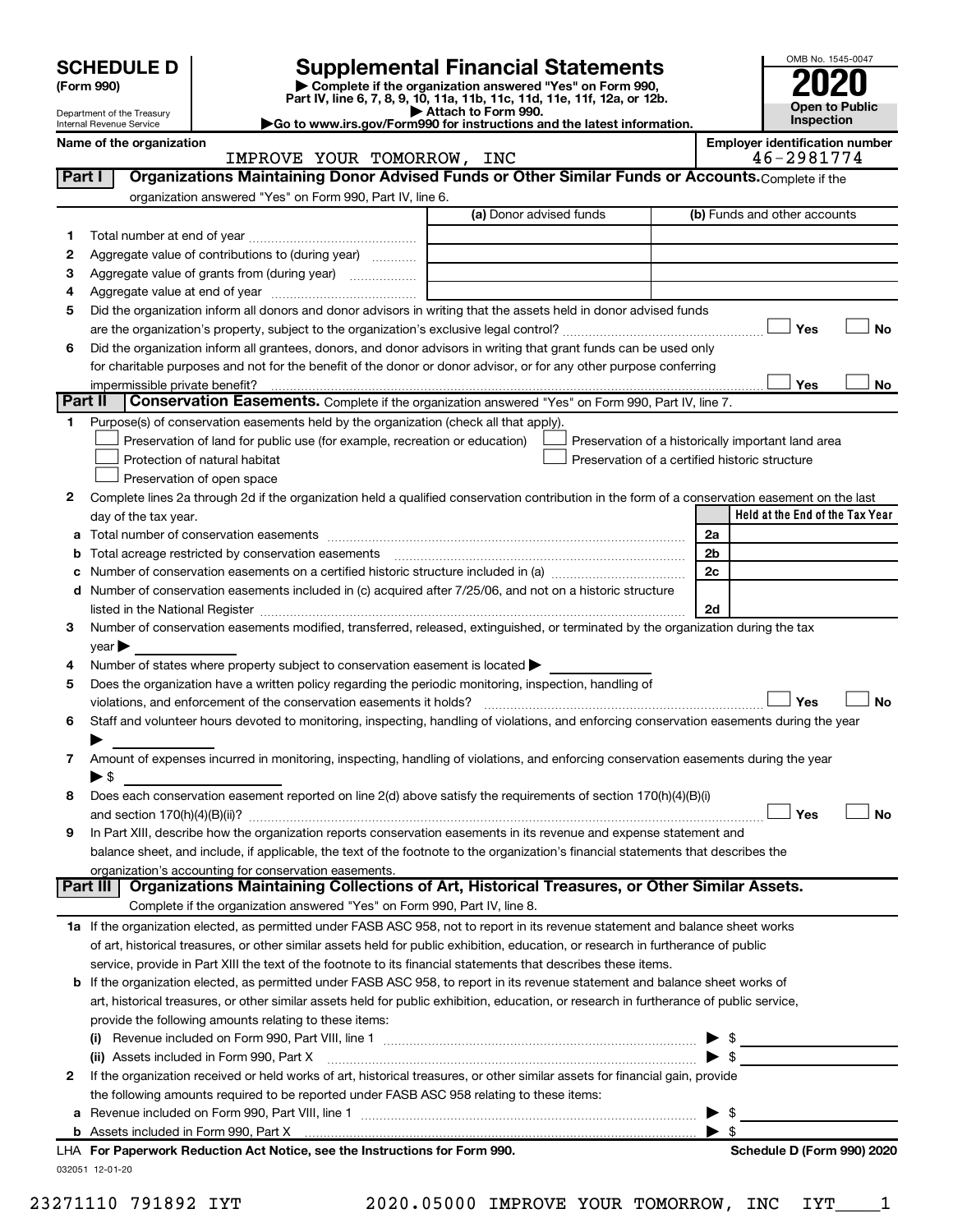| Organizations Maintaining Collections of Art, Historical Treasures, or Other Similar Assets (continued)<br>Part III I<br>Using the organization's acquisition, accession, and other records, check any of the following that make significant use of its<br>З<br>collection items (check all that apply):<br>Public exhibition<br>Loan or exchange program<br>a<br>Other and the contract of the contract of the contract of the contract of the contract of the contract of the contract of the contract of the contract of the contract of the contract of the contract of the contract of the c<br>Scholarly research<br>b<br>e<br>Preservation for future generations<br>c<br>Provide a description of the organization's collections and explain how they further the organization's exempt purpose in Part XIII.<br>4<br>During the year, did the organization solicit or receive donations of art, historical treasures, or other similar assets<br>5<br>Yes<br>No<br>Part IV<br><b>Escrow and Custodial Arrangements.</b> Complete if the organization answered "Yes" on Form 990, Part IV, line 9, or<br>reported an amount on Form 990, Part X, line 21.<br>1a Is the organization an agent, trustee, custodian or other intermediary for contributions or other assets not included<br>Yes<br>No<br><b>b</b> If "Yes," explain the arrangement in Part XIII and complete the following table:<br>Amount<br>1c<br>1d<br>Distributions during the year manufactured and an account of the year manufactured and the year manufactured and the year manufactured and the year manufactured and the year manufactured and the year manufactured and the y<br>1е<br>е<br>1f<br>f.<br>2a Did the organization include an amount on Form 990, Part X, line 21, for escrow or custodial account liability?<br>Yes<br>No<br><b>b</b> If "Yes," explain the arrangement in Part XIII. Check here if the explanation has been provided on Part XIII<br><b>Part V</b><br><b>Endowment Funds.</b> Complete if the organization answered "Yes" on Form 990, Part IV, line 10.<br>(c) Two years back<br>(d) Three years back   (e) Four years back<br>(a) Current year<br>(b) Prior year<br>1a Beginning of year balance<br>b<br>Net investment earnings, gains, and losses<br>с<br>Grants or scholarships<br>d<br>e Other expenditures for facilities<br>and programs<br>f Administrative expenses<br>g<br>Provide the estimated percentage of the current year end balance (line 1g, column (a)) held as:<br>2<br>Board designated or quasi-endowment<br>%<br>а<br>Permanent endowment<br>%<br>b<br>Term endowment $\blacktriangleright$<br>%<br>c<br>The percentages on lines 2a, 2b, and 2c should equal 100%.<br>3a Are there endowment funds not in the possession of the organization that are held and administered for the organization<br>Yes<br>No<br>by:<br>(i)<br>3a(i)<br>3a(ii)<br>3b<br>Describe in Part XIII the intended uses of the organization's endowment funds.<br>4<br>Part VI   Land, Buildings, and Equipment.<br>Complete if the organization answered "Yes" on Form 990, Part IV, line 11a. See Form 990, Part X, line 10.<br>Description of property<br>(a) Cost or other<br>(b) Cost or other<br>(c) Accumulated<br>(d) Book value<br>basis (investment)<br>depreciation<br>basis (other)<br>b<br>Leasehold improvements<br>с<br>32, 207.<br>17,983.<br>14,224.<br>d<br>14,224.<br>Total. Add lines 1a through 1e. (Column (d) must equal Form 990, Part X, column (B), line 10c.) | Schedule D (Form 990) 2020 | IMPROVE YOUR TOMORROW, INC |  |  |  |  |  |  | 46-2981774 Page 2 |
|--------------------------------------------------------------------------------------------------------------------------------------------------------------------------------------------------------------------------------------------------------------------------------------------------------------------------------------------------------------------------------------------------------------------------------------------------------------------------------------------------------------------------------------------------------------------------------------------------------------------------------------------------------------------------------------------------------------------------------------------------------------------------------------------------------------------------------------------------------------------------------------------------------------------------------------------------------------------------------------------------------------------------------------------------------------------------------------------------------------------------------------------------------------------------------------------------------------------------------------------------------------------------------------------------------------------------------------------------------------------------------------------------------------------------------------------------------------------------------------------------------------------------------------------------------------------------------------------------------------------------------------------------------------------------------------------------------------------------------------------------------------------------------------------------------------------------------------------------------------------------------------------------------------------------------------------------------------------------------------------------------------------------------------------------------------------------------------------------------------------------------------------------------------------------------------------------------------------------------------------------------------------------------------------------------------------------------------------------------------------------------------------------------------------------------------------------------------------------------------------------------------------------------------------------------------------------------------------------------------------------------------------------------------------------------------------------------------------------------------------------------------------------------------------------------------------------------------------------------------------------------------------------------------------------------------------------------------------------------------------------------------------------------------------------------------------------------------------------------------------------------------------------------------------------------------------------------------------------------------------------------------------------------------------------------------------------------------------------------------------------------------------------------------------------------------------------------------------------------------------------------------|----------------------------|----------------------------|--|--|--|--|--|--|-------------------|
|                                                                                                                                                                                                                                                                                                                                                                                                                                                                                                                                                                                                                                                                                                                                                                                                                                                                                                                                                                                                                                                                                                                                                                                                                                                                                                                                                                                                                                                                                                                                                                                                                                                                                                                                                                                                                                                                                                                                                                                                                                                                                                                                                                                                                                                                                                                                                                                                                                                                                                                                                                                                                                                                                                                                                                                                                                                                                                                                                                                                                                                                                                                                                                                                                                                                                                                                                                                                                                                                                                              |                            |                            |  |  |  |  |  |  |                   |
|                                                                                                                                                                                                                                                                                                                                                                                                                                                                                                                                                                                                                                                                                                                                                                                                                                                                                                                                                                                                                                                                                                                                                                                                                                                                                                                                                                                                                                                                                                                                                                                                                                                                                                                                                                                                                                                                                                                                                                                                                                                                                                                                                                                                                                                                                                                                                                                                                                                                                                                                                                                                                                                                                                                                                                                                                                                                                                                                                                                                                                                                                                                                                                                                                                                                                                                                                                                                                                                                                                              |                            |                            |  |  |  |  |  |  |                   |
|                                                                                                                                                                                                                                                                                                                                                                                                                                                                                                                                                                                                                                                                                                                                                                                                                                                                                                                                                                                                                                                                                                                                                                                                                                                                                                                                                                                                                                                                                                                                                                                                                                                                                                                                                                                                                                                                                                                                                                                                                                                                                                                                                                                                                                                                                                                                                                                                                                                                                                                                                                                                                                                                                                                                                                                                                                                                                                                                                                                                                                                                                                                                                                                                                                                                                                                                                                                                                                                                                                              |                            |                            |  |  |  |  |  |  |                   |
|                                                                                                                                                                                                                                                                                                                                                                                                                                                                                                                                                                                                                                                                                                                                                                                                                                                                                                                                                                                                                                                                                                                                                                                                                                                                                                                                                                                                                                                                                                                                                                                                                                                                                                                                                                                                                                                                                                                                                                                                                                                                                                                                                                                                                                                                                                                                                                                                                                                                                                                                                                                                                                                                                                                                                                                                                                                                                                                                                                                                                                                                                                                                                                                                                                                                                                                                                                                                                                                                                                              |                            |                            |  |  |  |  |  |  |                   |
|                                                                                                                                                                                                                                                                                                                                                                                                                                                                                                                                                                                                                                                                                                                                                                                                                                                                                                                                                                                                                                                                                                                                                                                                                                                                                                                                                                                                                                                                                                                                                                                                                                                                                                                                                                                                                                                                                                                                                                                                                                                                                                                                                                                                                                                                                                                                                                                                                                                                                                                                                                                                                                                                                                                                                                                                                                                                                                                                                                                                                                                                                                                                                                                                                                                                                                                                                                                                                                                                                                              |                            |                            |  |  |  |  |  |  |                   |
|                                                                                                                                                                                                                                                                                                                                                                                                                                                                                                                                                                                                                                                                                                                                                                                                                                                                                                                                                                                                                                                                                                                                                                                                                                                                                                                                                                                                                                                                                                                                                                                                                                                                                                                                                                                                                                                                                                                                                                                                                                                                                                                                                                                                                                                                                                                                                                                                                                                                                                                                                                                                                                                                                                                                                                                                                                                                                                                                                                                                                                                                                                                                                                                                                                                                                                                                                                                                                                                                                                              |                            |                            |  |  |  |  |  |  |                   |
|                                                                                                                                                                                                                                                                                                                                                                                                                                                                                                                                                                                                                                                                                                                                                                                                                                                                                                                                                                                                                                                                                                                                                                                                                                                                                                                                                                                                                                                                                                                                                                                                                                                                                                                                                                                                                                                                                                                                                                                                                                                                                                                                                                                                                                                                                                                                                                                                                                                                                                                                                                                                                                                                                                                                                                                                                                                                                                                                                                                                                                                                                                                                                                                                                                                                                                                                                                                                                                                                                                              |                            |                            |  |  |  |  |  |  |                   |
|                                                                                                                                                                                                                                                                                                                                                                                                                                                                                                                                                                                                                                                                                                                                                                                                                                                                                                                                                                                                                                                                                                                                                                                                                                                                                                                                                                                                                                                                                                                                                                                                                                                                                                                                                                                                                                                                                                                                                                                                                                                                                                                                                                                                                                                                                                                                                                                                                                                                                                                                                                                                                                                                                                                                                                                                                                                                                                                                                                                                                                                                                                                                                                                                                                                                                                                                                                                                                                                                                                              |                            |                            |  |  |  |  |  |  |                   |
|                                                                                                                                                                                                                                                                                                                                                                                                                                                                                                                                                                                                                                                                                                                                                                                                                                                                                                                                                                                                                                                                                                                                                                                                                                                                                                                                                                                                                                                                                                                                                                                                                                                                                                                                                                                                                                                                                                                                                                                                                                                                                                                                                                                                                                                                                                                                                                                                                                                                                                                                                                                                                                                                                                                                                                                                                                                                                                                                                                                                                                                                                                                                                                                                                                                                                                                                                                                                                                                                                                              |                            |                            |  |  |  |  |  |  |                   |
|                                                                                                                                                                                                                                                                                                                                                                                                                                                                                                                                                                                                                                                                                                                                                                                                                                                                                                                                                                                                                                                                                                                                                                                                                                                                                                                                                                                                                                                                                                                                                                                                                                                                                                                                                                                                                                                                                                                                                                                                                                                                                                                                                                                                                                                                                                                                                                                                                                                                                                                                                                                                                                                                                                                                                                                                                                                                                                                                                                                                                                                                                                                                                                                                                                                                                                                                                                                                                                                                                                              |                            |                            |  |  |  |  |  |  |                   |
|                                                                                                                                                                                                                                                                                                                                                                                                                                                                                                                                                                                                                                                                                                                                                                                                                                                                                                                                                                                                                                                                                                                                                                                                                                                                                                                                                                                                                                                                                                                                                                                                                                                                                                                                                                                                                                                                                                                                                                                                                                                                                                                                                                                                                                                                                                                                                                                                                                                                                                                                                                                                                                                                                                                                                                                                                                                                                                                                                                                                                                                                                                                                                                                                                                                                                                                                                                                                                                                                                                              |                            |                            |  |  |  |  |  |  |                   |
|                                                                                                                                                                                                                                                                                                                                                                                                                                                                                                                                                                                                                                                                                                                                                                                                                                                                                                                                                                                                                                                                                                                                                                                                                                                                                                                                                                                                                                                                                                                                                                                                                                                                                                                                                                                                                                                                                                                                                                                                                                                                                                                                                                                                                                                                                                                                                                                                                                                                                                                                                                                                                                                                                                                                                                                                                                                                                                                                                                                                                                                                                                                                                                                                                                                                                                                                                                                                                                                                                                              |                            |                            |  |  |  |  |  |  |                   |
|                                                                                                                                                                                                                                                                                                                                                                                                                                                                                                                                                                                                                                                                                                                                                                                                                                                                                                                                                                                                                                                                                                                                                                                                                                                                                                                                                                                                                                                                                                                                                                                                                                                                                                                                                                                                                                                                                                                                                                                                                                                                                                                                                                                                                                                                                                                                                                                                                                                                                                                                                                                                                                                                                                                                                                                                                                                                                                                                                                                                                                                                                                                                                                                                                                                                                                                                                                                                                                                                                                              |                            |                            |  |  |  |  |  |  |                   |
|                                                                                                                                                                                                                                                                                                                                                                                                                                                                                                                                                                                                                                                                                                                                                                                                                                                                                                                                                                                                                                                                                                                                                                                                                                                                                                                                                                                                                                                                                                                                                                                                                                                                                                                                                                                                                                                                                                                                                                                                                                                                                                                                                                                                                                                                                                                                                                                                                                                                                                                                                                                                                                                                                                                                                                                                                                                                                                                                                                                                                                                                                                                                                                                                                                                                                                                                                                                                                                                                                                              |                            |                            |  |  |  |  |  |  |                   |
|                                                                                                                                                                                                                                                                                                                                                                                                                                                                                                                                                                                                                                                                                                                                                                                                                                                                                                                                                                                                                                                                                                                                                                                                                                                                                                                                                                                                                                                                                                                                                                                                                                                                                                                                                                                                                                                                                                                                                                                                                                                                                                                                                                                                                                                                                                                                                                                                                                                                                                                                                                                                                                                                                                                                                                                                                                                                                                                                                                                                                                                                                                                                                                                                                                                                                                                                                                                                                                                                                                              |                            |                            |  |  |  |  |  |  |                   |
|                                                                                                                                                                                                                                                                                                                                                                                                                                                                                                                                                                                                                                                                                                                                                                                                                                                                                                                                                                                                                                                                                                                                                                                                                                                                                                                                                                                                                                                                                                                                                                                                                                                                                                                                                                                                                                                                                                                                                                                                                                                                                                                                                                                                                                                                                                                                                                                                                                                                                                                                                                                                                                                                                                                                                                                                                                                                                                                                                                                                                                                                                                                                                                                                                                                                                                                                                                                                                                                                                                              |                            |                            |  |  |  |  |  |  |                   |
|                                                                                                                                                                                                                                                                                                                                                                                                                                                                                                                                                                                                                                                                                                                                                                                                                                                                                                                                                                                                                                                                                                                                                                                                                                                                                                                                                                                                                                                                                                                                                                                                                                                                                                                                                                                                                                                                                                                                                                                                                                                                                                                                                                                                                                                                                                                                                                                                                                                                                                                                                                                                                                                                                                                                                                                                                                                                                                                                                                                                                                                                                                                                                                                                                                                                                                                                                                                                                                                                                                              |                            |                            |  |  |  |  |  |  |                   |
|                                                                                                                                                                                                                                                                                                                                                                                                                                                                                                                                                                                                                                                                                                                                                                                                                                                                                                                                                                                                                                                                                                                                                                                                                                                                                                                                                                                                                                                                                                                                                                                                                                                                                                                                                                                                                                                                                                                                                                                                                                                                                                                                                                                                                                                                                                                                                                                                                                                                                                                                                                                                                                                                                                                                                                                                                                                                                                                                                                                                                                                                                                                                                                                                                                                                                                                                                                                                                                                                                                              |                            |                            |  |  |  |  |  |  |                   |
|                                                                                                                                                                                                                                                                                                                                                                                                                                                                                                                                                                                                                                                                                                                                                                                                                                                                                                                                                                                                                                                                                                                                                                                                                                                                                                                                                                                                                                                                                                                                                                                                                                                                                                                                                                                                                                                                                                                                                                                                                                                                                                                                                                                                                                                                                                                                                                                                                                                                                                                                                                                                                                                                                                                                                                                                                                                                                                                                                                                                                                                                                                                                                                                                                                                                                                                                                                                                                                                                                                              |                            |                            |  |  |  |  |  |  |                   |
|                                                                                                                                                                                                                                                                                                                                                                                                                                                                                                                                                                                                                                                                                                                                                                                                                                                                                                                                                                                                                                                                                                                                                                                                                                                                                                                                                                                                                                                                                                                                                                                                                                                                                                                                                                                                                                                                                                                                                                                                                                                                                                                                                                                                                                                                                                                                                                                                                                                                                                                                                                                                                                                                                                                                                                                                                                                                                                                                                                                                                                                                                                                                                                                                                                                                                                                                                                                                                                                                                                              |                            |                            |  |  |  |  |  |  |                   |
|                                                                                                                                                                                                                                                                                                                                                                                                                                                                                                                                                                                                                                                                                                                                                                                                                                                                                                                                                                                                                                                                                                                                                                                                                                                                                                                                                                                                                                                                                                                                                                                                                                                                                                                                                                                                                                                                                                                                                                                                                                                                                                                                                                                                                                                                                                                                                                                                                                                                                                                                                                                                                                                                                                                                                                                                                                                                                                                                                                                                                                                                                                                                                                                                                                                                                                                                                                                                                                                                                                              |                            |                            |  |  |  |  |  |  |                   |
|                                                                                                                                                                                                                                                                                                                                                                                                                                                                                                                                                                                                                                                                                                                                                                                                                                                                                                                                                                                                                                                                                                                                                                                                                                                                                                                                                                                                                                                                                                                                                                                                                                                                                                                                                                                                                                                                                                                                                                                                                                                                                                                                                                                                                                                                                                                                                                                                                                                                                                                                                                                                                                                                                                                                                                                                                                                                                                                                                                                                                                                                                                                                                                                                                                                                                                                                                                                                                                                                                                              |                            |                            |  |  |  |  |  |  |                   |
|                                                                                                                                                                                                                                                                                                                                                                                                                                                                                                                                                                                                                                                                                                                                                                                                                                                                                                                                                                                                                                                                                                                                                                                                                                                                                                                                                                                                                                                                                                                                                                                                                                                                                                                                                                                                                                                                                                                                                                                                                                                                                                                                                                                                                                                                                                                                                                                                                                                                                                                                                                                                                                                                                                                                                                                                                                                                                                                                                                                                                                                                                                                                                                                                                                                                                                                                                                                                                                                                                                              |                            |                            |  |  |  |  |  |  |                   |
|                                                                                                                                                                                                                                                                                                                                                                                                                                                                                                                                                                                                                                                                                                                                                                                                                                                                                                                                                                                                                                                                                                                                                                                                                                                                                                                                                                                                                                                                                                                                                                                                                                                                                                                                                                                                                                                                                                                                                                                                                                                                                                                                                                                                                                                                                                                                                                                                                                                                                                                                                                                                                                                                                                                                                                                                                                                                                                                                                                                                                                                                                                                                                                                                                                                                                                                                                                                                                                                                                                              |                            |                            |  |  |  |  |  |  |                   |
|                                                                                                                                                                                                                                                                                                                                                                                                                                                                                                                                                                                                                                                                                                                                                                                                                                                                                                                                                                                                                                                                                                                                                                                                                                                                                                                                                                                                                                                                                                                                                                                                                                                                                                                                                                                                                                                                                                                                                                                                                                                                                                                                                                                                                                                                                                                                                                                                                                                                                                                                                                                                                                                                                                                                                                                                                                                                                                                                                                                                                                                                                                                                                                                                                                                                                                                                                                                                                                                                                                              |                            |                            |  |  |  |  |  |  |                   |
|                                                                                                                                                                                                                                                                                                                                                                                                                                                                                                                                                                                                                                                                                                                                                                                                                                                                                                                                                                                                                                                                                                                                                                                                                                                                                                                                                                                                                                                                                                                                                                                                                                                                                                                                                                                                                                                                                                                                                                                                                                                                                                                                                                                                                                                                                                                                                                                                                                                                                                                                                                                                                                                                                                                                                                                                                                                                                                                                                                                                                                                                                                                                                                                                                                                                                                                                                                                                                                                                                                              |                            |                            |  |  |  |  |  |  |                   |
|                                                                                                                                                                                                                                                                                                                                                                                                                                                                                                                                                                                                                                                                                                                                                                                                                                                                                                                                                                                                                                                                                                                                                                                                                                                                                                                                                                                                                                                                                                                                                                                                                                                                                                                                                                                                                                                                                                                                                                                                                                                                                                                                                                                                                                                                                                                                                                                                                                                                                                                                                                                                                                                                                                                                                                                                                                                                                                                                                                                                                                                                                                                                                                                                                                                                                                                                                                                                                                                                                                              |                            |                            |  |  |  |  |  |  |                   |
|                                                                                                                                                                                                                                                                                                                                                                                                                                                                                                                                                                                                                                                                                                                                                                                                                                                                                                                                                                                                                                                                                                                                                                                                                                                                                                                                                                                                                                                                                                                                                                                                                                                                                                                                                                                                                                                                                                                                                                                                                                                                                                                                                                                                                                                                                                                                                                                                                                                                                                                                                                                                                                                                                                                                                                                                                                                                                                                                                                                                                                                                                                                                                                                                                                                                                                                                                                                                                                                                                                              |                            |                            |  |  |  |  |  |  |                   |
|                                                                                                                                                                                                                                                                                                                                                                                                                                                                                                                                                                                                                                                                                                                                                                                                                                                                                                                                                                                                                                                                                                                                                                                                                                                                                                                                                                                                                                                                                                                                                                                                                                                                                                                                                                                                                                                                                                                                                                                                                                                                                                                                                                                                                                                                                                                                                                                                                                                                                                                                                                                                                                                                                                                                                                                                                                                                                                                                                                                                                                                                                                                                                                                                                                                                                                                                                                                                                                                                                                              |                            |                            |  |  |  |  |  |  |                   |
|                                                                                                                                                                                                                                                                                                                                                                                                                                                                                                                                                                                                                                                                                                                                                                                                                                                                                                                                                                                                                                                                                                                                                                                                                                                                                                                                                                                                                                                                                                                                                                                                                                                                                                                                                                                                                                                                                                                                                                                                                                                                                                                                                                                                                                                                                                                                                                                                                                                                                                                                                                                                                                                                                                                                                                                                                                                                                                                                                                                                                                                                                                                                                                                                                                                                                                                                                                                                                                                                                                              |                            |                            |  |  |  |  |  |  |                   |
|                                                                                                                                                                                                                                                                                                                                                                                                                                                                                                                                                                                                                                                                                                                                                                                                                                                                                                                                                                                                                                                                                                                                                                                                                                                                                                                                                                                                                                                                                                                                                                                                                                                                                                                                                                                                                                                                                                                                                                                                                                                                                                                                                                                                                                                                                                                                                                                                                                                                                                                                                                                                                                                                                                                                                                                                                                                                                                                                                                                                                                                                                                                                                                                                                                                                                                                                                                                                                                                                                                              |                            |                            |  |  |  |  |  |  |                   |
|                                                                                                                                                                                                                                                                                                                                                                                                                                                                                                                                                                                                                                                                                                                                                                                                                                                                                                                                                                                                                                                                                                                                                                                                                                                                                                                                                                                                                                                                                                                                                                                                                                                                                                                                                                                                                                                                                                                                                                                                                                                                                                                                                                                                                                                                                                                                                                                                                                                                                                                                                                                                                                                                                                                                                                                                                                                                                                                                                                                                                                                                                                                                                                                                                                                                                                                                                                                                                                                                                                              |                            |                            |  |  |  |  |  |  |                   |
|                                                                                                                                                                                                                                                                                                                                                                                                                                                                                                                                                                                                                                                                                                                                                                                                                                                                                                                                                                                                                                                                                                                                                                                                                                                                                                                                                                                                                                                                                                                                                                                                                                                                                                                                                                                                                                                                                                                                                                                                                                                                                                                                                                                                                                                                                                                                                                                                                                                                                                                                                                                                                                                                                                                                                                                                                                                                                                                                                                                                                                                                                                                                                                                                                                                                                                                                                                                                                                                                                                              |                            |                            |  |  |  |  |  |  |                   |
|                                                                                                                                                                                                                                                                                                                                                                                                                                                                                                                                                                                                                                                                                                                                                                                                                                                                                                                                                                                                                                                                                                                                                                                                                                                                                                                                                                                                                                                                                                                                                                                                                                                                                                                                                                                                                                                                                                                                                                                                                                                                                                                                                                                                                                                                                                                                                                                                                                                                                                                                                                                                                                                                                                                                                                                                                                                                                                                                                                                                                                                                                                                                                                                                                                                                                                                                                                                                                                                                                                              |                            |                            |  |  |  |  |  |  |                   |
|                                                                                                                                                                                                                                                                                                                                                                                                                                                                                                                                                                                                                                                                                                                                                                                                                                                                                                                                                                                                                                                                                                                                                                                                                                                                                                                                                                                                                                                                                                                                                                                                                                                                                                                                                                                                                                                                                                                                                                                                                                                                                                                                                                                                                                                                                                                                                                                                                                                                                                                                                                                                                                                                                                                                                                                                                                                                                                                                                                                                                                                                                                                                                                                                                                                                                                                                                                                                                                                                                                              |                            |                            |  |  |  |  |  |  |                   |
|                                                                                                                                                                                                                                                                                                                                                                                                                                                                                                                                                                                                                                                                                                                                                                                                                                                                                                                                                                                                                                                                                                                                                                                                                                                                                                                                                                                                                                                                                                                                                                                                                                                                                                                                                                                                                                                                                                                                                                                                                                                                                                                                                                                                                                                                                                                                                                                                                                                                                                                                                                                                                                                                                                                                                                                                                                                                                                                                                                                                                                                                                                                                                                                                                                                                                                                                                                                                                                                                                                              |                            |                            |  |  |  |  |  |  |                   |
|                                                                                                                                                                                                                                                                                                                                                                                                                                                                                                                                                                                                                                                                                                                                                                                                                                                                                                                                                                                                                                                                                                                                                                                                                                                                                                                                                                                                                                                                                                                                                                                                                                                                                                                                                                                                                                                                                                                                                                                                                                                                                                                                                                                                                                                                                                                                                                                                                                                                                                                                                                                                                                                                                                                                                                                                                                                                                                                                                                                                                                                                                                                                                                                                                                                                                                                                                                                                                                                                                                              |                            |                            |  |  |  |  |  |  |                   |
|                                                                                                                                                                                                                                                                                                                                                                                                                                                                                                                                                                                                                                                                                                                                                                                                                                                                                                                                                                                                                                                                                                                                                                                                                                                                                                                                                                                                                                                                                                                                                                                                                                                                                                                                                                                                                                                                                                                                                                                                                                                                                                                                                                                                                                                                                                                                                                                                                                                                                                                                                                                                                                                                                                                                                                                                                                                                                                                                                                                                                                                                                                                                                                                                                                                                                                                                                                                                                                                                                                              |                            |                            |  |  |  |  |  |  |                   |
|                                                                                                                                                                                                                                                                                                                                                                                                                                                                                                                                                                                                                                                                                                                                                                                                                                                                                                                                                                                                                                                                                                                                                                                                                                                                                                                                                                                                                                                                                                                                                                                                                                                                                                                                                                                                                                                                                                                                                                                                                                                                                                                                                                                                                                                                                                                                                                                                                                                                                                                                                                                                                                                                                                                                                                                                                                                                                                                                                                                                                                                                                                                                                                                                                                                                                                                                                                                                                                                                                                              |                            |                            |  |  |  |  |  |  |                   |
|                                                                                                                                                                                                                                                                                                                                                                                                                                                                                                                                                                                                                                                                                                                                                                                                                                                                                                                                                                                                                                                                                                                                                                                                                                                                                                                                                                                                                                                                                                                                                                                                                                                                                                                                                                                                                                                                                                                                                                                                                                                                                                                                                                                                                                                                                                                                                                                                                                                                                                                                                                                                                                                                                                                                                                                                                                                                                                                                                                                                                                                                                                                                                                                                                                                                                                                                                                                                                                                                                                              |                            |                            |  |  |  |  |  |  |                   |
|                                                                                                                                                                                                                                                                                                                                                                                                                                                                                                                                                                                                                                                                                                                                                                                                                                                                                                                                                                                                                                                                                                                                                                                                                                                                                                                                                                                                                                                                                                                                                                                                                                                                                                                                                                                                                                                                                                                                                                                                                                                                                                                                                                                                                                                                                                                                                                                                                                                                                                                                                                                                                                                                                                                                                                                                                                                                                                                                                                                                                                                                                                                                                                                                                                                                                                                                                                                                                                                                                                              |                            |                            |  |  |  |  |  |  |                   |
|                                                                                                                                                                                                                                                                                                                                                                                                                                                                                                                                                                                                                                                                                                                                                                                                                                                                                                                                                                                                                                                                                                                                                                                                                                                                                                                                                                                                                                                                                                                                                                                                                                                                                                                                                                                                                                                                                                                                                                                                                                                                                                                                                                                                                                                                                                                                                                                                                                                                                                                                                                                                                                                                                                                                                                                                                                                                                                                                                                                                                                                                                                                                                                                                                                                                                                                                                                                                                                                                                                              |                            |                            |  |  |  |  |  |  |                   |
|                                                                                                                                                                                                                                                                                                                                                                                                                                                                                                                                                                                                                                                                                                                                                                                                                                                                                                                                                                                                                                                                                                                                                                                                                                                                                                                                                                                                                                                                                                                                                                                                                                                                                                                                                                                                                                                                                                                                                                                                                                                                                                                                                                                                                                                                                                                                                                                                                                                                                                                                                                                                                                                                                                                                                                                                                                                                                                                                                                                                                                                                                                                                                                                                                                                                                                                                                                                                                                                                                                              |                            |                            |  |  |  |  |  |  |                   |
|                                                                                                                                                                                                                                                                                                                                                                                                                                                                                                                                                                                                                                                                                                                                                                                                                                                                                                                                                                                                                                                                                                                                                                                                                                                                                                                                                                                                                                                                                                                                                                                                                                                                                                                                                                                                                                                                                                                                                                                                                                                                                                                                                                                                                                                                                                                                                                                                                                                                                                                                                                                                                                                                                                                                                                                                                                                                                                                                                                                                                                                                                                                                                                                                                                                                                                                                                                                                                                                                                                              |                            |                            |  |  |  |  |  |  |                   |
|                                                                                                                                                                                                                                                                                                                                                                                                                                                                                                                                                                                                                                                                                                                                                                                                                                                                                                                                                                                                                                                                                                                                                                                                                                                                                                                                                                                                                                                                                                                                                                                                                                                                                                                                                                                                                                                                                                                                                                                                                                                                                                                                                                                                                                                                                                                                                                                                                                                                                                                                                                                                                                                                                                                                                                                                                                                                                                                                                                                                                                                                                                                                                                                                                                                                                                                                                                                                                                                                                                              |                            |                            |  |  |  |  |  |  |                   |
|                                                                                                                                                                                                                                                                                                                                                                                                                                                                                                                                                                                                                                                                                                                                                                                                                                                                                                                                                                                                                                                                                                                                                                                                                                                                                                                                                                                                                                                                                                                                                                                                                                                                                                                                                                                                                                                                                                                                                                                                                                                                                                                                                                                                                                                                                                                                                                                                                                                                                                                                                                                                                                                                                                                                                                                                                                                                                                                                                                                                                                                                                                                                                                                                                                                                                                                                                                                                                                                                                                              |                            |                            |  |  |  |  |  |  |                   |
|                                                                                                                                                                                                                                                                                                                                                                                                                                                                                                                                                                                                                                                                                                                                                                                                                                                                                                                                                                                                                                                                                                                                                                                                                                                                                                                                                                                                                                                                                                                                                                                                                                                                                                                                                                                                                                                                                                                                                                                                                                                                                                                                                                                                                                                                                                                                                                                                                                                                                                                                                                                                                                                                                                                                                                                                                                                                                                                                                                                                                                                                                                                                                                                                                                                                                                                                                                                                                                                                                                              |                            |                            |  |  |  |  |  |  |                   |
|                                                                                                                                                                                                                                                                                                                                                                                                                                                                                                                                                                                                                                                                                                                                                                                                                                                                                                                                                                                                                                                                                                                                                                                                                                                                                                                                                                                                                                                                                                                                                                                                                                                                                                                                                                                                                                                                                                                                                                                                                                                                                                                                                                                                                                                                                                                                                                                                                                                                                                                                                                                                                                                                                                                                                                                                                                                                                                                                                                                                                                                                                                                                                                                                                                                                                                                                                                                                                                                                                                              |                            |                            |  |  |  |  |  |  |                   |
|                                                                                                                                                                                                                                                                                                                                                                                                                                                                                                                                                                                                                                                                                                                                                                                                                                                                                                                                                                                                                                                                                                                                                                                                                                                                                                                                                                                                                                                                                                                                                                                                                                                                                                                                                                                                                                                                                                                                                                                                                                                                                                                                                                                                                                                                                                                                                                                                                                                                                                                                                                                                                                                                                                                                                                                                                                                                                                                                                                                                                                                                                                                                                                                                                                                                                                                                                                                                                                                                                                              |                            |                            |  |  |  |  |  |  |                   |

**Schedule D (Form 990) 2020**

032052 12-01-20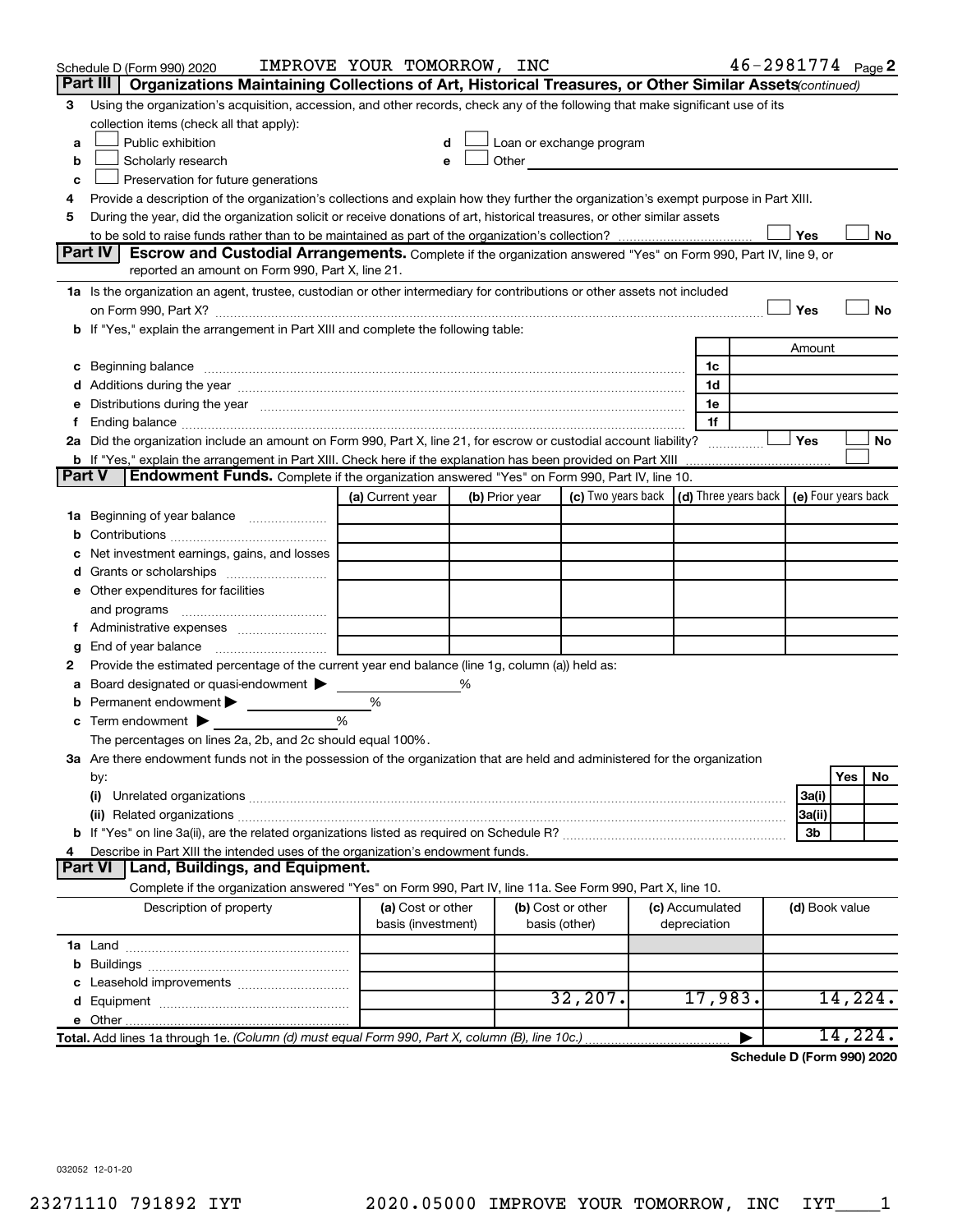|  | Schedule D (Form 990) 2020 |                                                 | IMPROVE YOUR TOMORROW, | <b>INC</b> | $46 - 2981774$ Page 3 |  |
|--|----------------------------|-------------------------------------------------|------------------------|------------|-----------------------|--|
|  |                            | <b>Part VII</b> Investments - Other Securities. |                        |            |                       |  |

| Complete if the organization answered "Yes" on Form 990, Part IV, line 11b. See Form 990, Part X, line 12.                                           |                 |                                                           |                |
|------------------------------------------------------------------------------------------------------------------------------------------------------|-----------------|-----------------------------------------------------------|----------------|
| (a) Description of security or category (including name of security)                                                                                 | (b) Book value  | (c) Method of valuation: Cost or end-of-year market value |                |
|                                                                                                                                                      |                 |                                                           |                |
|                                                                                                                                                      |                 |                                                           |                |
| (3) Other                                                                                                                                            |                 |                                                           |                |
| (A)                                                                                                                                                  |                 |                                                           |                |
| (B)                                                                                                                                                  |                 |                                                           |                |
| (C)                                                                                                                                                  |                 |                                                           |                |
|                                                                                                                                                      |                 |                                                           |                |
| (D)                                                                                                                                                  |                 |                                                           |                |
| (E)                                                                                                                                                  |                 |                                                           |                |
| (F)                                                                                                                                                  |                 |                                                           |                |
| (G)                                                                                                                                                  |                 |                                                           |                |
| (H)                                                                                                                                                  |                 |                                                           |                |
| Total. (Col. (b) must equal Form 990, Part X, col. (B) line 12.) $\blacktriangleright$                                                               |                 |                                                           |                |
| Part VIII Investments - Program Related.                                                                                                             |                 |                                                           |                |
| Complete if the organization answered "Yes" on Form 990, Part IV, line 11c. See Form 990, Part X, line 13.                                           |                 |                                                           |                |
| (a) Description of investment                                                                                                                        | (b) Book value  | (c) Method of valuation: Cost or end-of-year market value |                |
| (1)                                                                                                                                                  |                 |                                                           |                |
| (2)                                                                                                                                                  |                 |                                                           |                |
| (3)                                                                                                                                                  |                 |                                                           |                |
| (4)                                                                                                                                                  |                 |                                                           |                |
| (5)                                                                                                                                                  |                 |                                                           |                |
| (6)                                                                                                                                                  |                 |                                                           |                |
| (7)                                                                                                                                                  |                 |                                                           |                |
| (8)                                                                                                                                                  |                 |                                                           |                |
| (9)                                                                                                                                                  |                 |                                                           |                |
|                                                                                                                                                      |                 |                                                           |                |
| Total. (Col. (b) must equal Form 990, Part X, col. (B) line 13.) $\blacktriangleright$<br>Part IX<br><b>Other Assets.</b>                            |                 |                                                           |                |
|                                                                                                                                                      |                 |                                                           |                |
| Complete if the organization answered "Yes" on Form 990, Part IV, line 11d. See Form 990, Part X, line 15.                                           |                 |                                                           |                |
|                                                                                                                                                      | (a) Description |                                                           | (b) Book value |
| (1)                                                                                                                                                  |                 |                                                           |                |
| (2)                                                                                                                                                  |                 |                                                           |                |
| (3)                                                                                                                                                  |                 |                                                           |                |
| (4)                                                                                                                                                  |                 |                                                           |                |
| (5)                                                                                                                                                  |                 |                                                           |                |
| (6)                                                                                                                                                  |                 |                                                           |                |
| (7)                                                                                                                                                  |                 |                                                           |                |
| (8)                                                                                                                                                  |                 |                                                           |                |
| (9)                                                                                                                                                  |                 |                                                           |                |
| Total. (Column (b) must equal Form 990, Part X, col. (B) line 15.)                                                                                   |                 |                                                           |                |
| <b>Other Liabilities.</b><br>Part X                                                                                                                  |                 |                                                           |                |
| Complete if the organization answered "Yes" on Form 990, Part IV, line 11e or 11f. See Form 990, Part X, line 25.                                    |                 |                                                           |                |
| (a) Description of liability<br>1.                                                                                                                   |                 |                                                           | (b) Book value |
| Federal income taxes                                                                                                                                 |                 |                                                           |                |
| (1)<br><b>401K EMPLOYEE DEDUCTION PAYABLE</b>                                                                                                        |                 |                                                           | 14, 174.       |
| (2)<br>CA SUI PAYABLE                                                                                                                                |                 |                                                           | 5,217.         |
| (3)<br>FTB WITHHOLDING                                                                                                                               |                 |                                                           | 2,358.         |
| (4)                                                                                                                                                  |                 |                                                           |                |
| PURCHASED VACATION PAYABLE<br>(5)                                                                                                                    |                 |                                                           | 45,655.        |
| FEDERAL WITHOLDING TAX PAYABLE<br>(6)                                                                                                                |                 |                                                           | 22,821.        |
| (7)                                                                                                                                                  |                 |                                                           |                |
| (8)                                                                                                                                                  |                 |                                                           |                |
| (9)                                                                                                                                                  |                 |                                                           |                |
|                                                                                                                                                      |                 |                                                           | 90, 225.       |
| 2. Liability for uncertain tax positions. In Part XIII, provide the text of the footnote to the organization's financial statements that reports the |                 |                                                           |                |

**2.** Liability for uncertain tax positions. In Part XIII, provide the text of the footnote to the organization's financial statements that reports the organization's liability for uncertain tax positions under FASB ASC 740. Check here if the text of the footnote has been provided in Part XIII...  $\Box$ 

**Schedule D (Form 990) 2020**

032053 12-01-20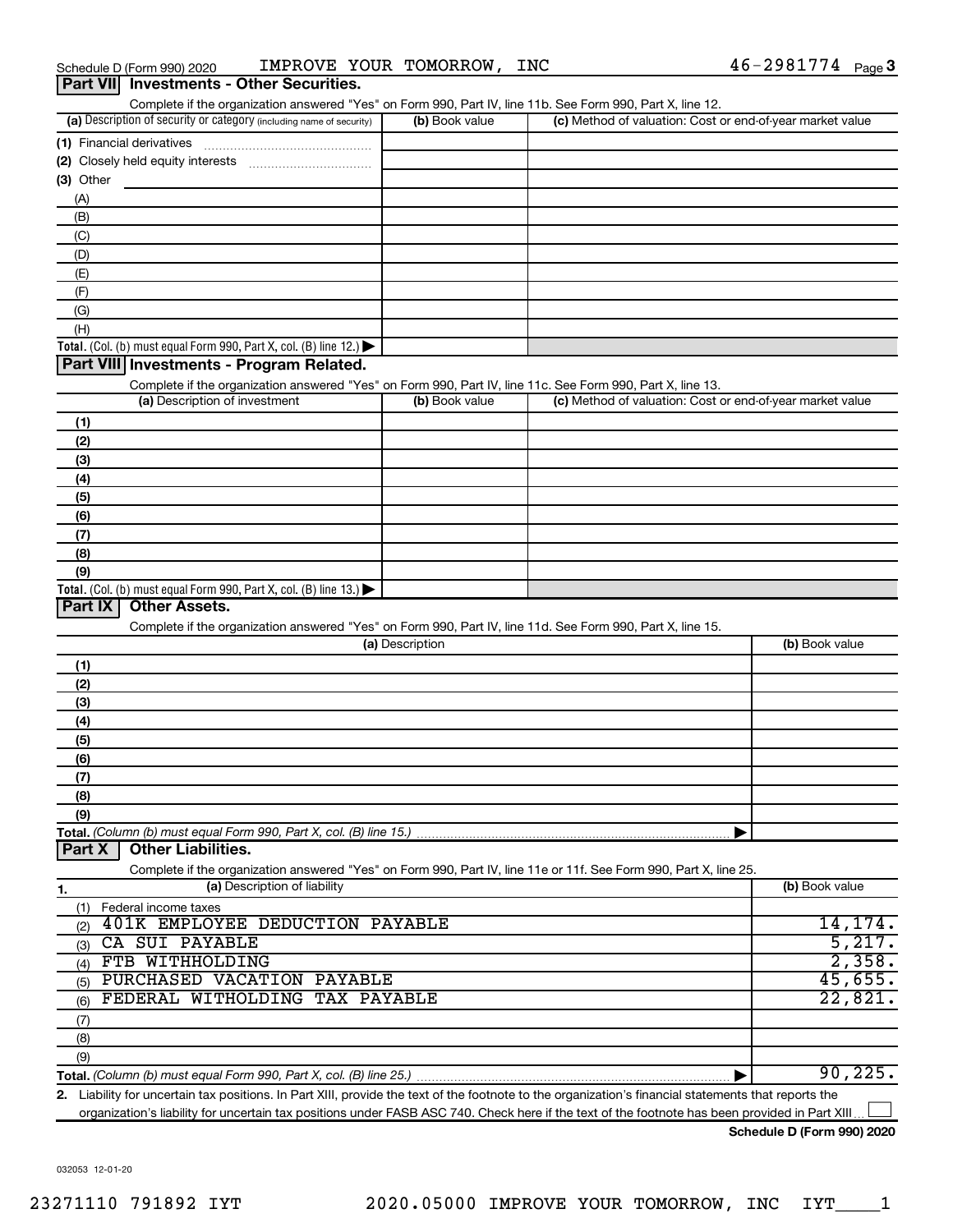|    | IMPROVE YOUR TOMORROW, INC<br>Schedule D (Form 990) 2020                                                                                                                                                                       |                | 46-2981774 Page 4 |
|----|--------------------------------------------------------------------------------------------------------------------------------------------------------------------------------------------------------------------------------|----------------|-------------------|
|    | Part XI   Reconciliation of Revenue per Audited Financial Statements With Revenue per Return.                                                                                                                                  |                |                   |
|    | Complete if the organization answered "Yes" on Form 990, Part IV, line 12a.                                                                                                                                                    |                |                   |
| 1  | Total revenue, gains, and other support per audited financial statements [[[[[[[[[[[[[[[[[[[[[[]]]]]]]]]]]]]]                                                                                                                  |                | $\mathbf{1}$      |
| 2  | Amounts included on line 1 but not on Form 990, Part VIII, line 12:                                                                                                                                                            |                |                   |
| a  |                                                                                                                                                                                                                                | 2a             |                   |
| b  |                                                                                                                                                                                                                                | 2 <sub>b</sub> |                   |
| с  | Recoveries of prior year grants [11,111] Recoveries of prior year grants [11,111] Recoveries of prior year grants                                                                                                              | 2c             |                   |
| d  |                                                                                                                                                                                                                                | 2d             |                   |
| e  | Add lines 2a through 2d                                                                                                                                                                                                        |                | 2e                |
| з  |                                                                                                                                                                                                                                |                | 3                 |
| 4  | Amounts included on Form 990, Part VIII, line 12, but not on line 1:                                                                                                                                                           |                |                   |
| a  |                                                                                                                                                                                                                                | 4a             |                   |
| b  |                                                                                                                                                                                                                                | 4 <sub>b</sub> |                   |
| c. | Add lines 4a and 4b                                                                                                                                                                                                            |                | 4с                |
|    |                                                                                                                                                                                                                                |                | 5                 |
|    | Part XII Reconciliation of Expenses per Audited Financial Statements With Expenses per Return.                                                                                                                                 |                |                   |
|    | Complete if the organization answered "Yes" on Form 990, Part IV, line 12a.                                                                                                                                                    |                |                   |
| 1  |                                                                                                                                                                                                                                |                | $\mathbf{1}$      |
| 2  | Amounts included on line 1 but not on Form 990, Part IX, line 25:                                                                                                                                                              |                |                   |
| a  |                                                                                                                                                                                                                                | 2a             |                   |
| b  |                                                                                                                                                                                                                                | 2 <sub>b</sub> |                   |
|    |                                                                                                                                                                                                                                | 2 <sub>c</sub> |                   |
| d  | Other (Describe in Part XIII.) (2000) (2000) (2000) (2000) (2000) (2000) (2000) (2000) (2000) (2000) (2000) (2000) (2000) (2000) (2000) (2000) (2000) (2000) (2000) (2000) (2000) (2000) (2000) (2000) (2000) (2000) (2000) (2 | 2d             |                   |
| e  | Add lines 2a through 2d <b>continuum contract and all and all and all and all and all and all and all and all and a</b>                                                                                                        |                | 2e                |
| 3  |                                                                                                                                                                                                                                |                | 3                 |
| 4  | Amounts included on Form 990, Part IX, line 25, but not on line 1:                                                                                                                                                             |                |                   |
| a  | Investment expenses not included on Form 990, Part VIII, line 7b [                                                                                                                                                             | 4a             |                   |
|    |                                                                                                                                                                                                                                | 4 <sub>b</sub> |                   |
|    | c Add lines 4a and 4b                                                                                                                                                                                                          |                | 4c                |
|    |                                                                                                                                                                                                                                |                | 5                 |
|    | Part XIII Supplemental Information.                                                                                                                                                                                            |                |                   |

Provide the descriptions required for Part II, lines 3, 5, and 9; Part III, lines 1a and 4; Part IV, lines 1b and 2b; Part V, line 4; Part X, line 2; Part XI, lines 2d and 4b; and Part XII, lines 2d and 4b. Also complete this part to provide any additional information.

**Schedule D (Form 990) 2020**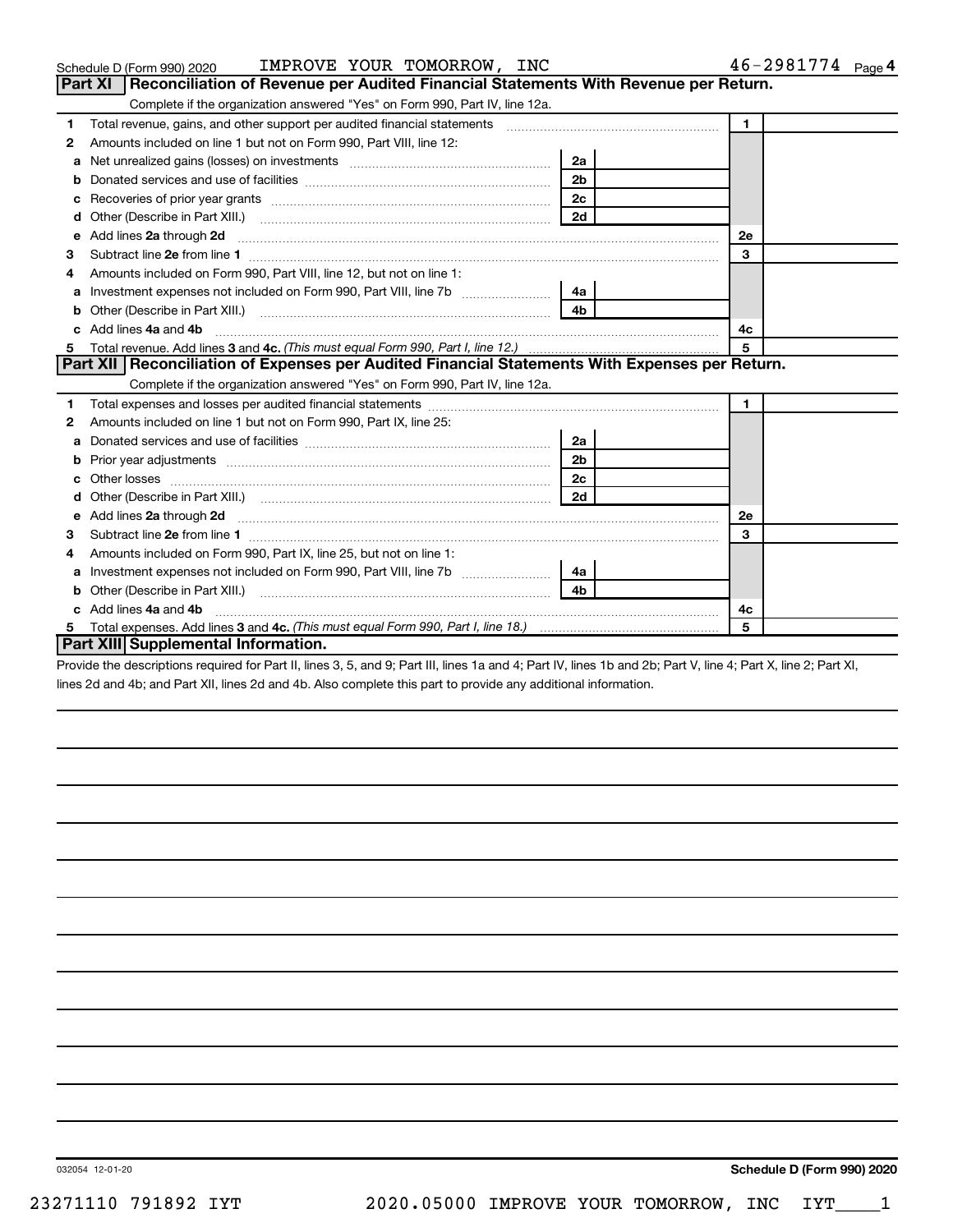| <b>SCHEDULE I</b><br>(Form 990)<br>Department of the Treasury<br>Internal Revenue Service                                                                                                                                                      | <b>Grants and Other Assistance to Organizations,</b><br>Governments, and Individuals in the United States<br>Complete if the organization answered "Yes" on Form 990, Part IV, line 21 or 22.<br>Attach to Form 990.<br>Go to www.irs.gov/Form990 for the latest information. |                            |                                    |                             |                                         |                                               |                                          |                                       |  |
|------------------------------------------------------------------------------------------------------------------------------------------------------------------------------------------------------------------------------------------------|-------------------------------------------------------------------------------------------------------------------------------------------------------------------------------------------------------------------------------------------------------------------------------|----------------------------|------------------------------------|-----------------------------|-----------------------------------------|-----------------------------------------------|------------------------------------------|---------------------------------------|--|
| Name of the organization                                                                                                                                                                                                                       |                                                                                                                                                                                                                                                                               |                            |                                    |                             |                                         |                                               |                                          | <b>Employer identification number</b> |  |
| Part I                                                                                                                                                                                                                                         |                                                                                                                                                                                                                                                                               | IMPROVE YOUR TOMORROW, INC |                                    |                             |                                         |                                               |                                          | 46-2981774                            |  |
| <b>General Information on Grants and Assistance</b><br>Does the organization maintain records to substantiate the amount of the grants or assistance, the grantees' eligibility for the grants or assistance, and the selection<br>$\mathbf 1$ |                                                                                                                                                                                                                                                                               |                            |                                    |                             |                                         |                                               |                                          |                                       |  |
|                                                                                                                                                                                                                                                |                                                                                                                                                                                                                                                                               |                            |                                    |                             |                                         |                                               |                                          | $\boxed{\text{X}}$ No<br>Yes          |  |
| $\mathbf{2}$                                                                                                                                                                                                                                   | Describe in Part IV the organization's procedures for monitoring the use of grant funds in the United States.                                                                                                                                                                 |                            |                                    |                             |                                         |                                               |                                          |                                       |  |
| Part II                                                                                                                                                                                                                                        | Grants and Other Assistance to Domestic Organizations and Domestic Governments. Complete if the organization answered "Yes" on Form 990, Part IV, line 21, for any                                                                                                            |                            |                                    |                             |                                         |                                               |                                          |                                       |  |
|                                                                                                                                                                                                                                                | recipient that received more than \$5,000. Part II can be duplicated if additional space is needed.                                                                                                                                                                           |                            |                                    |                             |                                         | (f) Method of                                 |                                          |                                       |  |
|                                                                                                                                                                                                                                                | <b>1 (a)</b> Name and address of organization<br>or government                                                                                                                                                                                                                | $(b)$ EIN                  | (c) IRC section<br>(if applicable) | (d) Amount of<br>cash grant | (e) Amount of<br>non-cash<br>assistance | valuation (book,<br>FMV, appraisal,<br>other) | (g) Description of<br>noncash assistance | (h) Purpose of grant<br>or assistance |  |
|                                                                                                                                                                                                                                                |                                                                                                                                                                                                                                                                               |                            |                                    |                             |                                         |                                               |                                          |                                       |  |
|                                                                                                                                                                                                                                                |                                                                                                                                                                                                                                                                               |                            |                                    |                             |                                         |                                               |                                          |                                       |  |
|                                                                                                                                                                                                                                                |                                                                                                                                                                                                                                                                               |                            |                                    |                             |                                         |                                               |                                          |                                       |  |
|                                                                                                                                                                                                                                                |                                                                                                                                                                                                                                                                               |                            |                                    |                             |                                         |                                               |                                          |                                       |  |
|                                                                                                                                                                                                                                                |                                                                                                                                                                                                                                                                               |                            |                                    |                             |                                         |                                               |                                          |                                       |  |
|                                                                                                                                                                                                                                                |                                                                                                                                                                                                                                                                               |                            |                                    |                             |                                         |                                               |                                          |                                       |  |
|                                                                                                                                                                                                                                                |                                                                                                                                                                                                                                                                               |                            |                                    |                             |                                         |                                               |                                          |                                       |  |
|                                                                                                                                                                                                                                                |                                                                                                                                                                                                                                                                               |                            |                                    |                             |                                         |                                               |                                          |                                       |  |
|                                                                                                                                                                                                                                                |                                                                                                                                                                                                                                                                               |                            |                                    |                             |                                         |                                               |                                          |                                       |  |
|                                                                                                                                                                                                                                                |                                                                                                                                                                                                                                                                               |                            |                                    |                             |                                         |                                               |                                          |                                       |  |
|                                                                                                                                                                                                                                                |                                                                                                                                                                                                                                                                               |                            |                                    |                             |                                         |                                               |                                          |                                       |  |
|                                                                                                                                                                                                                                                |                                                                                                                                                                                                                                                                               |                            |                                    |                             |                                         |                                               |                                          |                                       |  |
|                                                                                                                                                                                                                                                |                                                                                                                                                                                                                                                                               |                            |                                    |                             |                                         |                                               |                                          |                                       |  |
|                                                                                                                                                                                                                                                |                                                                                                                                                                                                                                                                               |                            |                                    |                             |                                         |                                               |                                          |                                       |  |
|                                                                                                                                                                                                                                                |                                                                                                                                                                                                                                                                               |                            |                                    |                             |                                         |                                               |                                          |                                       |  |
|                                                                                                                                                                                                                                                |                                                                                                                                                                                                                                                                               |                            |                                    |                             |                                         |                                               |                                          |                                       |  |
|                                                                                                                                                                                                                                                |                                                                                                                                                                                                                                                                               |                            |                                    |                             |                                         |                                               |                                          |                                       |  |
| 2                                                                                                                                                                                                                                              | Enter total number of section $501(c)(3)$ and government organizations listed in the line 1 table                                                                                                                                                                             |                            |                                    |                             |                                         |                                               |                                          |                                       |  |
| 3                                                                                                                                                                                                                                              |                                                                                                                                                                                                                                                                               |                            |                                    |                             |                                         |                                               |                                          |                                       |  |
| LHA For Paperwork Reduction Act Notice, see the Instructions for Form 990.                                                                                                                                                                     |                                                                                                                                                                                                                                                                               |                            |                                    |                             |                                         |                                               |                                          | <b>Schedule I (Form 990) 2020</b>     |  |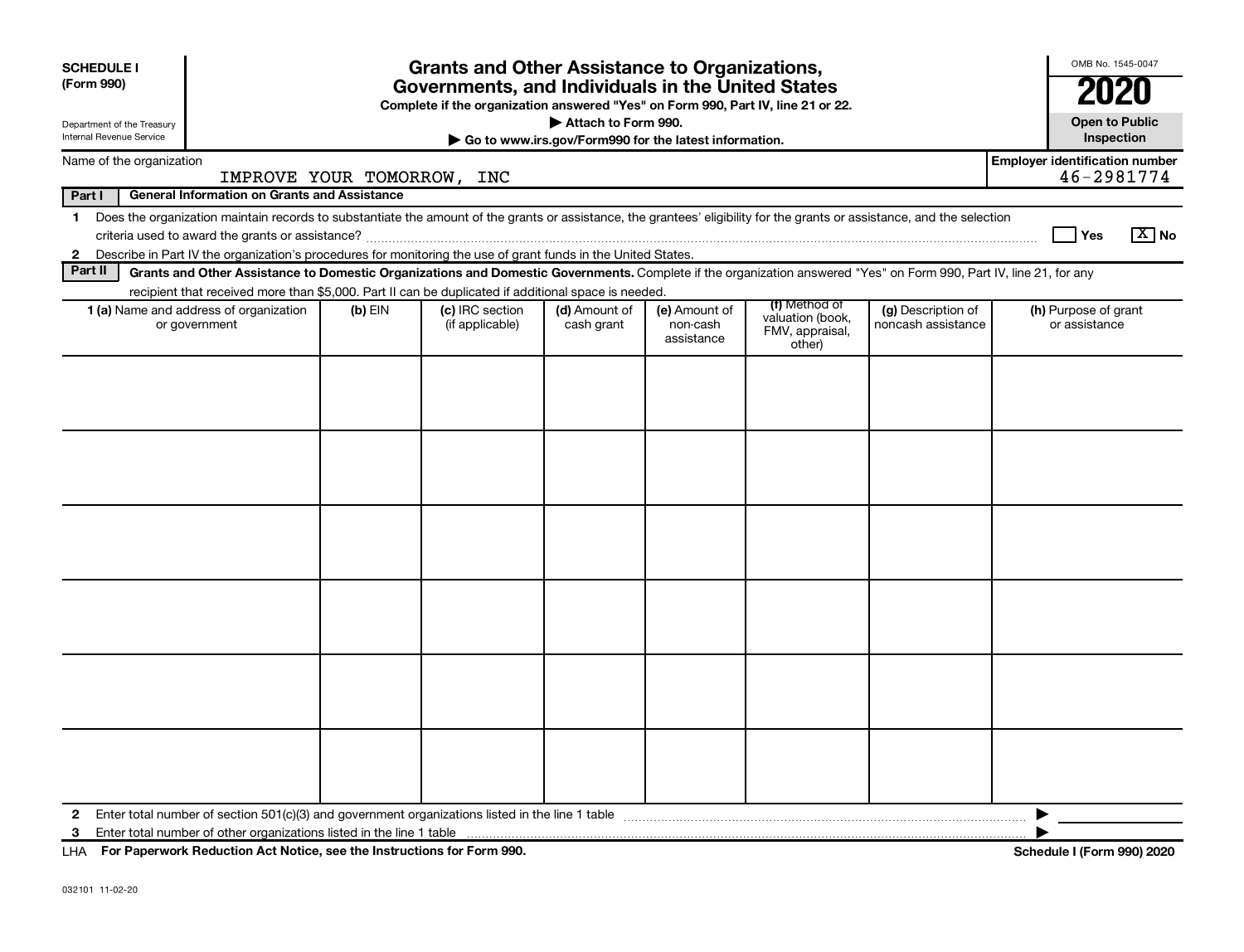Part III | Grants and Other Assistance to Domestic Individuals. Complete if the organization answered "Yes" on Form 990, Part IV, line 22. Part III can be duplicated if additional space is needed.

| (a) Type of grant or assistance | (b) Number of<br>recipients | (c) Amount of<br>cash grant | (d) Amount of non-<br>cash assistance | (e) Method of valuation<br>(book, FMV, appraisal, other) | (f) Description of noncash assistance |
|---------------------------------|-----------------------------|-----------------------------|---------------------------------------|----------------------------------------------------------|---------------------------------------|
|                                 |                             |                             |                                       |                                                          |                                       |
| CASH ASSISTANCE                 | 112                         | 120, 342.                   | $\mathfrak o$ .                       |                                                          |                                       |
|                                 |                             |                             |                                       |                                                          |                                       |
|                                 |                             |                             |                                       |                                                          |                                       |
|                                 |                             |                             |                                       |                                                          |                                       |
|                                 |                             |                             |                                       |                                                          |                                       |
|                                 |                             |                             |                                       |                                                          |                                       |
|                                 |                             |                             |                                       |                                                          |                                       |
|                                 |                             |                             |                                       |                                                          |                                       |
|                                 |                             |                             |                                       |                                                          |                                       |

Part IV | Supplemental Information. Provide the information required in Part I, line 2; Part III, column (b); and any other additional information.